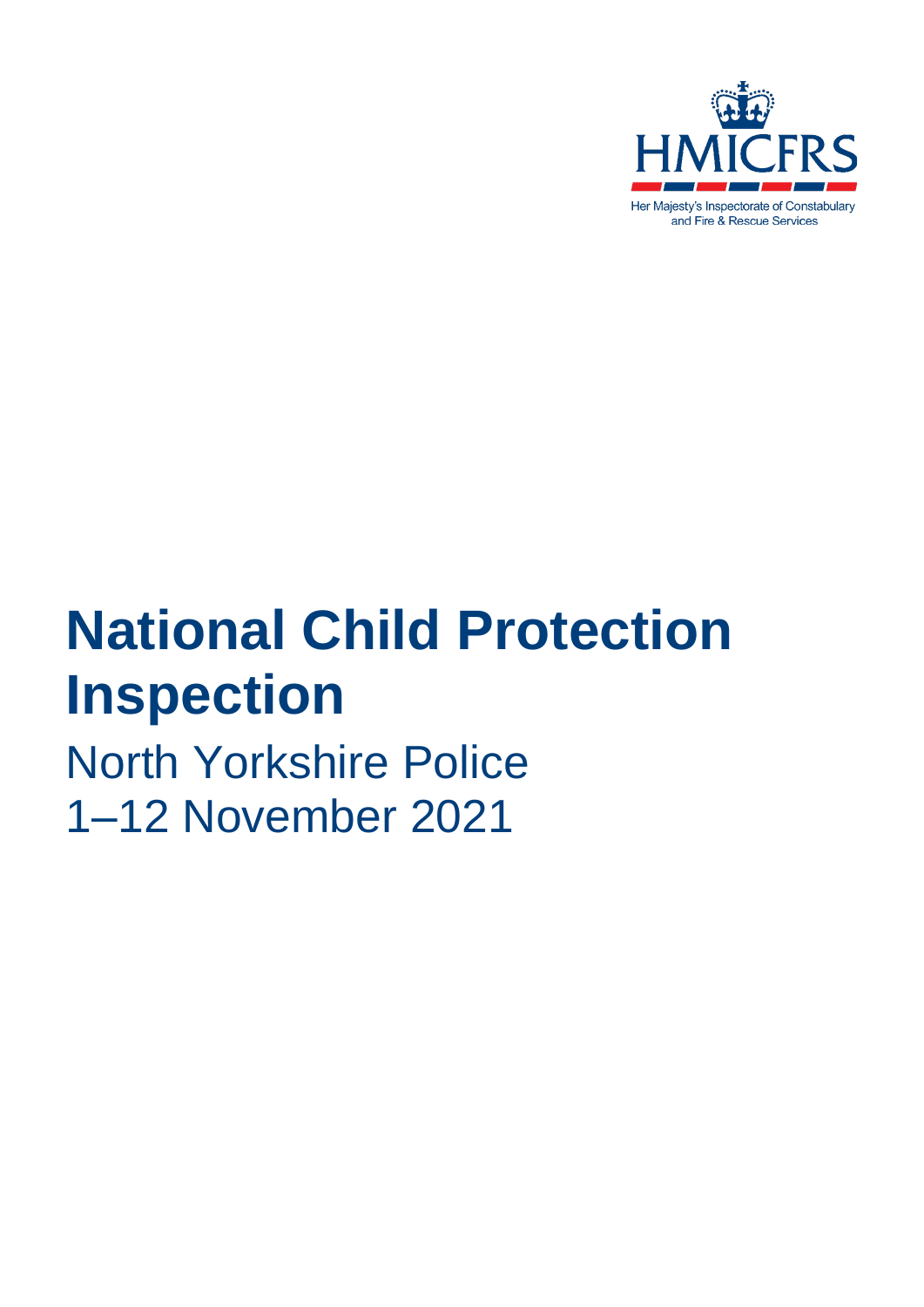# <span id="page-1-0"></span>Foreword

All children deserve to grow up in a safe environment, cared for and protected from harm. Most children thrive in loving families and grow to adulthood unharmed. Unfortunately, though, too many children are abused or neglected by those responsible for their care; they sometimes need to be protected from other adults with whom they come into contact. Some of them occasionally go missing, or end up spending time in places, or with people, harmful to them.

While it is everyone's responsibility to look out for vulnerable children, police forces – working together and with other organisations – have a particular role in protecting children and meeting their needs.

Protecting children is one of the most important things the police do. Police officers investigate suspected crimes involving children and arrest perpetrators, and they have a significant role in monitoring sex offenders. They can take a child in danger to a place of safety and can seek restrictions on offenders' contact with children. The police service also has a significant role, working with other organisations, in ensuring children's protection and wellbeing in the longer term.

As they go about their daily tasks, police officers must be alert to, and identify, children who may be at risk. To protect children effectively, officers must talk to children, listen to them, and understand their fears and concerns. The police must also work well with other organisations to play their part in ensuring that, as far as possible, no child slips through the net, and to avoid both over-intrusiveness and duplication of effort.

Her Majesty's Inspectorate of Constabulary and Fire & Rescue Services (HMICFRS) is inspecting the child protection work of every police force in England and Wales. The reports are intended to provide information for the police, the [police and crime](https://www.justiceinspectorates.gov.uk/hmicfrs/glossary/police-and-crime-commissioner/)  [commissioner \(PCC\)](https://www.justiceinspectorates.gov.uk/hmicfrs/glossary/police-and-crime-commissioner/) and the public on how well the police protect children and secure improvements for the future.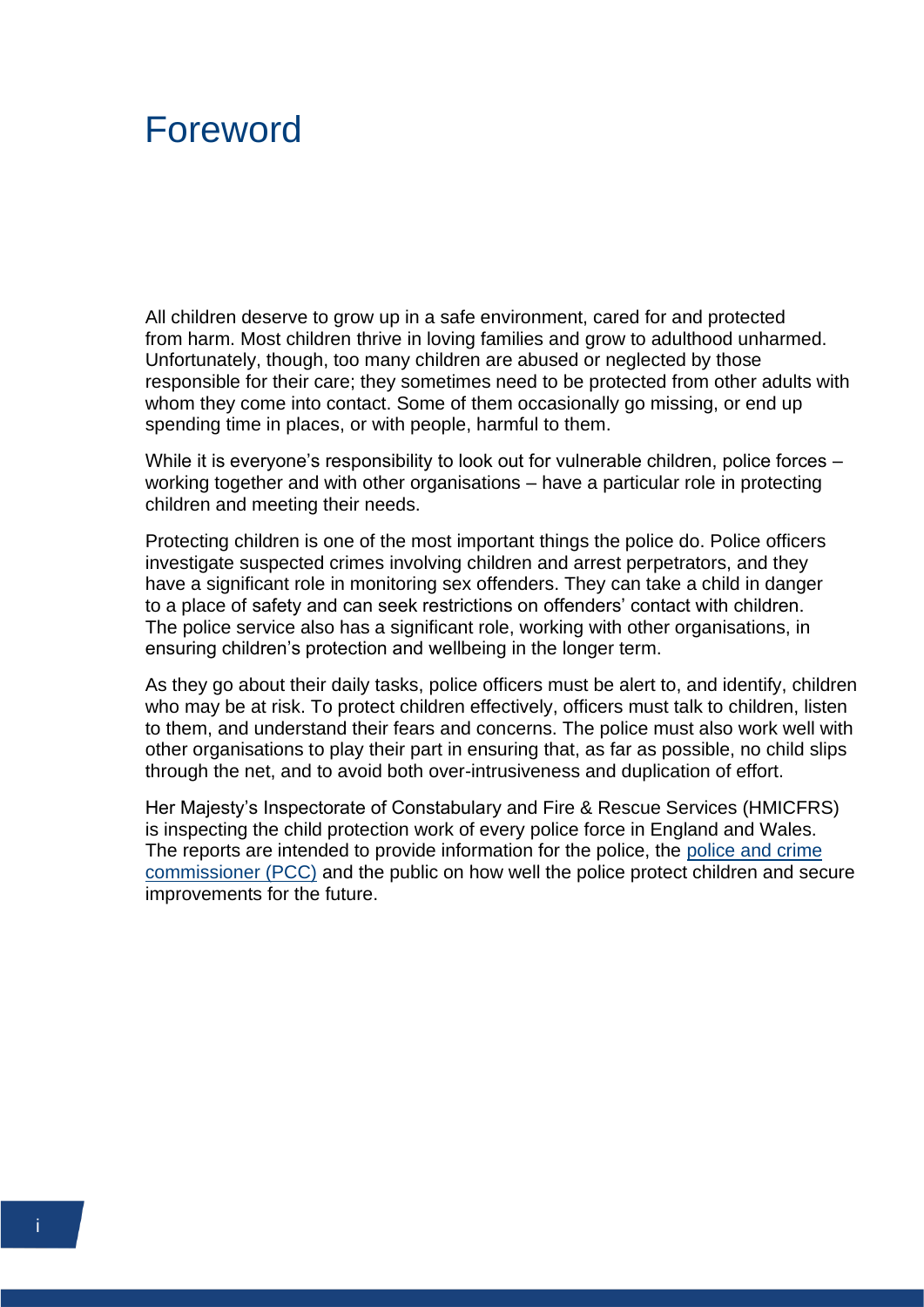# **Contents**

| <b>Foreword</b>                                                                                     |                |
|-----------------------------------------------------------------------------------------------------|----------------|
| <b>Summary</b>                                                                                      | 1              |
| 1. Introduction                                                                                     | 4              |
| The police's responsibility to keep children safe                                                   | 4              |
| Expectations set out in the Working Together guidance                                               | $\overline{4}$ |
| 2. Context for the force                                                                            | 5              |
| 3. Leadership, management and governance                                                            | 7              |
| 4. Case file analysis                                                                               | 11             |
| <b>5. Initial contact</b>                                                                           | 15             |
| <b>6. Assessment and help</b>                                                                       | 19             |
| 7. Investigation                                                                                    | 26             |
| 8. Decision making                                                                                  | 32             |
| 9. Trusted adult                                                                                    | 34             |
| 10. Managing those who pose a risk to children                                                      | 36             |
| <b>11. Police detention</b>                                                                         | 39             |
| <b>Conclusion</b>                                                                                   | 42             |
| The overall effectiveness of the force and its response to children who need help<br>and protection | 42             |
| Next steps                                                                                          | 42             |
| <b>Annex A - Child protection inspection methodology</b>                                            | 44             |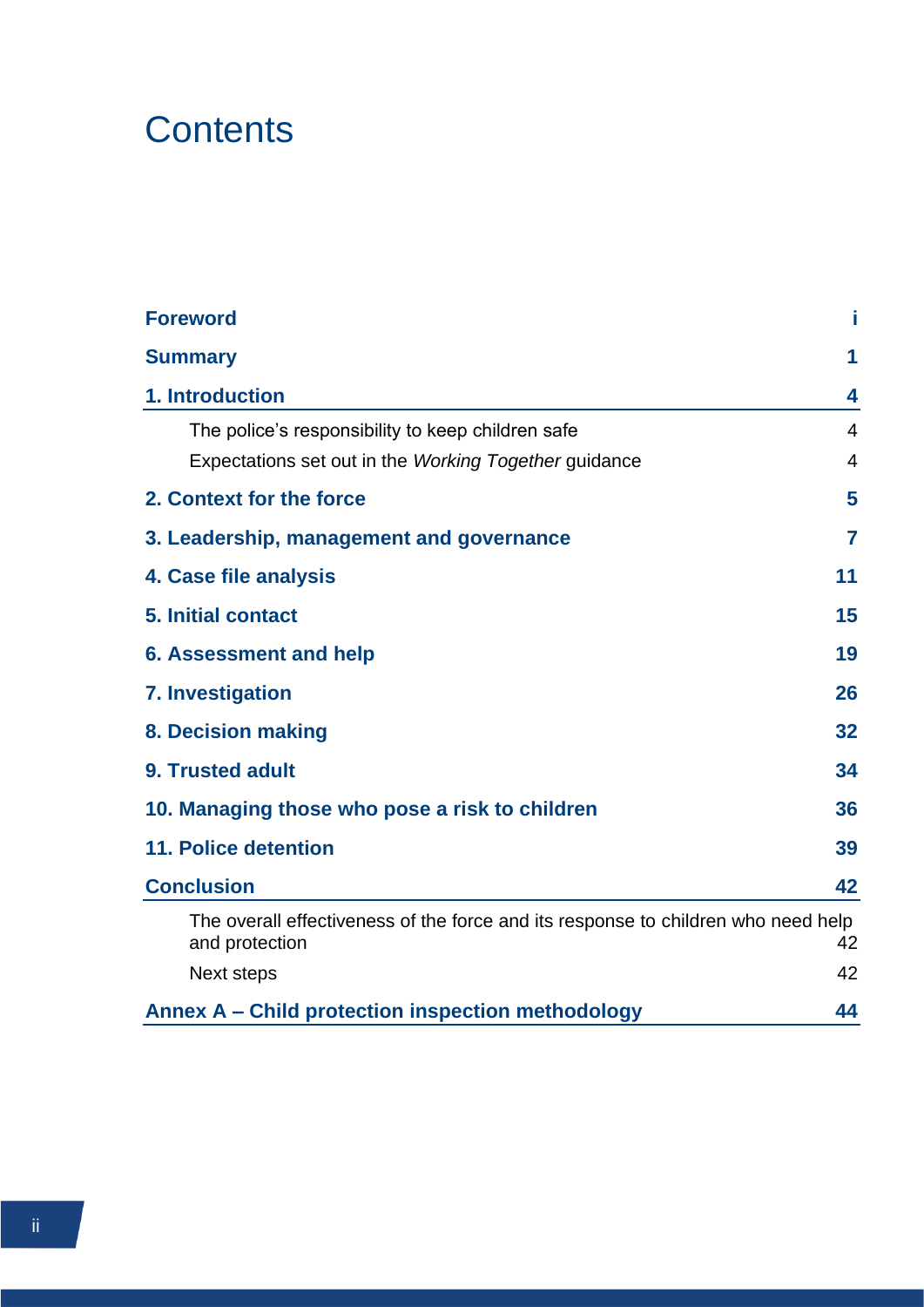# <span id="page-3-0"></span>**Summary**

This report is a summary of the findings of our inspection of police child protection services in North Yorkshire, which took place in November 2021.

We examined how effective the police's decisions were at each stage of their interactions with or for children. This was from initial contact through to the investigation of offences against them. We also scrutinised how the force treated children in custody. And we assessed how the force is structured, led and governed, in relation to its child protection services.

We adapted this inspection because of the COVID-19 pandemic. Working within national guidelines, we conducted an onsite inspection, agreeing with the force to carry it out both safely and effectively.

#### **Main findings from the inspection**

North Yorkshire Police has recently made some changes to its senior leadership team. During our inspection, the county was electing a new police, fire and crime commissioner (PFCC), and the force appointed a new deputy chief constable.

The force's child protection arrangements aren't consistently providing either the quality of service or a good enough response to effectively safeguard children in North Yorkshire. In the months before this inspection, senior leaders commissioned thematic reviews into how the force manages some child protection areas. They identified areas for improvement. Several of our findings mirror those identified by the force.

Chief officers and senior leaders participate in multi-agency [safeguarding](https://www.justiceinspectorates.gov.uk/hmicfrs/glossary/safeguarding/) partnership arrangements. They attend and contribute to multi-agency meetings and activities. But there is little evidence of effective multi-agency operational activity to safeguard children. We found examples where the force poorly assessed or recognised risk, and where the supervision of investigations was of low quality. We also found inconsistent information sharing with other organisations involved in safeguarding children.

The standard of investigations in child protection cases, such as missing children or chid sexual exploitation (CSE), is poor. This is because the force allocates cases inconsistently. In some cases where highly vulnerable children went missing from [children's homes,](https://www.gov.uk/government/publications/how-to-open-a-childrens-home/introduction-to-childrens-homes) officers recorded those children as cause for concern, rather than missing. So officers didn't look for them.

The force doesn't prioritise safeguarding and child protection highly enough in operational activity. It has an inconsistent approach to the risk from those suspected of sexually exploiting children. This shows officers don't always understand their primary role, which should be to protect children. Officers don't always share information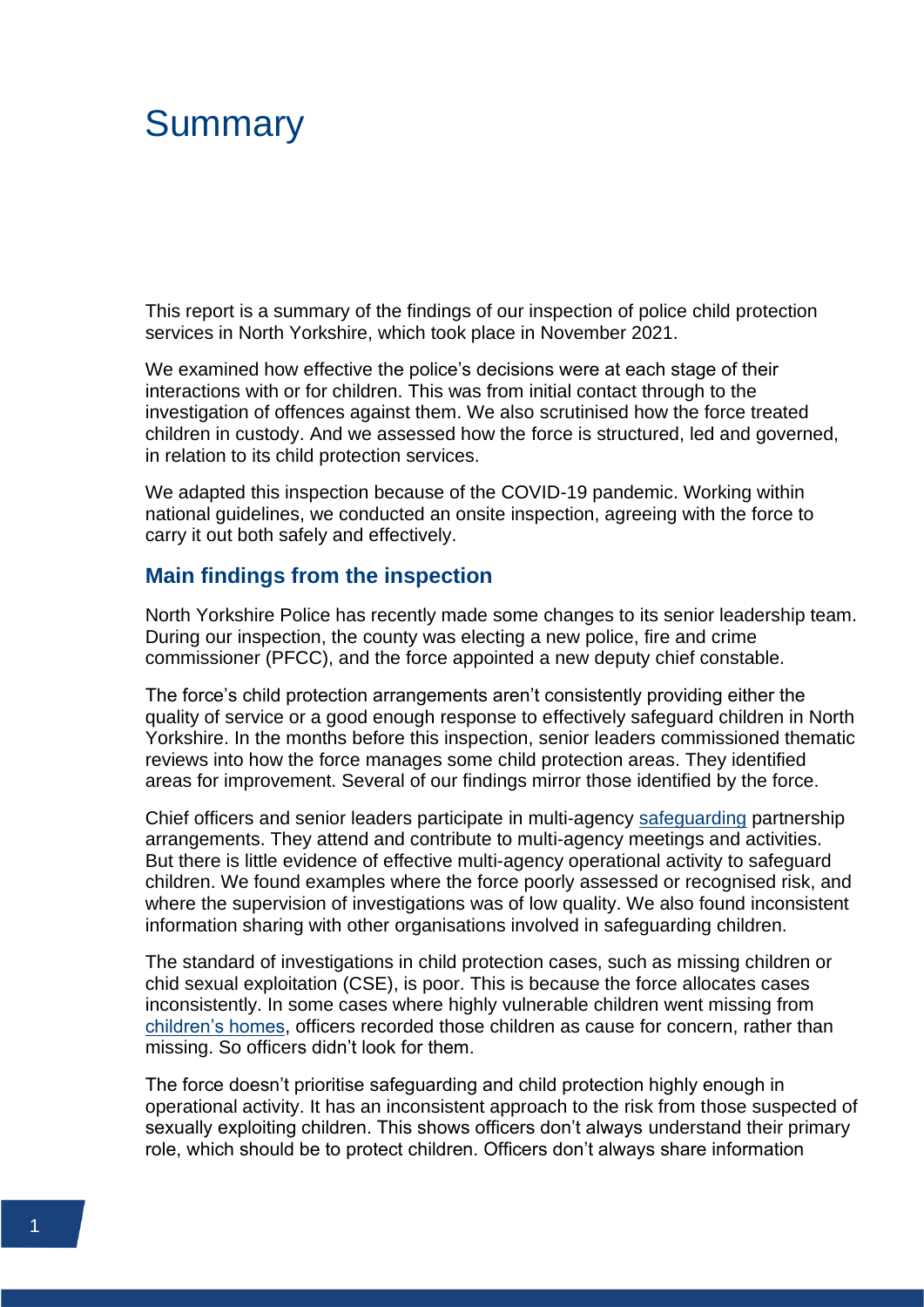quickly enough with safeguarding partners. And supervisors don't oversee investigations well enough, mainly because they lack the training, skills and experience.

Staff in the custody suites often determine vulnerability when they see children in police detention. But they think investigating officers should be responsible for making referrals to children's social care (CSC) services – even though some children's vulnerability only becomes apparent in police detention.

We found some specialist units don't understand their safeguarding responsibility well enough. Online abuse team (OAT) officers see their primary role as focusing on offenders, rather than protecting children. But officers usually act promptly to trace those sharing child abuse images. They follow up with investigative opportunities and they regularly review systems to identify potential offenders. The force usually manages these cases within its timescales.

During our inspection, we examined 73 cases where children had been at risk. We assessed the force's child protection practice as good in 13 cases, requiring improvement in 34 cases, and as inadequate in 26 cases. This shows the force needs to do more to give a consistently good service for all children.

Specific areas for improvement include:

- speaking to children, recording their behaviour and demeanour, listening to their concerns and views, and using that information to make decisions about their welfare;
- considering the wider risks to children when they are missing. The force needs to make initial risk assessments more effective. It needs to consider why a child has gone missing, who they are with, where they have been, and whether their absence is linked to exploitation or other forms of abuse. This will enhance protective planning;
- supervising investigations to make sure the force pursues opportunities and avoids delaying cases unnecessarily; and
- promptly sharing information with safeguarding partners when risk is known. This will help safeguarding children faster.

The force also needs to improve the way it measures how well staff perform. Although it has reviewed various aspects of its work involving children, it doesn't do this routinely. As such, it doesn't know how effective its interventions are. This makes it difficult for senior leaders to assess how good decision-making is, and to be sure officers and staff are always making the best decisions for vulnerable children.

Until now, staff training and awareness measures have relied on the use of email and online training packages. A large proportion of the officers dealing with child abuse investigations have had no specialist child abuse investigation training. The force has recognised this, and it has booked specialist courses for officers in early 2022.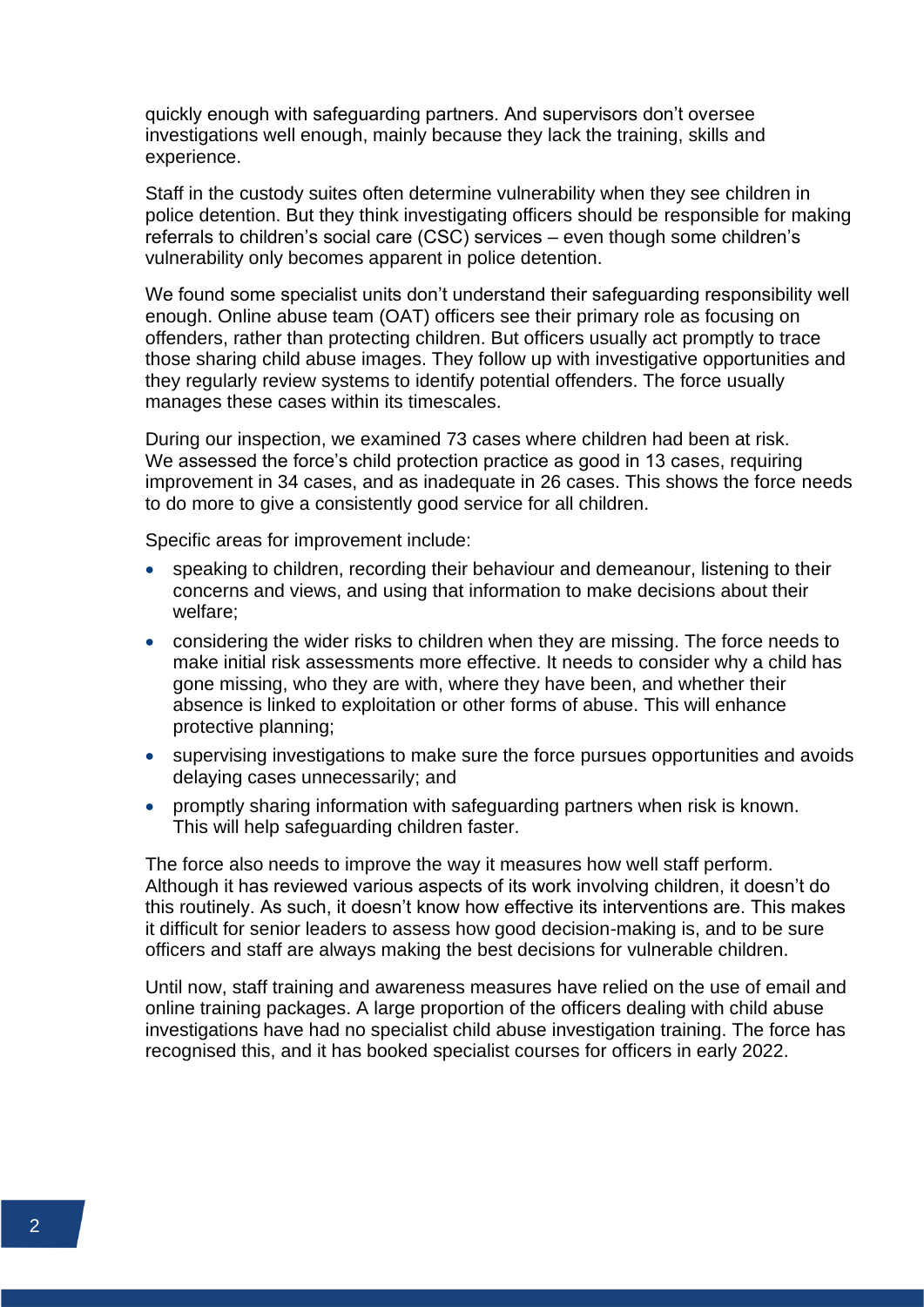### **Conclusion**

Senior leaders in North Yorkshire want to protect children and give them better outcomes. The force knows it needs to do more to help its officers better understand how to safeguard children. It knows it needs to help them look beyond obvious risk factors to identify wider or underlying problems that need addressing.

In our inspection, we found that the officers and staff who manage child abuse investigations are committed and dedicated, while often working in difficult circumstances. But in too many cases, practice is inconsistent. The force needs to make sure senior officers' ambitions to improve the service lead to better outcomes in practice.

We found some good examples of the force protecting children in need of help. At times we saw it working well with other organisations, and operating in a child-centred way, effectively combining investigative and safeguarding approaches. But we found most cases we examined to be inadequate or requiring improvement. The force made similar findings.

We have therefore made a series of recommendations. If the force acts on them, these will help improve outcomes for children.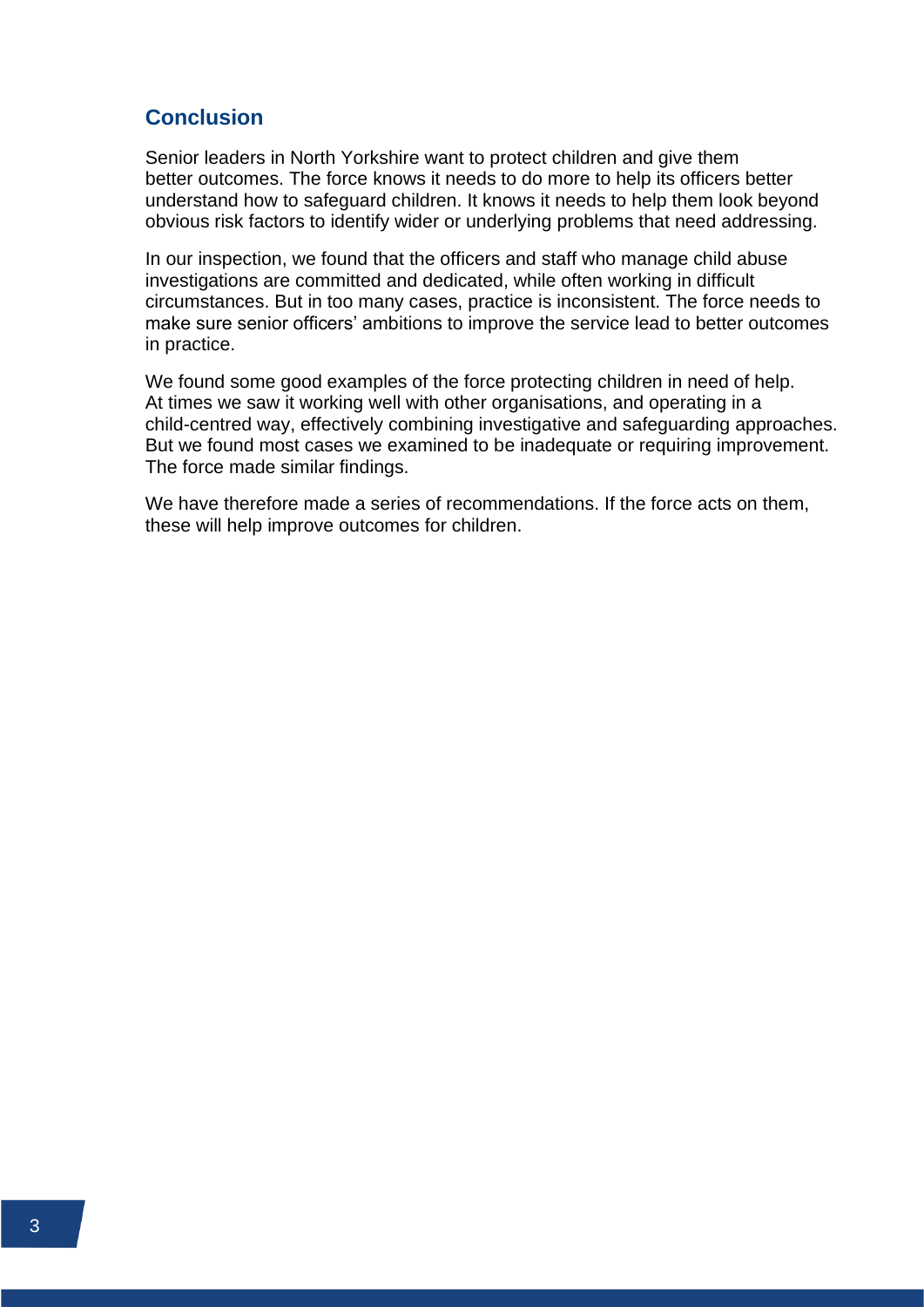# <span id="page-6-0"></span>1. Introduction

#### <span id="page-6-1"></span>**The police's responsibility to keep children safe**

Under section 46 of the Children Act 1989, a constable is responsible for taking into police protection any child they have reasonable cause to believe would otherwise be likely to suffer significant harm. The same Act also requires the police to inquire into that child's case. Under section 11 of the Children Act 2004, the police must also keep in mind the need to safeguard and promote the welfare of children.

Every officer and member of police staff should understand it is their day-to-day duty to protect children. Officers going into people's homes for any reason must recognise the needs of any child they meet and understand what they can and should do to protect them. This is particularly important when officers are dealing with domestic abuse or other incidents that may involve violence. The duty to protect children includes those detained in police custody.

The National Crime Agency's (NCA) *[National Strategic Assessment of Serious and](https://www.nationalcrimeagency.gov.uk/who-we-are/publications/533-national-strategic-assessment-of-serious-and-organised-crime-2021/file)  [Organised Crime](https://www.nationalcrimeagency.gov.uk/who-we-are/publications/533-national-strategic-assessment-of-serious-and-organised-crime-2021/file)* (2021) established that the risk of child sexual abuse continues to grow, and is one of the gravest serious and organised crime risks. Child sexual abuse is also one of the six national threats specified in the [Strategic Policing Requirement.](https://www.gov.uk/government/publications/strategic-policing-requirement)

### <span id="page-6-2"></span>**Expectations set out in the** *Working Together* **guidance**

The statutory guidance published in 2018, *[Working together to safeguard children:](https://www.gov.uk/government/publications/working-together-to-safeguard-children--2)  a [guide to inter-agency working to safeguard and promote the welfare of children](https://www.gov.uk/government/publications/working-together-to-safeguard-children--2)*, sets out what is expected of all agencies involved in child protection. This includes local authorities, clinical commissioning groups, schools and voluntary organisations.

The specific police roles set out in the guidance are:

- identifying children who might be at risk from abuse and neglect;
- investigating alleged offences against children;
- inter-agency working and information sharing to protect children; and
- using emergency powers to protect children.

These areas are the focus of our child protection inspections. Details of how we carry out these inspections are in Annex A of this report.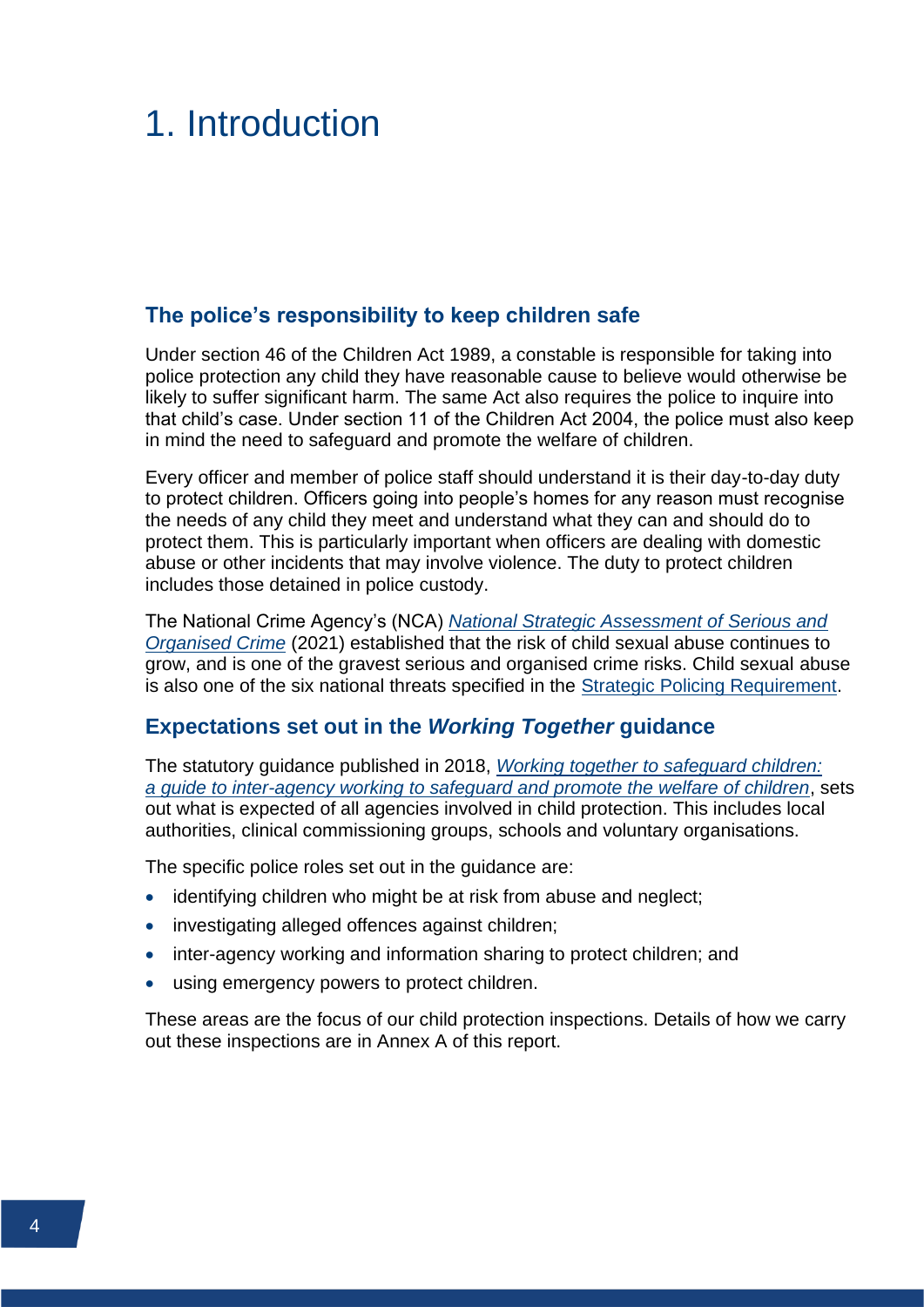# <span id="page-7-0"></span>2. Context for the force

North Yorkshire Police has a workforce of around:

- 1,562 police officers;
- 1,214 police staff:
- 212 police and community support officers (PCSOs); and
- 113 special constables.

The force provides policing services to the county of North Yorkshire. It covers around 3,208 square miles in the north of England, including 6,000 miles of roads and 55 miles of coastline.

North Yorkshire is England's largest policing county. Mainly rural, it has an estimated population of 824,000 people (ONS 2018) spread across its villages, towns and cities.

North Yorkshire is a popular tourist and cycling destination. It includes the North York Moors and Yorkshire Dales National Parks, coastal hubs such as Scarborough and Whitby, and the historic city of York.

Together with the force and local clinical commissioning groups, the county's two local authorities, North Yorkshire County Council and City of York Council, have established safeguarding children partnerships (replacing local safeguarding children boards), as required by the [Children and Social Work Act 2017.](https://www.legislation.gov.uk/ukpga/2017/16/part/1/chapter/2/crossheading/local-arrangements-for-safeguarding-and-promoting-welfare-of-children/enacted)

The most recent Ofsted judgments of children's services provided by the local authorities are set out below.

| <b>Local authority</b>                | Judgment    | Date published |
|---------------------------------------|-------------|----------------|
| <b>North Yorkshire County Council</b> | Outstanding | August 2018    |
| <b>City of York Council</b>           | Good        | February 2017  |

Ofsted also visited both local authorities more recently. It found senior leaders and managers at North Yorkshire County Council had made sure children's services continued to develop positively. But in the City of York in July 2019, it found the quality of services for children in need of help and protection had deteriorated.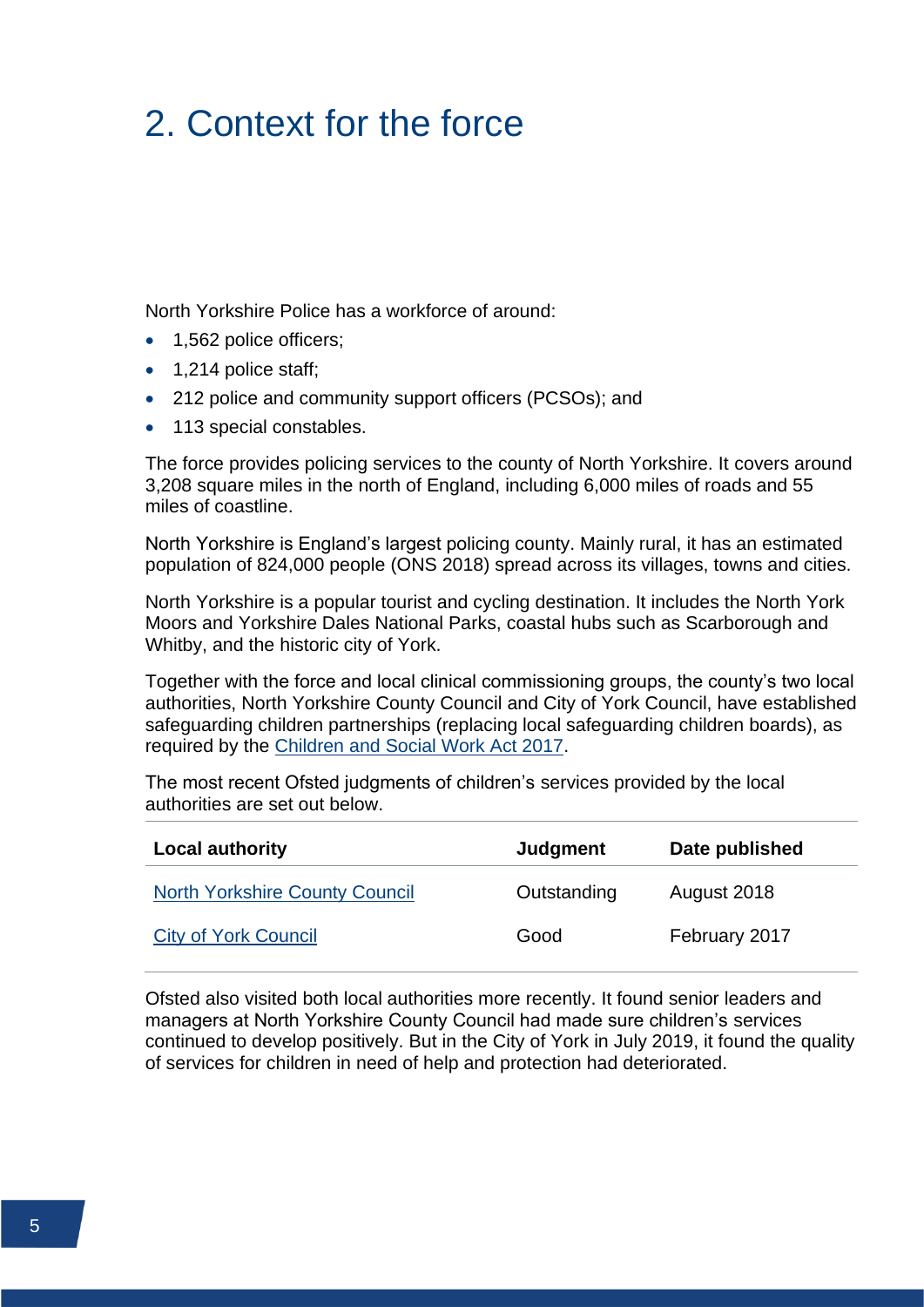### **Organisation**

North Yorkshire Police has three policing areas: York & Selby, Scarborough & Ryedale, and Harrogate & Craven. Each area is responsible for local crime, including neighbourhood and safeguarding investigations.

Child abuse investigations are managed by either the criminal investigation department (CID) or investigation hubs, which are situated in each of the three policing areas. The force has specialist teams for online child abuse, and for managing offenders who pose a risk to children.

An assistant chief constable (ACC) is responsible for child protection throughout the force area. She is supported by a detective superintendent, who is the head of safeguarding. Their remit includes overseeing improvements to child protection across the force.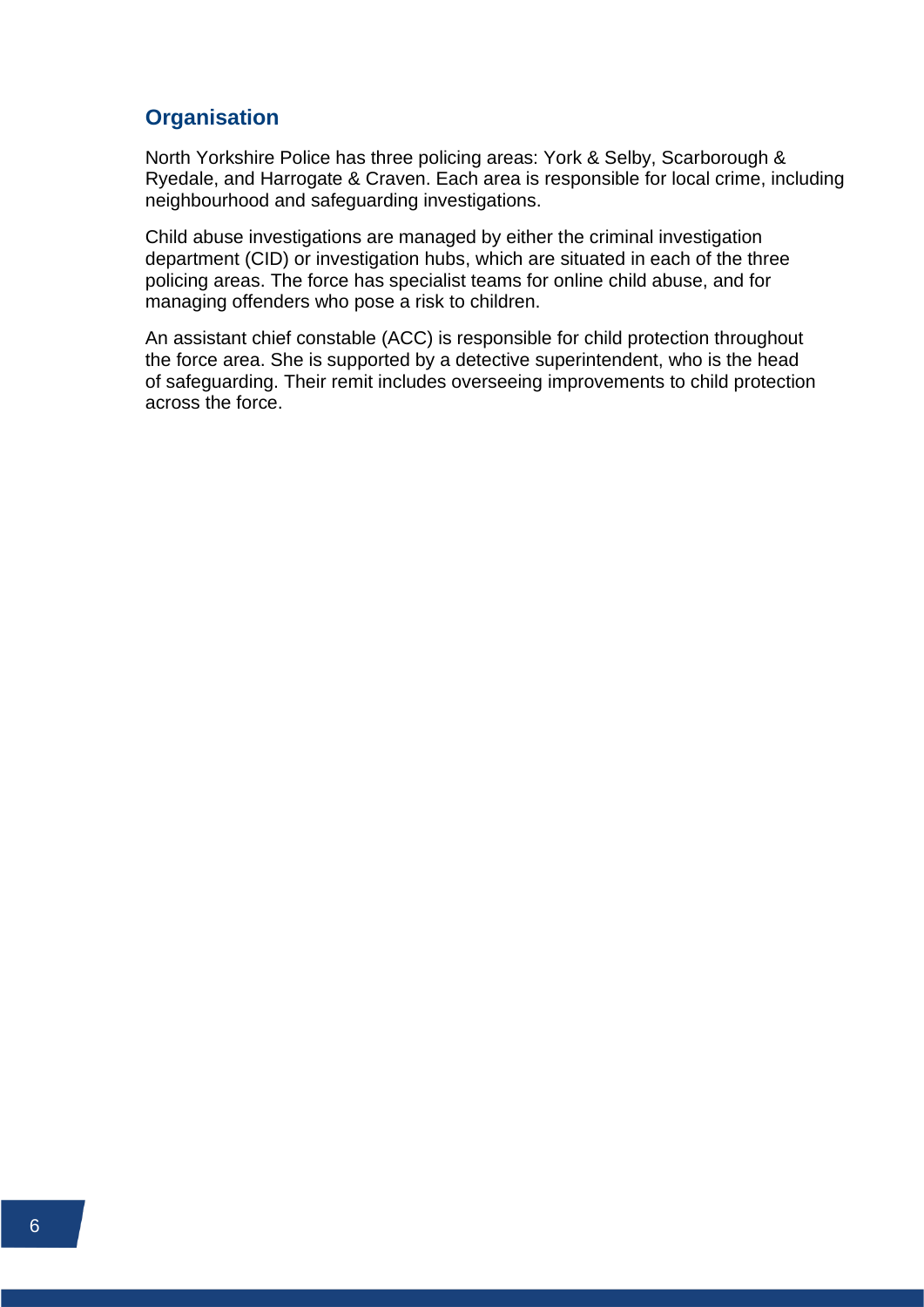# <span id="page-9-0"></span>3. Leadership, management and governance

# **Senior leaders have a clear ambition to give children better outcomes**

North Yorkshire Police has recently made changes to its senior leadership. And during our inspection, the county elected a new PFCC for North Yorkshire. The previous PFCC and current chief constable set the *Police and Crime Plan 2017–2021*. It has four priorities, the first of which relates to safeguarding vulnerable people, including children. The current commissioner and chief constable plan to revise this document, but reducing vulnerability and protecting children will continue to be a priority.

North Yorkshire published its [force management statement \(FMS\)](https://www.justiceinspectorates.gov.uk/hmicfrs/glossary/force-management-statement/) in February 2021. The [statement](https://www.northyorkshire.police.uk/police-forces/north-yorkshire-police/areas/about-us/about-us/force-management-statement/) explains how the force expects to meet local needs, and how it will change and improve its workforce to cope with that demand. The force predicted more violence and sexual abuse crimes against children, and identified some approaches to manage that demand. This includes "increasing effective learning" so officers can improve the quality of public protection notice (PPN) submissions, and "retaining effective capability" in child safeguarding to build knowledge and efficiency.

An ACC is responsible for the force's response to vulnerability. The force has set out a control strategy outlining the main operational threats and themes. It refreshes the strategy every two years. The ACC scrutinises progress against the strategy's themes at the monthly operations board meeting. The aim of the meeting is for the force to consider how it carries out its work, and identify problems and opportunities for it to improve. We saw that those present at the meeting can raise and discuss any trends or areas to improve, as well as identify actions.

The force has a strategic vulnerability board, which oversees decisions and actions relating to vulnerability, including a safeguarding service plan. It has established this plan with reference to the PFCC's plan. This means the force's arrangements closely align to those of the elected commissioner.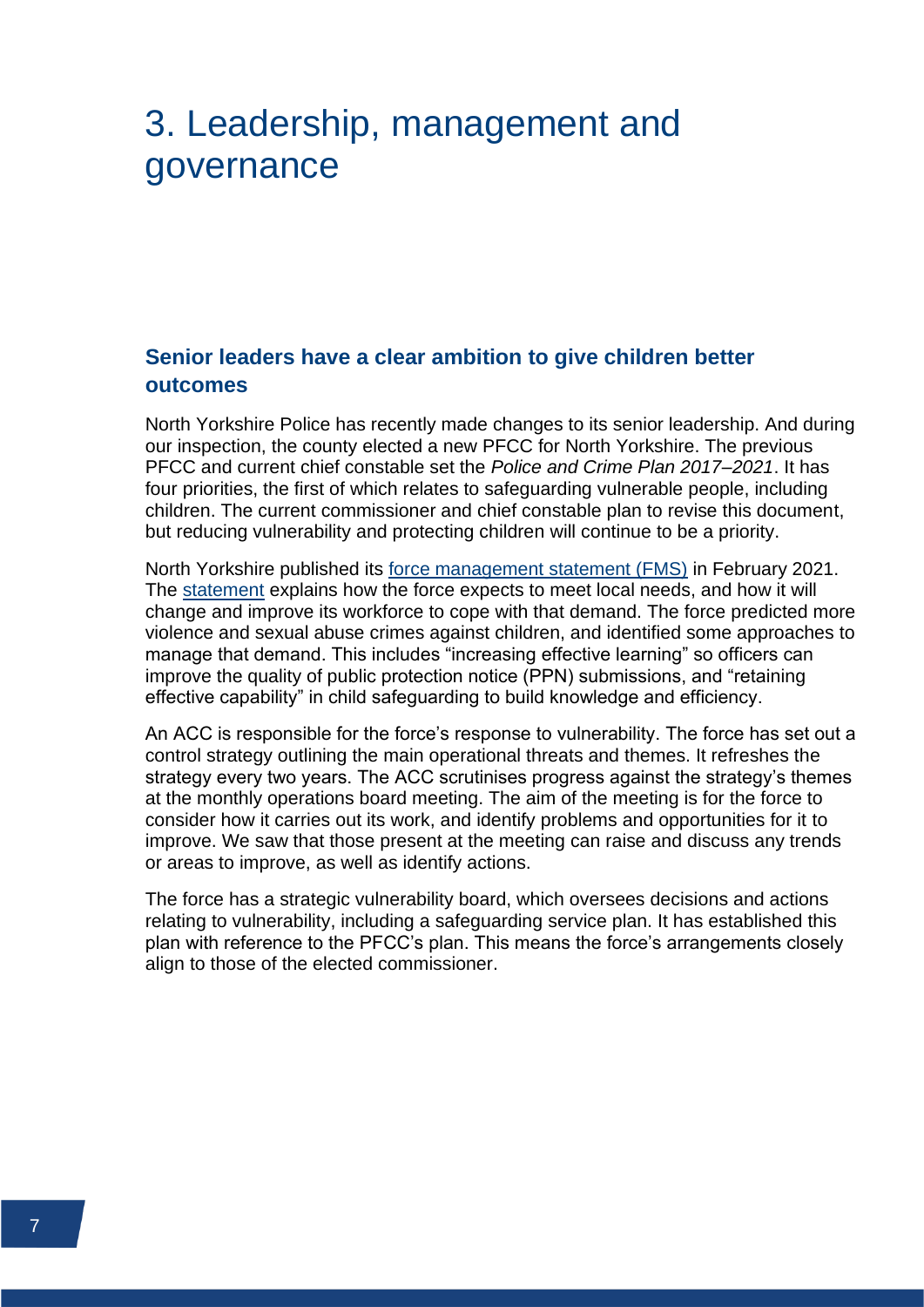### **Leaders don't oversee child protection well enough, either strategically or operationally**

The force manages risk through an ops board and a tactical and tasking co-ordination group. Chaired by an ACC, these groups meet on the same day, and they oversee the force's main operations. They allow senior leaders to monitor how well staff perform and how much they improve. The force also holds a series of daily management meetings (DMMs) for managers who can direct resources to deal with risk and vulnerability. Area commanders chair local DMMs with a similar structure and focus.

Although these meetings do scrutinise some aspects of vulnerability, such as domestic abuse, the performance measures are not child-focused, or well understood, that is, the number of children affected by domestic abuse. It doesn't hold meetings across its local areas, that focus on child protection issues, such as the quality of investigations, audits, identifying improvements and training frontline officers.

Although problems are escalated to the ops board, we saw that there are few ways of monitoring improvement activity and holding senior managers to account. For example, senior leaders expect members of the force to adhere to the investigation policy, but we found this doesn't always happen. This means staff without the right skills or experience are often investigating child protection cases.

### **Leaders need to review the way they gather, record and act on information, so they can improve outcomes for children**

We saw that the force's business insight team had been commissioned to conduct internal reviews into areas such as custody, CSE and domestic abuse. These reviews were bespoke commissions, as opposed to part of an organisational framework. They gave senior officers the opportunity to scrutinise and analyse the quality of the force's operations, and they included comprehensive recommendations for the force to consider.

But we couldn't see how the force had implemented the recommendations. While not all recommendations or areas for consideration might be a risk for the force, it was unclear how recommendations were progressed, and whether the impact on children was understood. This means senior leaders can't be sure staff are making the best decisions for vulnerable children in all cases.

We noted that the force doesn't always record children's ethnicity. It can't understand risk based on cultural background unless it addresses this problem. Nor can it assess its equity of service based on ethnicity.

# **Officers responding to child protection concerns aren't always trained well enough**

Officers and staff told us there has been a lack of training for several years. The force has used emails, material on its intranet and ad hoc development days to try to give staff some training and information on vulnerability and child protection. But the force rarely gives officers dedicated training days. As a result, a significant number of staff told us they hadn't received enough training.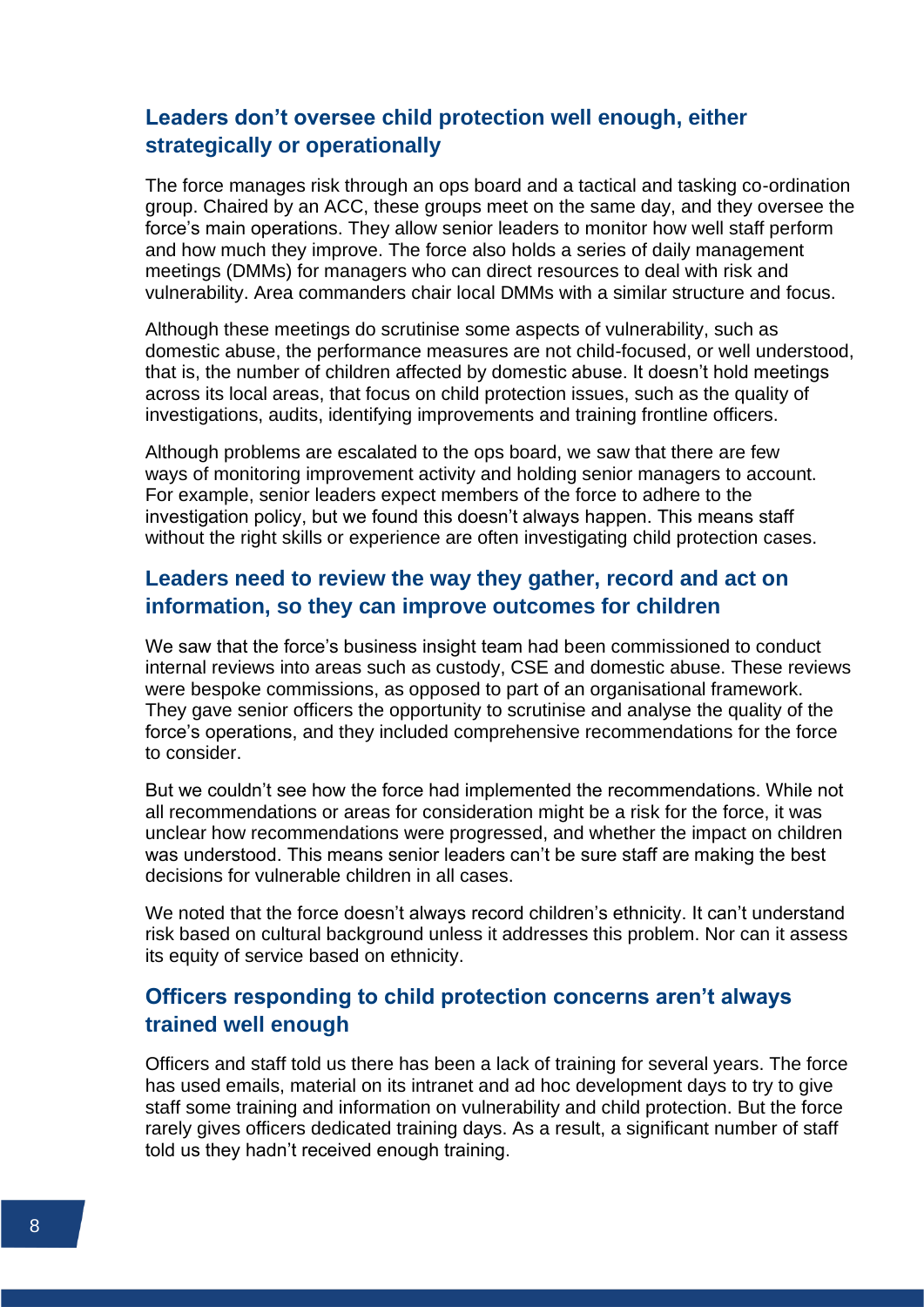The force has mainly relied on online training and self-driven [continuing professional](https://www.justiceinspectorates.gov.uk/hmicfrs/glossary/continuing-professional-development/)  [development \(CPD\)](https://www.justiceinspectorates.gov.uk/hmicfrs/glossary/continuing-professional-development/) through emails, as well as depending on supervisors to motivate and train their staff. Apart from training on domestic abuse matters, there has been little specific face-to-face child protection training (beyond initial police training). Department heads establish their own teams' training needs and they make bids for training at the force's ops board meetings. This means some teams receive training on topics such as CSE, whereas others don't. This lack of a co-ordinated approach can cause problems with identifying the relevant staff for the training, while balancing operational duties.

Despite this, we found some senior managers had used specialist officers to give ad hoc training to their teams. We also found that some officers accessed training through the [North Yorkshire Safeguarding Children Partnership.](https://www.safeguardingchildren.co.uk/)

The force has three investigation hubs and three CID teams, managing child protection investigations. The hubs also have some constables on attachment from their regular response duties, as well as police support investigators who conduct child protection investigations. Previously, the force had dedicated child abuse teams, with detectives trained on the specialist child abuse investigation development programme (SCAIDP). Since then, the force has restructured its investigative teams, with each command managing its own CID. It does have specialist teams who investigate online child abuse, and who manage violent and sexual offenders posing a risk to children.

While the force has a list of those who have been on the SCAIDP and specialist sexual assault investigation development programme (SSAIDP), the list doesn't identify where they are working and who is investigating child protection cases. This was reflected in the audits we completed, and officers we spoke to were unclear on who is trained. The force is not sure that the right people with the right skills are in the right place. Force leaders know about difficulties in recruiting and retaining staff for specialist investigation roles. This is a national problem and we have made a recommendation to the Home Office in our *[Joint thematic inspection of the police and](https://www.justiceinspectorates.gov.uk/hmicfrs/publications/a-joint-thematic-inspection-of-the-police-and-crown-prosecution-services-response-to-rape/)  [Crown Prosecution Service's response to rape](https://www.justiceinspectorates.gov.uk/hmicfrs/publications/a-joint-thematic-inspection-of-the-police-and-crown-prosecution-services-response-to-rape/)*. North Yorkshire Police plans to increase the number of SSAIDP and SCAIDP officers by 24 in early 2022.

#### **The force contributes to partnership working arrangements**

Senior officers attend the [City of York Safeguarding Children Partnership](https://www.saferchildrenyork.org.uk/) and the [North Yorkshire Safeguarding Children Partnership](https://www.safeguardingchildren.co.uk/) board meetings. Representatives from the force also attend several subgroups that work with the local authority, NHS organisations and other agencies to safeguard children. Throughout our inspection, the force's partners described their relationship with the police as extremely positive. They said the force is both responsive and open to professional challenge when appropriate. Information sharing is appropriate in areas such as [multi-agency risk assessment conferences \(MARACs\).](https://www.justiceinspectorates.gov.uk/hmicfrs/glossary/multi-agency-risk-assessment-conference/)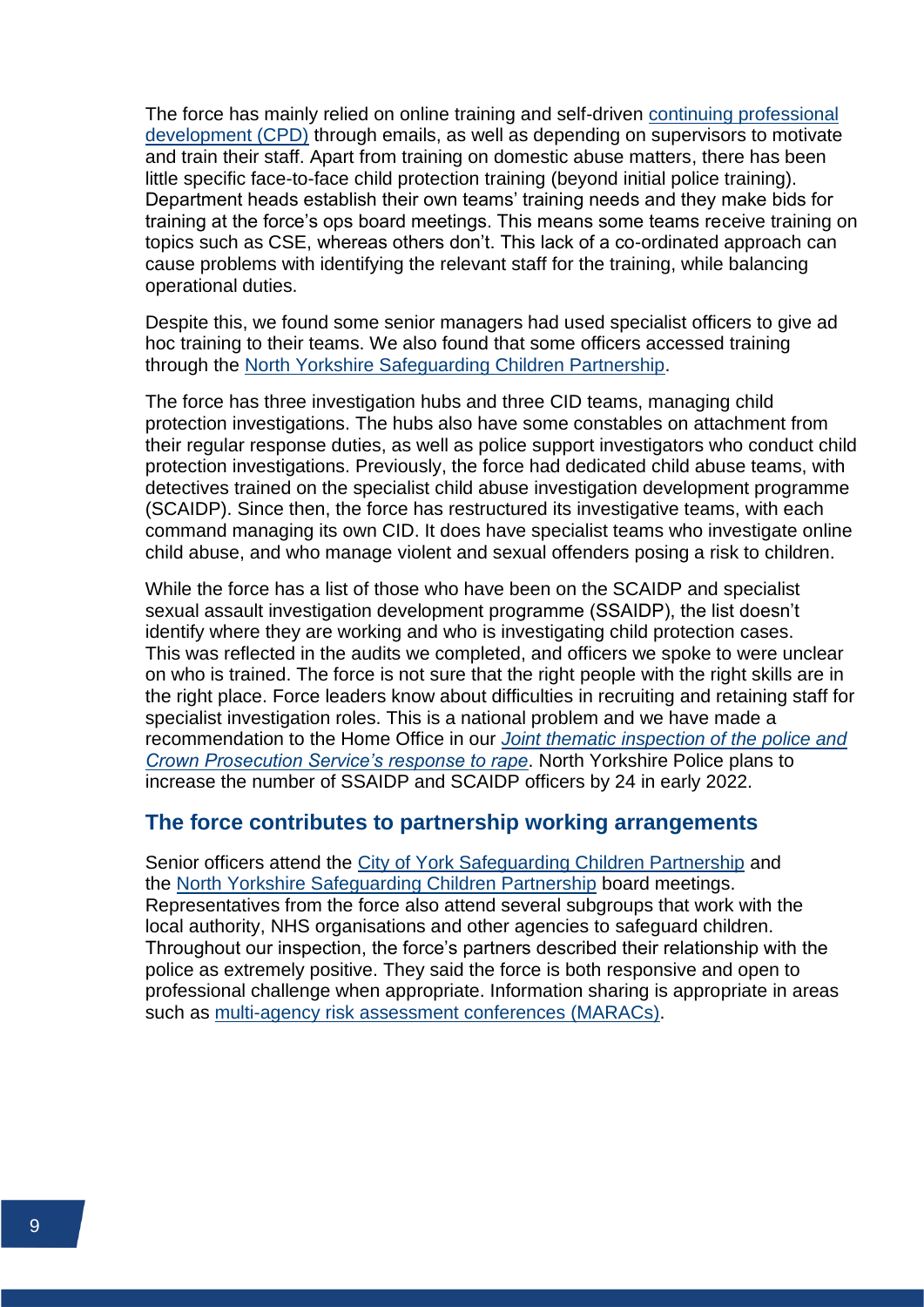# **Officers and staff who manage child-related investigations are dedicated and enthusiastic**

The officers and staff we spoke to who manage child-related investigations are committed and dedicated. Their work is often difficult and demanding. Some specialist officers are worried about high workloads, as there aren't enough staff to deal with the number of cases.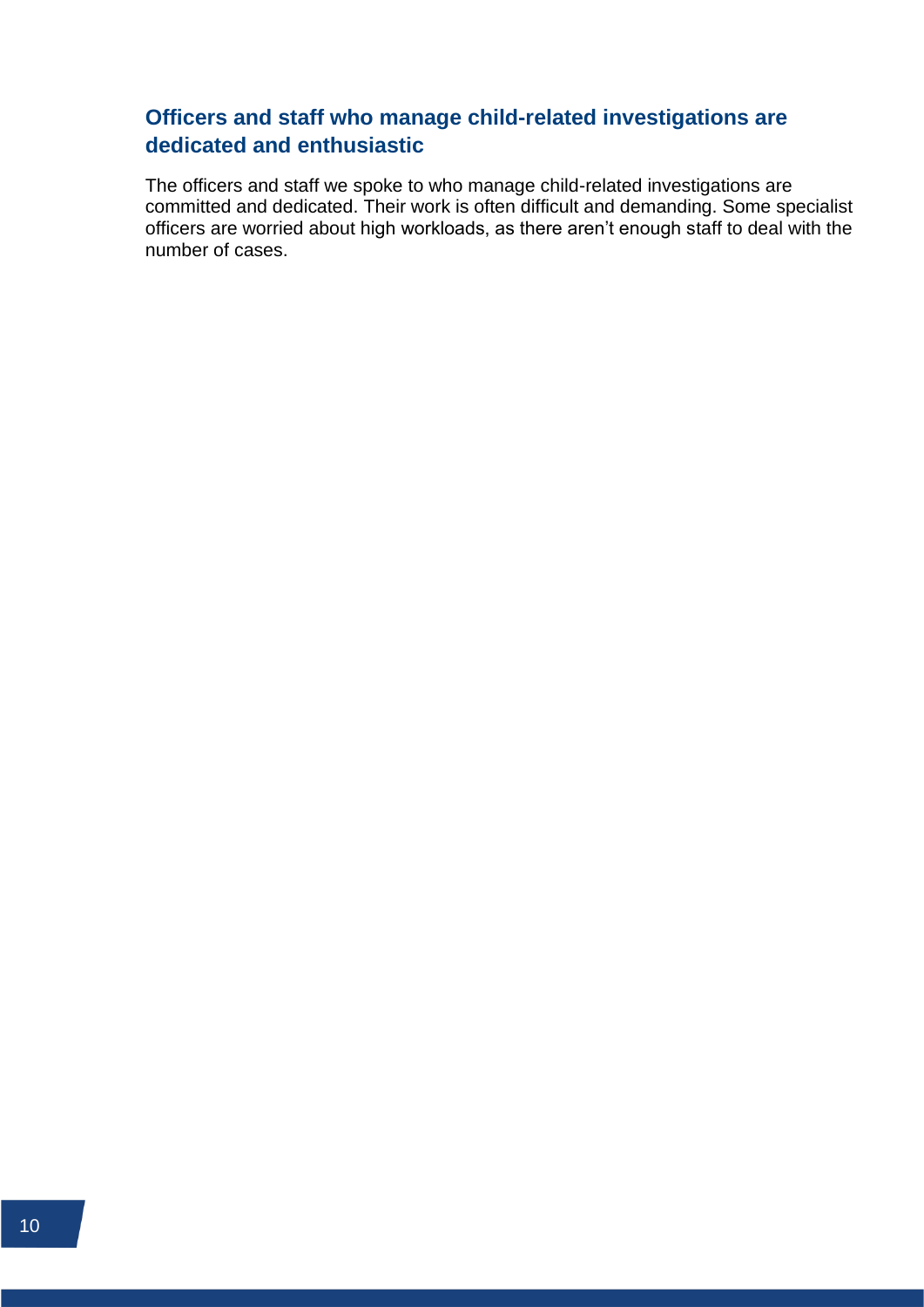# <span id="page-13-0"></span>4. Case file analysis

#### **Results of case file reviews**

For our inspection, North Yorkshire Police selected and self-assessed the effectiveness of its work in 33 child protection cases. Under HMICFRS criteria, the cases selected were a random sample from across the area.

Our inspectors also assessed the same 33 cases.

#### **Cases assessed by both North Yorkshire Police and us**

Force assessment:

- 8 good
- 15 require improvement
- 10 inadequate.

Our assessment:

- 4 good
- 16 require improvement
- 13 inadequate.

Our inspectors selected and assessed 40 more cases during the inspection.

#### **Additional 40 cases assessed only by us**

- 9 good
- 18 require improvement
- 13 inadequate.

#### **Total 73 cases assessed by us**

- 13 good
- 34 require improvement
- 26 inadequate.

There was a difference in the force's assessments in its self-audits and our inspectors' assessments. But the force did recognise that a significant number of its cases were inadequate. When we analysed our audits, we considered areas such as:

- the recording of children's demeanour and wishes;
- evidence of safeguarding plans for children;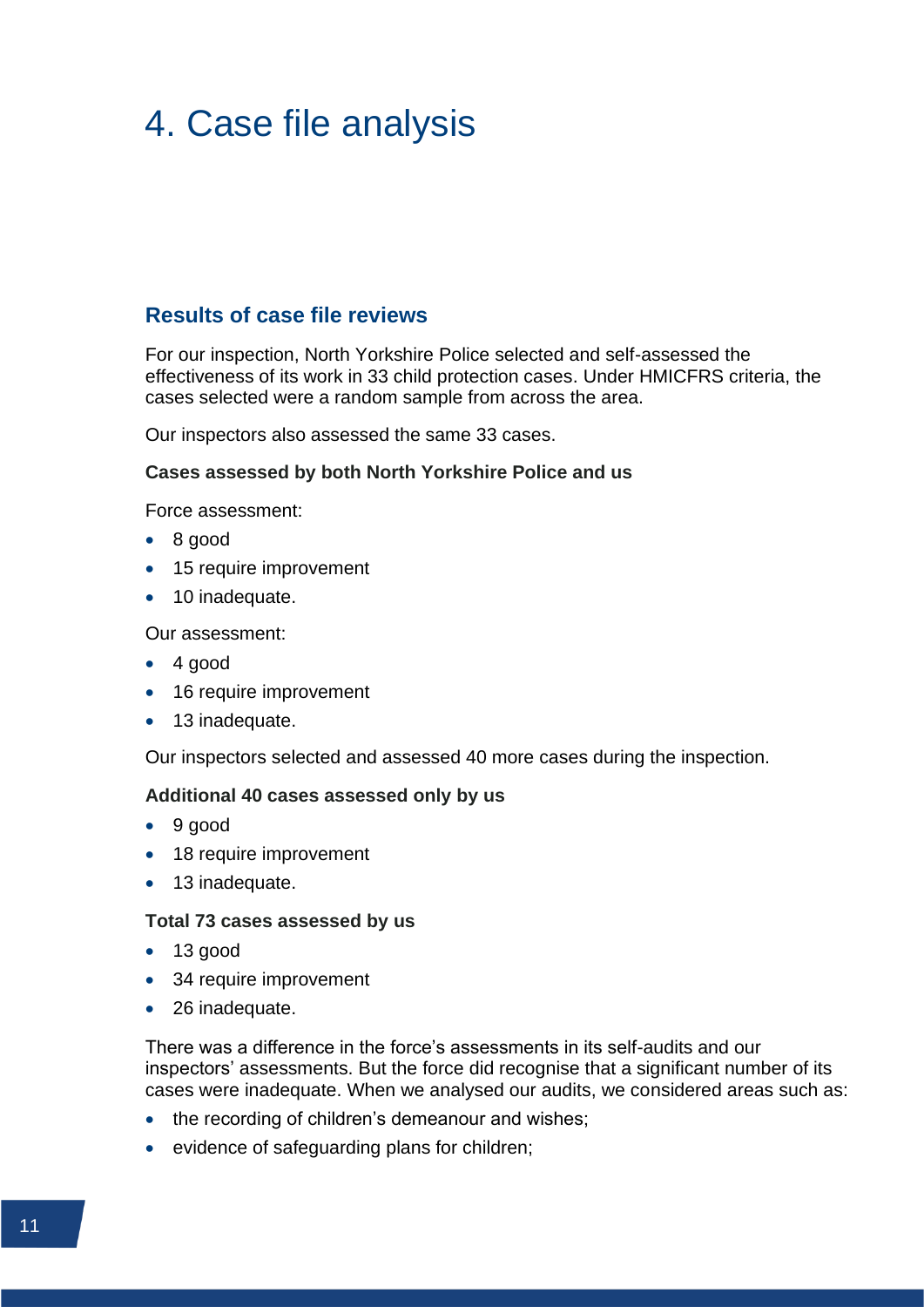- engaging promptly with other organisations;
- the effectiveness of continuing supervision; and
- the outcomes for children.

Of the 73 cases we assessed, we referred 11 (10 cases and 1 thematic issue) back to the force. In these instances, our analysis of the evidence in case records showed serious problems remained. We found:

- failures by the force to make sure it was protecting children;
- cases where the force should have worked with a partner organisation; and
- cases where it appeared a child might still be at risk of significant harm from an offender because the force hadn't intervened meaningfully.

We also referred back to the force our concern about cases in which it didn't act quickly enough to safeguard children at risk from known suspects. In these cases, it didn't establish a safeguarding plan or share information with partner organisations.

The force responded to all our referrals. Senior managers reviewed the cases, updated risk assessments and, where needed, acted on our concerns.

#### **Breakdown of case file audit results by area of child protection**

#### **Cases assessed involving enquiries under [section 47 of the Children Act 1989](https://www.legislation.gov.uk/ukpga/1989/41/section/47)**

- 2 good
- 8 require improvement
- 1 inadequate.

#### Common themes include:

- evidence of good initial action by responding officers;
- prompt joint [strategy discussions](https://www.justiceinspectorates.gov.uk/hmicfrs/glossary/strategy-discussions/) with safeguarding partners;
- missing wider safeguarding concerns for children, for example, the siblings of children involved in cases; and
- a lack of joint home visits or joint investigations.

#### **Cases assessed involving referrals relating to domestic abuse incidents or crimes**

- 3 good
- 5 require improvement
- 2 inadequate.

#### Common themes include:

- evidence of the [force control room](https://www.justiceinspectorates.gov.uk/hmicfrs/glossary/force-control-room/) helping responding officers by giving them up-to-date information, which informs risk assessment and decision-making;
- officers consistently use [body-worn video \(BWV\)](https://www.justiceinspectorates.gov.uk/hmicfrs/glossary/body-worn-video/) at scenes; but
- investigating officers don't always make clear investigation plans;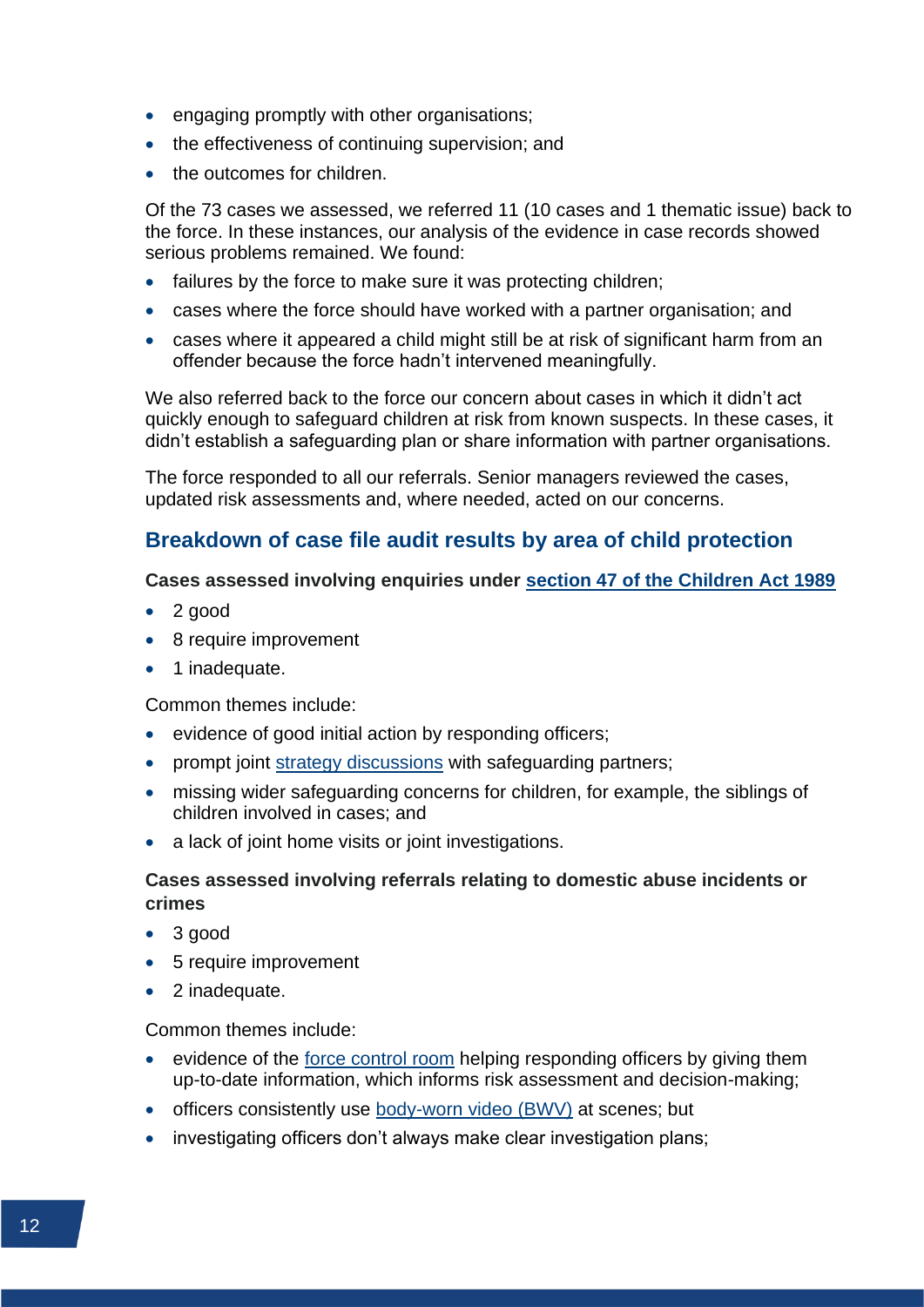- officers and staff don't always consider broader safeguarding risks to children; and
- attending officers don't consistently seek or record the [voice of the child \(VoC\).](https://www.justiceinspectorates.gov.uk/hmicfrs/glossary/voice-of-the-child/)

#### **Cases assessed involving referrals arising from incidents other than domestic abuse**

- $\bullet$  4 good
- 3 require improvement
- 3 inadequate.

#### Common themes include:

- the force promptly allocates resources for immediate and priority calls;
- there is little evidence of a joint approach to investigations;
- officers don't always consider the VoC or wider safeguarding issues; and
- supervision is sometimes limited and ineffective.

#### **Cases assessed involving children at risk from child sexual exploitation**

- 1 good
- 6 require improvement
- 8 inadequate.

Common themes include:

- the force uses vulnerability markers, flags and [child abduction warning notices](https://www.justiceinspectorates.gov.uk/hmicfrs/glossary/child-abduction-warning-notice/) (CAWNs) to safeguard children; but
- officers don't always consider risks to other children;
- officers don't always share information with CSC services quickly enough;
- there is little evidence of a joint approach to CSE investigations; and
- officers and supervisors don't always recognise CSE risks.

#### **Cases assessed involving missing children**

- 0 good
- 1 requires improvement
- 5 inadequate.

#### Common themes include:

- the force routinely flags children at risk of harm;
- the force doesn't always share information about missing children with CSC, and there is little supervision;
- officers rarely focus on the wider vulnerability of the missing child;
- officers don't routinely use [trigger plans](https://www.justiceinspectorates.gov.uk/hmicfrs/glossary/trigger-plan/) to find children quickly; and
- supervision of activity and records is inconsistent.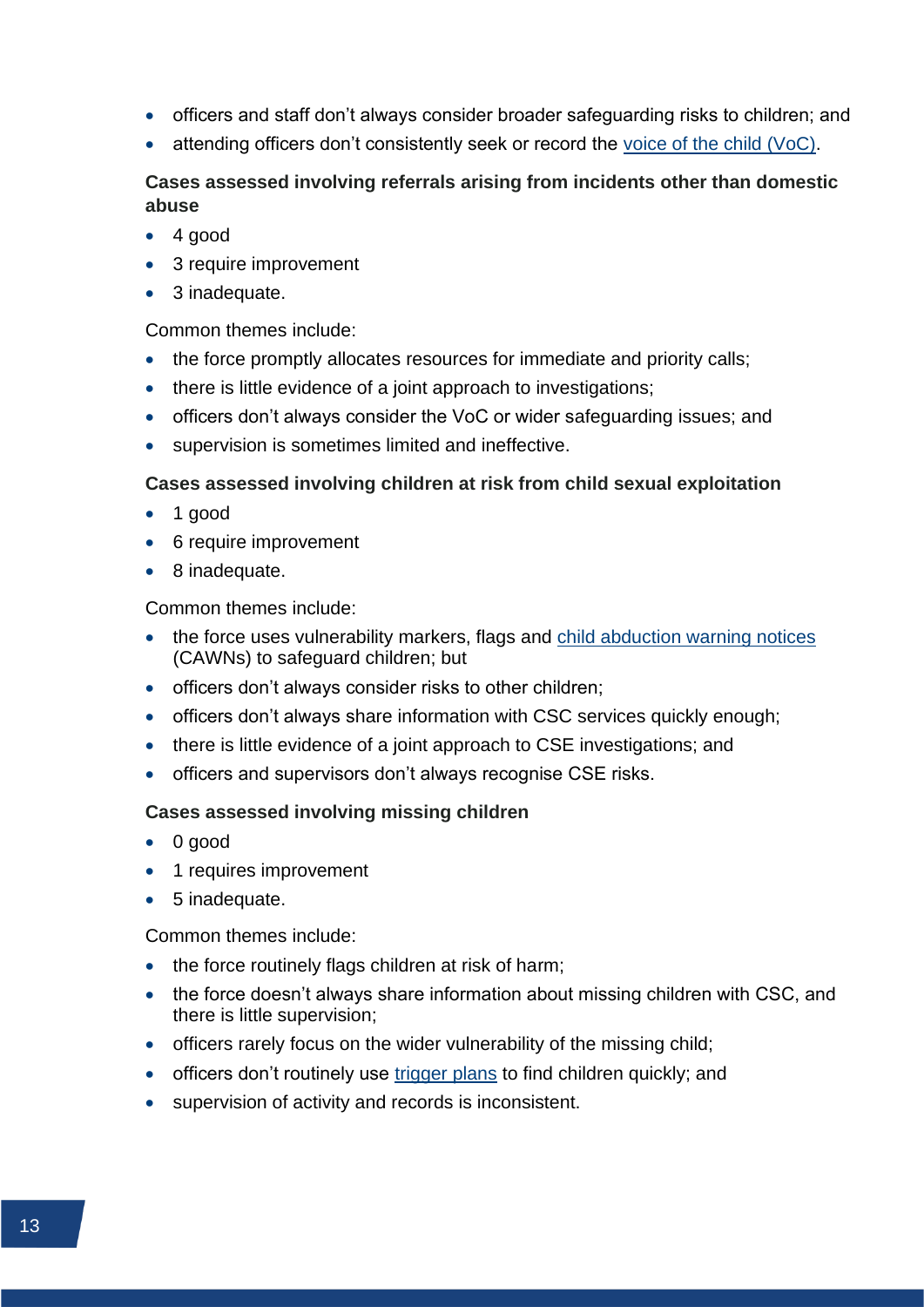#### **Cases assessed involving children taken to a place of safety under [section 46 of](https://www.legislation.gov.uk/ukpga/1989/41/section/46)  [the Children Act 1989](https://www.legislation.gov.uk/ukpga/1989/41/section/46)**

- 2 good
- 3 require improvement
- 1 inadequate.

Common themes include:

- responding officers consider vulnerable children's circumstances and make effective decisions to remove children with appropriate use of the power;
- officers don't always hold strategy discussions, or record end results or joint plans;
- officers inappropriately use police stations as places of safety; and
- managers don't consistently supervise cases or record when the police protection powers end.

#### **Cases involving sex offender management in which children have been assessed as at risk from the person being managed**

- 1 good
- 2 require improvement
- 6 inadequate.

Common themes include:

- visits to offenders are usually unannounced, and officers tailor risk assessments to the needs of each case;
- officers don't assess offenders' risks appropriately or quickly enough;
- specialist officers don't always share intelligence with frontline officers; and
- when officers know about risk, they are inconsistent about sharing the information with CSC.

#### **Cases assessed involving children detained in police custody**

- 0 good
- 6 require improvement
- 0 inadequate.

#### Common themes include:

- officers understand they should only arrest children as a last resort;
- appropriate adults don't always attend custody quickly enough;
- the force doesn't routinely tell CSC or youth justice services about safeguarding concerns; and
- officers don't always listen to or record the VoC.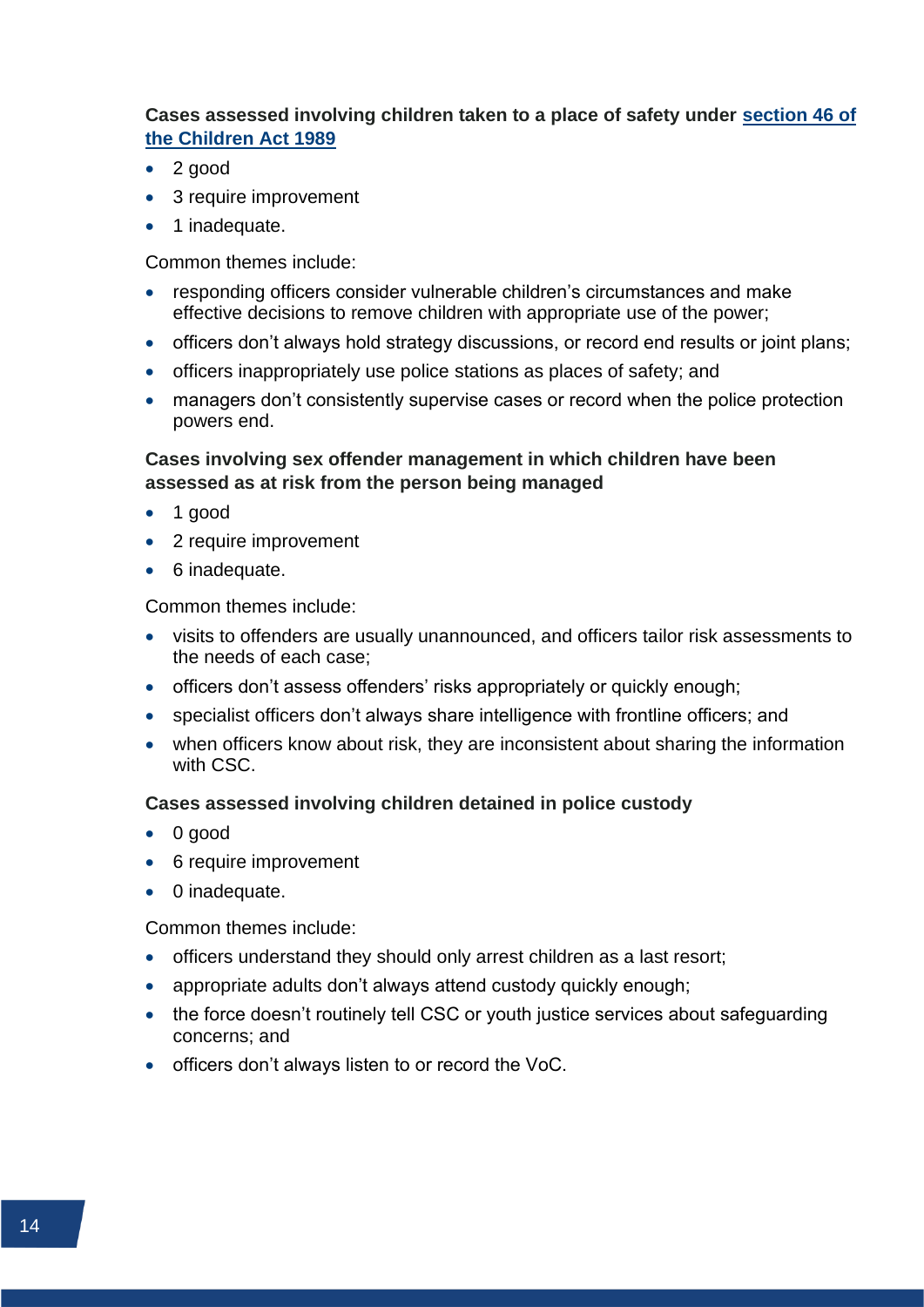# <span id="page-17-0"></span>5. Initial contact

#### **The force control room uses flags well to highlight risks to children**

Police officers and staff working in the control room manage the force's response to calls from members of the public. They are responsible for handling calls and dispatching officers. Those working in the control room obtain relevant information from callers, then they search police databases to identify risk and grade responses. The force uses a framework called **THRIVE** to risk assess each incident. The force incident manager (FIM) decides what resources the force will allocate to an incident. The FIM shares this information with the critical incident inspector, who is responsible for managing and overseeing decisions.

The force's information systems use markers known as flags to highlight to officers and police staff important information about risk or vulnerability. This helps to identify children who may be at risk. This includes those who have a child protection plan, those at risk of CSE or domestic abuse, and missing children. The flag is removed when no longer needed. Flags mean control room staff can alert attending officers to risk.

#### **Case study: the force responds to a call about domestic abuse**

The mother of a ten-year-old boy contacted police and said she couldn't cope with her son. While speaking to the operator, she disclosed she had assaulted him.

The call handler rightly graded the call for an immediate response. Officers were dispatched to the home and arrived within 11 minutes.

The call handler conducted checks and found a flag showing the boy had a child protection plan in place for emotional harm. The call handler gave officers this information before they arrived at the home.

Having this information and passing it to responding officers was vital as it meant officers could take safeguarding action to protect the child.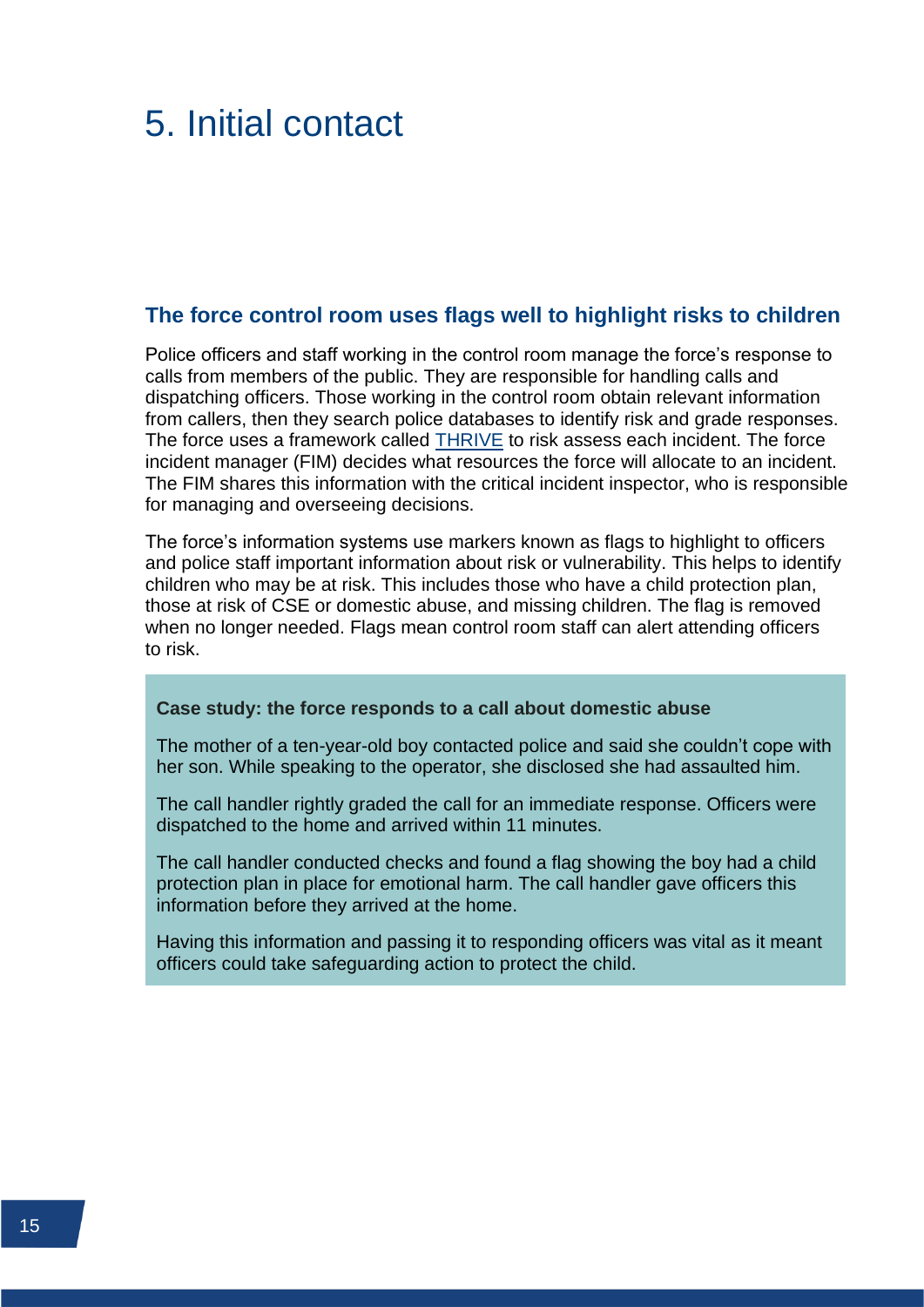#### **Case study: call handlers carry out a firearms check in a domestic abuse incident**

Police were called to a domestic abuse incident, where a woman said she had been assaulted by her partner. She said there were two children, aged seven and nine, at the address. They were asleep in bed.

The call handler did a firearms check, which showed the suspect held a firearms licence. The FIM carried out a good risk assessment and advised attending officers to seize any weapons. Having this information in advance helped officers make decisions while at the incident.

The force sent a detailed referral to CSC services, and it shared information with firearms licensing.

### **The force's initial response to missing children is inconsistent and leaves some children at high risk**

When callers report a person missing, control room staff determine the risk grading and the response. We found the force initially grades missing children as pending assessment. This is based on the question set and THRIVE assessment call takers use. Staff often grade the missing child according to the current incident, not the child's history. The FIM sends the case to the critical incident inspector to add the full grading.

Under the force's procedure, police should assess any missing child at least as medium risk. We found the force routinely grades high-risk children as medium risk, using no context to inform the assessment. This means it isn't effectively using a child's history to manage the risk and respond promptly. This can result in the force leaving children at risk of harm.

Police can use trigger plans as a tool to record important actions and information, which can guide officers' initial action when a vulnerable child goes missing. We found that North Yorkshire Police doesn't use trigger plans consistently. We didn't see evidence of the force using trigger plans in any of the cases we reviewed. This is a missed opportunity, severely undermining how effective the force's response is to the most vulnerable missing children.

#### **There are no routine reviews of how well staff perform in the control room**

The force inconsistently reviews how well control room staff perform in relation to officers attending incidents. It doesn't routinely carry out analysis to understand patterns. For example, we saw some incidents where control room staff inappropriately coded missing children as 'cause for concern'. In these instances, they effectively downgraded the incident; they should have coded the child as missing. Inappropriate coding can result in a less effective service. We didn't see a review process to make sure that coding is done well and that the force treats risk in the right way.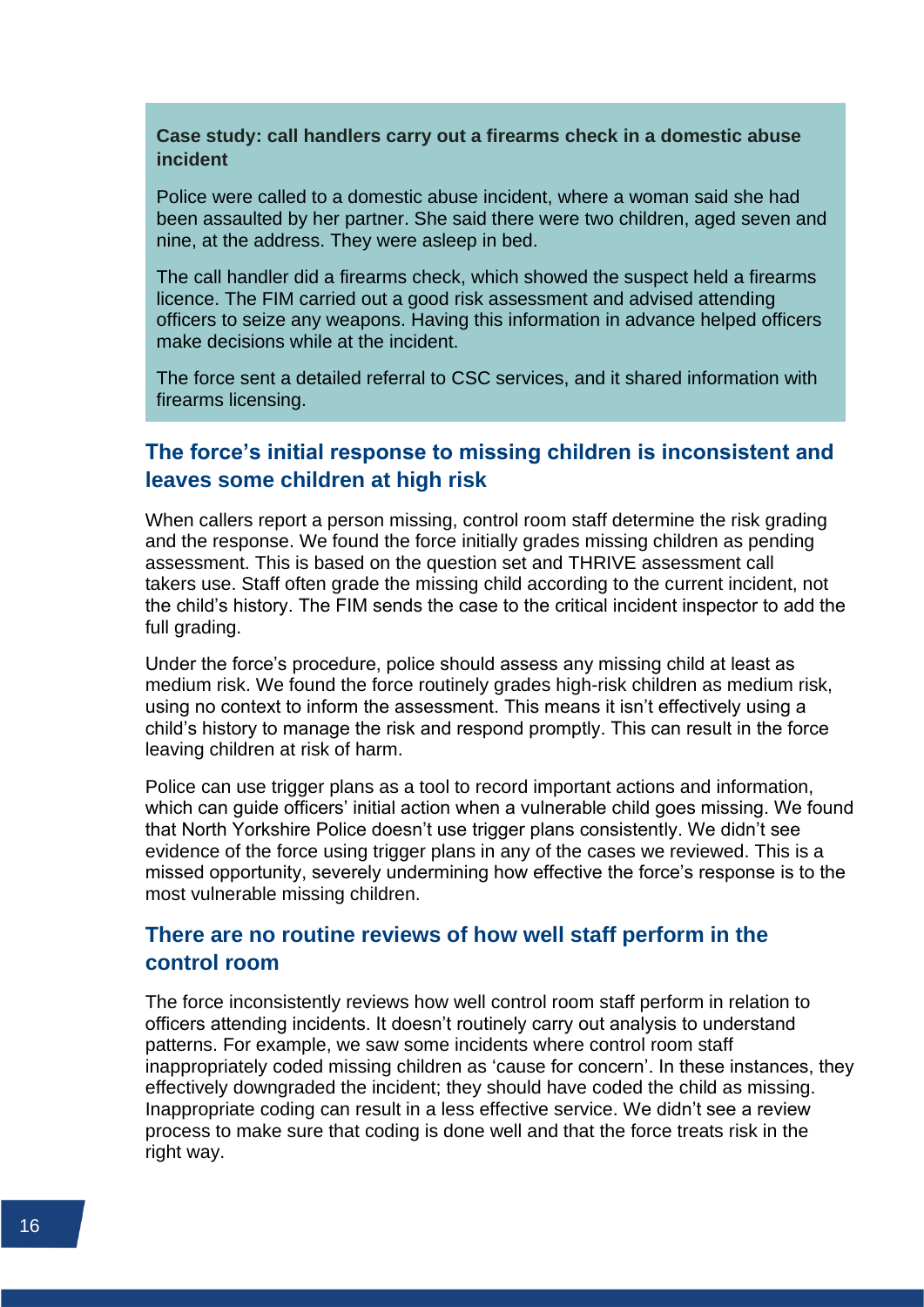The force told us there are no problems with allocating the right resources to incidents, but it carries out no routine checks to confirm this is correct. This means it can't be confident it doesn't downgrade incidents inappropriately when there is no officer available to attend.

#### **The force supervises missing children incidents inconsistently**

The force holds DMMs in each of its three areas. Managers sometimes discuss missing children at these meetings. But divisional leaders aren't aware of children at high risk of harm as a result of going missing repeatedly.

We also found most records don't contain supervisors' entries showing they are making sure officers carry out the right inquiries. Instead, we saw supervisors endorsing investigations, without directing officers on how to pursue the case.

We also saw that officers don't routinely submit PPNs for missing children. In some of the cases we saw with PPNs, officers hadn't recorded the VoC well enough, and sometimes they hadn't recorded it at all. The quality of PPNs is variable, and there is little supervision or feedback. So the force may not be carrying out the right activity to find missing children, according to their true level of vulnerability.

# **Officers inform schools about children present at domestic abuse incidents**

We were pleased to see that officers at the force record the school details of children in the household when domestic abuse incidents take place. If a child attends a school in North Yorkshire, the force shares the details of the incident directly with the school. These referrals go via [Operation Encompass](https://www.justiceinspectorates.gov.uk/hmicfrs/glossary/op-encompass/) to the safeguarding lead at the child's school. This lets the safeguarding lead support the child at school, and monitor their welfare and safety.

# **Officers often don't speak to children, listen to them, or record their behaviour and demeanour**

The force encourages officers to speak to children, check on them and record what they say, particularly at domestic abuse incidents. In all domestic abuse audits we completed, officers switched on their BWV. But we found that officers often don't speak to children consistently, or record their concerns, behaviour and demeanour.

How a child behaves gives important information about how an incident has affected them. This is especially true where the child is too young to speak to officers, or where the child may be at risk if they speak to officers with a parent present. Officers should watch how the child behaves. This should inform both their initial assessment of the child's needs and the decision as to whether to refer the child to CSC services.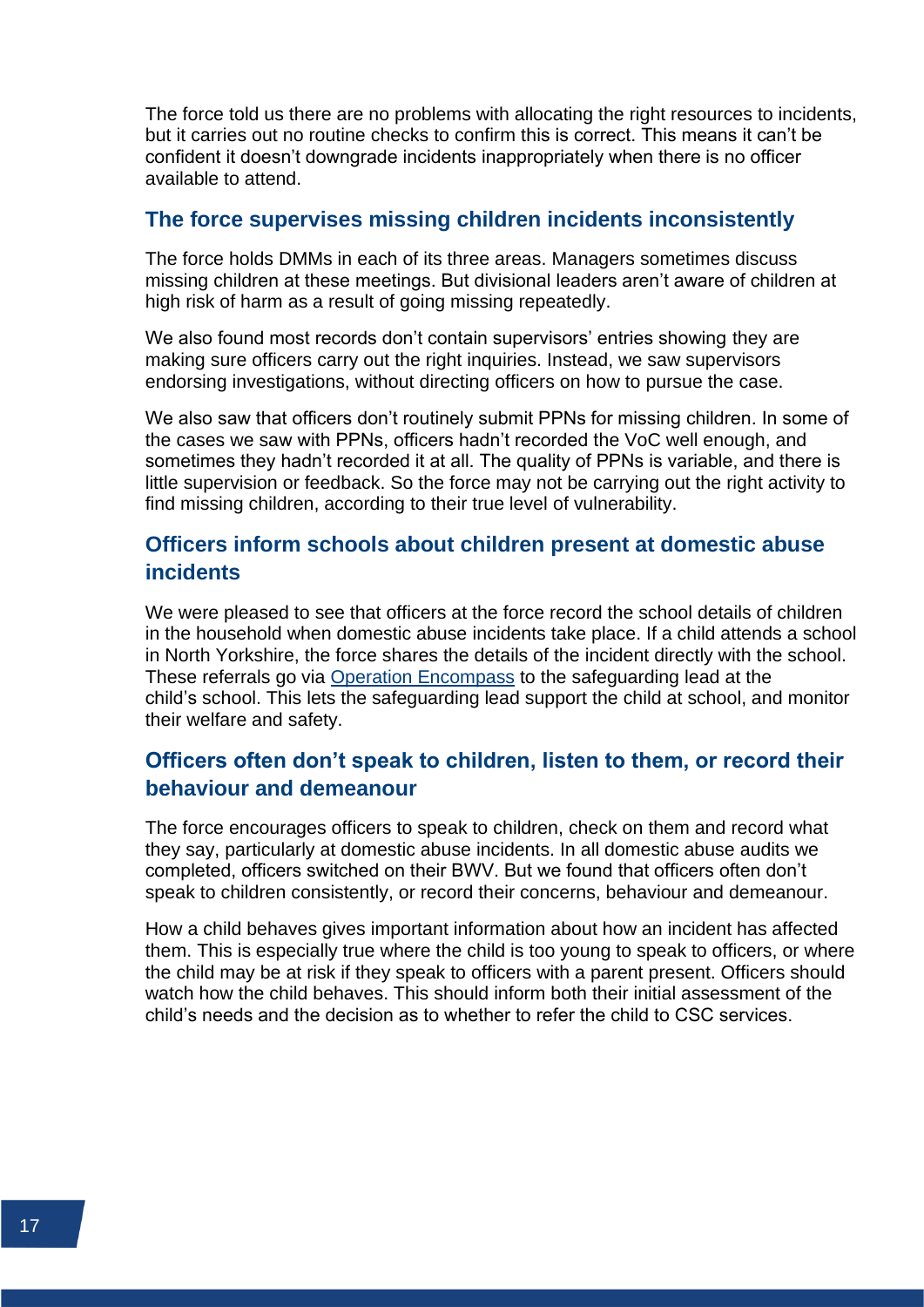#### **Case study: officers submit a PPN without considering a sibling's needs well enough**

The mother of a 16-year-old male suspect reported a domestic abuse incident. She said he had caused criminal damage at his home address and threatened his stepfather. There was a 17-year-old male sibling at the address.

Control room staff appropriately graded the incident as immediate and officers attended promptly. They used BWV and arrested the suspect.

Officers submitted a PPN, but this was based on the suspect. It didn't consider the sibling's needs well enough.

The force managed the suspect with a [community resolution,](https://www.justiceinspectorates.gov.uk/hmicfrs/glossary/community-resolution/) having consulted the mother and stepfather on their views for this outcome. But it didn't consult the 17-year-old sibling.

#### **Recommendations**

We recommend that North Yorkshire Police immediately reviews its processes regarding incidents relating to child protection, paying particular attention to how control room staff make decisions on officer response.

We recommend that within three months North Yorkshire Police acts to make sure officers obtain and record children's concerns and views (including noting their behaviour and demeanour). This will help influence the decisions the force makes about them.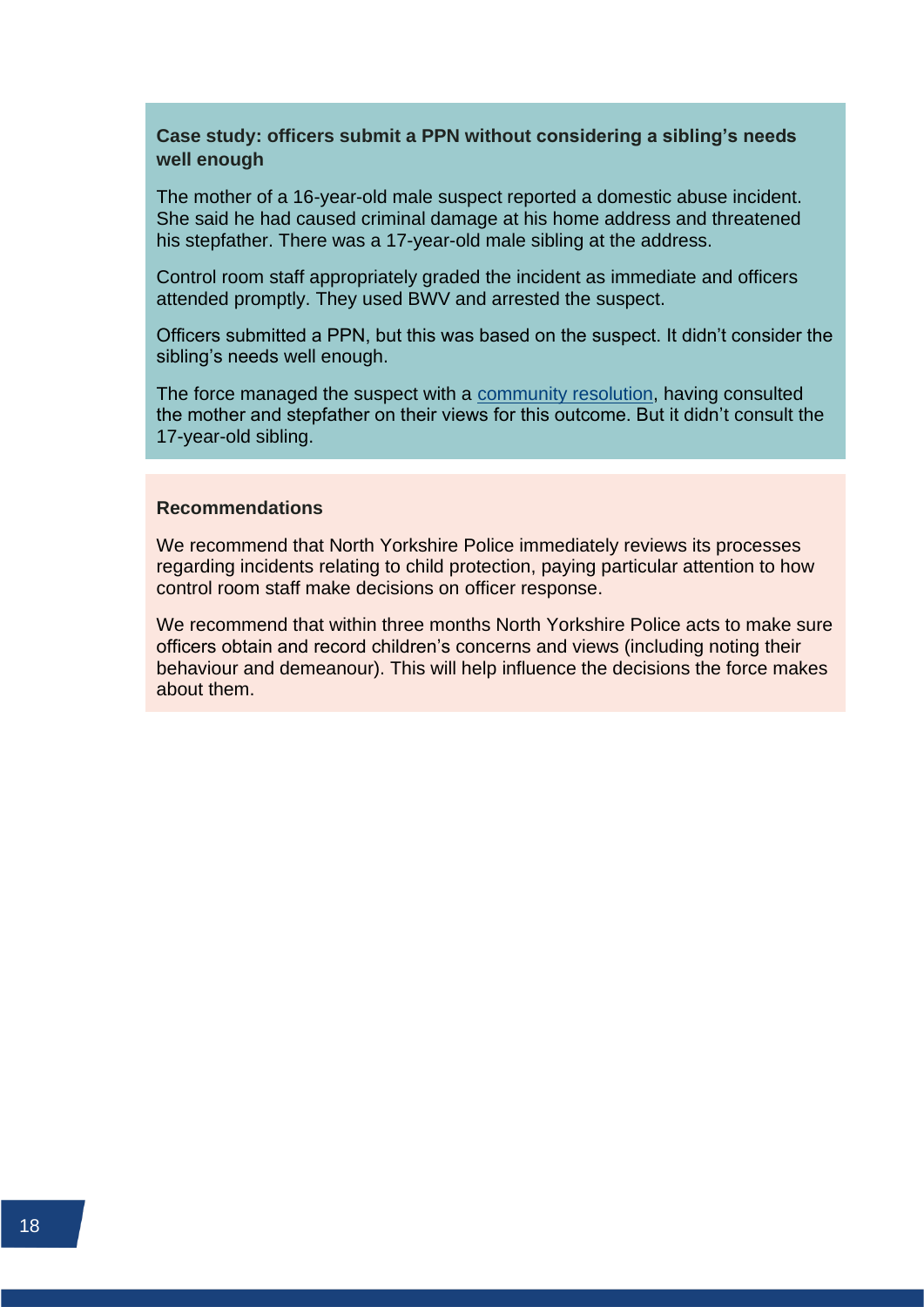# <span id="page-21-0"></span>6. Assessment and help

Statutory guidance in *[Working together to safeguard children](https://www.gov.uk/government/publications/working-together-to-safeguard-children--2)* (2018) states:

Everyone who works with children has a responsibility for keeping them safe. No single practitioner can have a full picture of a child's needs and circumstances and, if children and families are to receive the right help at the right time, everyone who comes into contact with them has a role to play in identifying concerns, sharing information and taking prompt action.

# **The force has developed an efficient system for sharing information with safeguarding partners**

The force supports two [multi-agency safeguarding hubs \(MASHs\)](https://www.justiceinspectorates.gov.uk/hmicfrs/glossary/multi-agency-safeguarding-hub-mash/) in its area: City of York MASH and North Yorkshire County Council's multi-agency screening team. The force's vulnerability assessment team (VAT) oversees referrals to the local authority of children and vulnerable adults at risk of harm. It also makes sure police attend strategy meetings. The force has a clear and well-established process for referral to the MASH so it can share concerns with partner agencies.

### **Officers generally submit and send PPNs, but they often don't record enough detail**

When an officer has a concern for a child, they submit a PPN. The VAT screens the PPN before sharing it with the local authority. We found that officers generally complete and send PPNs, but the quality is often not good enough. Before our inspection, internal reviews at the force had also shown inconsistencies in the way officers submit PPNs.

Although responding officers usually submit PPNs, in online child abuse cases and cases involving the management of violent or sexual offenders, officers don't always submit PPNs promptly enough. In some instances, they don't submit them at all. We found that officers also often share PPNs directly with the relevant social worker, if they find a case is open with the local authority. If they shared those PPNs with the MASH team, information could be fully assessed and the MASH team could consult other safeguarding partners if needed.

We found that the quality of PPNs is inconsistent. Some have good levels of detail with a focus on the children. But some simply outline the circumstances of the case. And in some instances, officers don't submit PPNs when they should.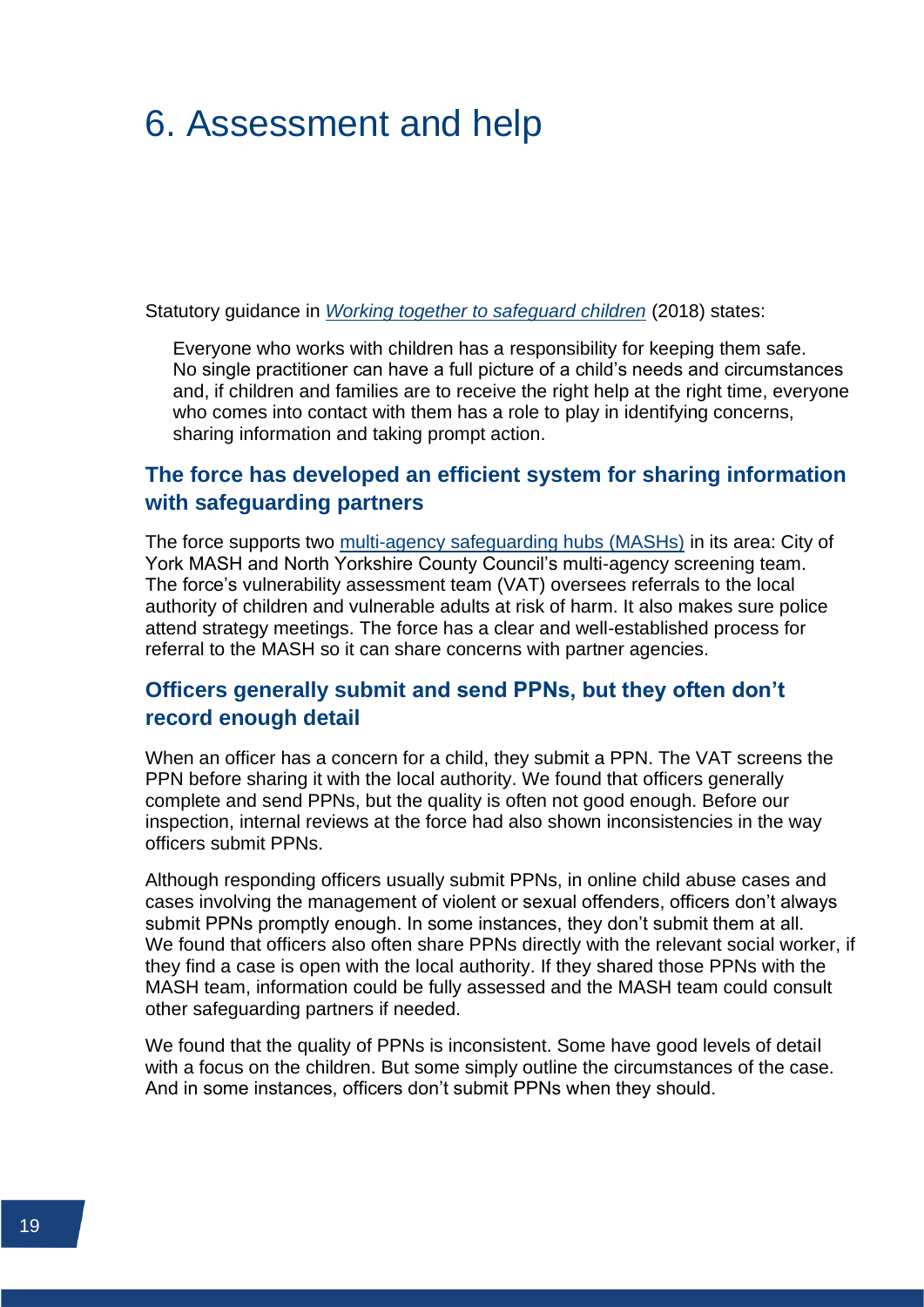#### **The force holds strategy discussions promptly when the risk is clear**

When a child is clearly at significant risk of physical harm, a supervisor at the force contacts partner organisations (including CSC and health professionals) to hold strategy discussions. In these circumstances, the force clearly documents on its [Niche](https://www.justiceinspectorates.gov.uk/hmicfrs/glossary/niche/) system the details of the strategy discussion and the outcome. We saw contributions from relevant organisations that resulted in decisions as to whether to carry out a joint investigation. The force had clearly recorded those decisions, and had promptly allocated the case to the right team to carry out the agreed enquiries.

# **When the risk to children comes from outside the family, the force doesn't hold strategy discussions consistently**

*[Working together to safeguard children](https://www.gov.uk/government/publications/working-together-to-safeguard-children--2)* (2018) states that a strategy discussion should take place when there is reasonable cause to suspect a child is suffering or likely to suffer significant harm. Any safeguarding organisation, including the police, can request this discussion. North Yorkshire Police routinely attends strategy meetings about incidents needing an enquiry under section 47 of the Children Act 1989 (for example, physical harm or neglect). But officers aren't always taking a [contextual](https://www.justiceinspectorates.gov.uk/hmicfrs/glossary/contextual-safeguarding/)  [safeguarding](https://www.justiceinspectorates.gov.uk/hmicfrs/glossary/contextual-safeguarding/) approach in cases such as missing children, child sexual abuse or online abuse. This means they aren't always fully considering the relationships children may have with people outside the home, including online.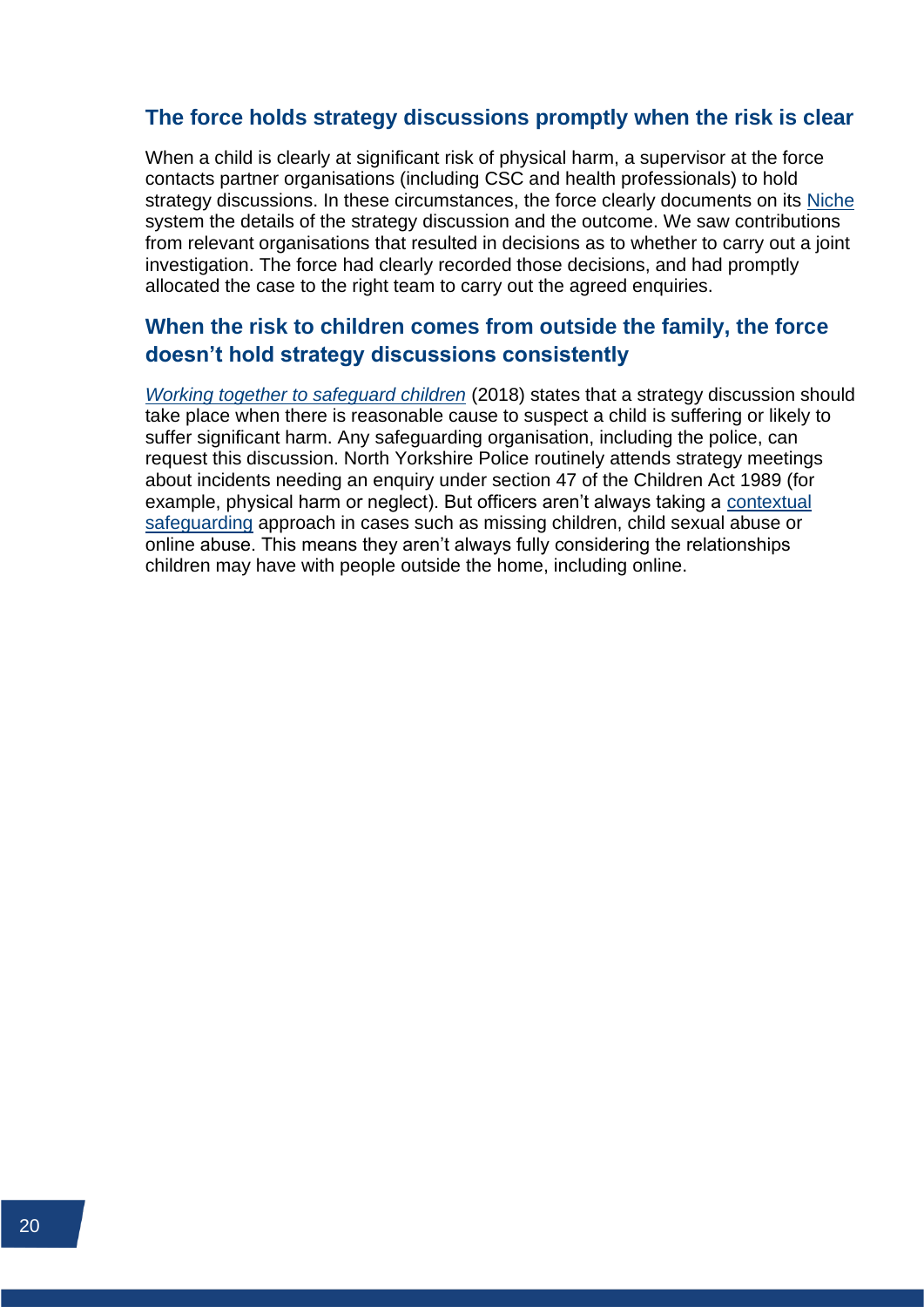#### **Case study: the force doesn't respond well enough to a report of child sexual exploitation**

A mother called police to express concerns that her 17-year-old daughter was being sexually exploited by an adult man and woman. She said money had been deposited in her daughter's bank account, and her daughter had received payments for phone top-ups. She also said unidentified men had previously driven the child to a countryside area in a car.

The call taker didn't apply THRIVE to the call and graded it as a concern for safety. They passed it to the neighbourhood desk for a scheduled visit.

The neighbourhood desk allocated it to a PCSO, who spoke to the mother. The PCSO later submitted a PPN, recording the exploitation concerns. They didn't record the VoC as no one from the force had seen or spoken to her.

The force passed the PPN to a social worker without a request for a strategy discussion. There was no safeguarding plan or detective supervision until 15 days after the report.

The force and CSC identified the need for a joint visit, but no strategy discussion took place to plan this or discuss the safeguarding arrangements. The closing supervisor's review didn't consider ongoing safeguarding, multi-agency child exploitation (MACE) referrals or ongoing risk.

A strategy meeting at the outset, with partners, would have helped identify risks and concerns. The force and its partners could have developed a clear safeguarding plan.

### **The force contributes well to long-term multi-agency safeguarding plans**

North Yorkshire Police employs dedicated staff to research for and attend child protection conferences. Members of the force told us they attend almost all initial child protection conferences to discuss and agree long-term safeguarding plans with partners. When a child is made the subject of a child protection plan, the force flags this on Niche, so staff attending incidents are aware of the risks to the child.

### **The constabulary has developed arrangements that support those affected by domestic abuse**

The force has a dedicated domestic abuse team of police staff. They support frontline officers by:

- reviewing PPNs (and requesting them from officers, when needed);
- ensuring safeguarding measures are in place; and
- overseeing domestic violence protection orders and domestic violence disclosure scheme requests.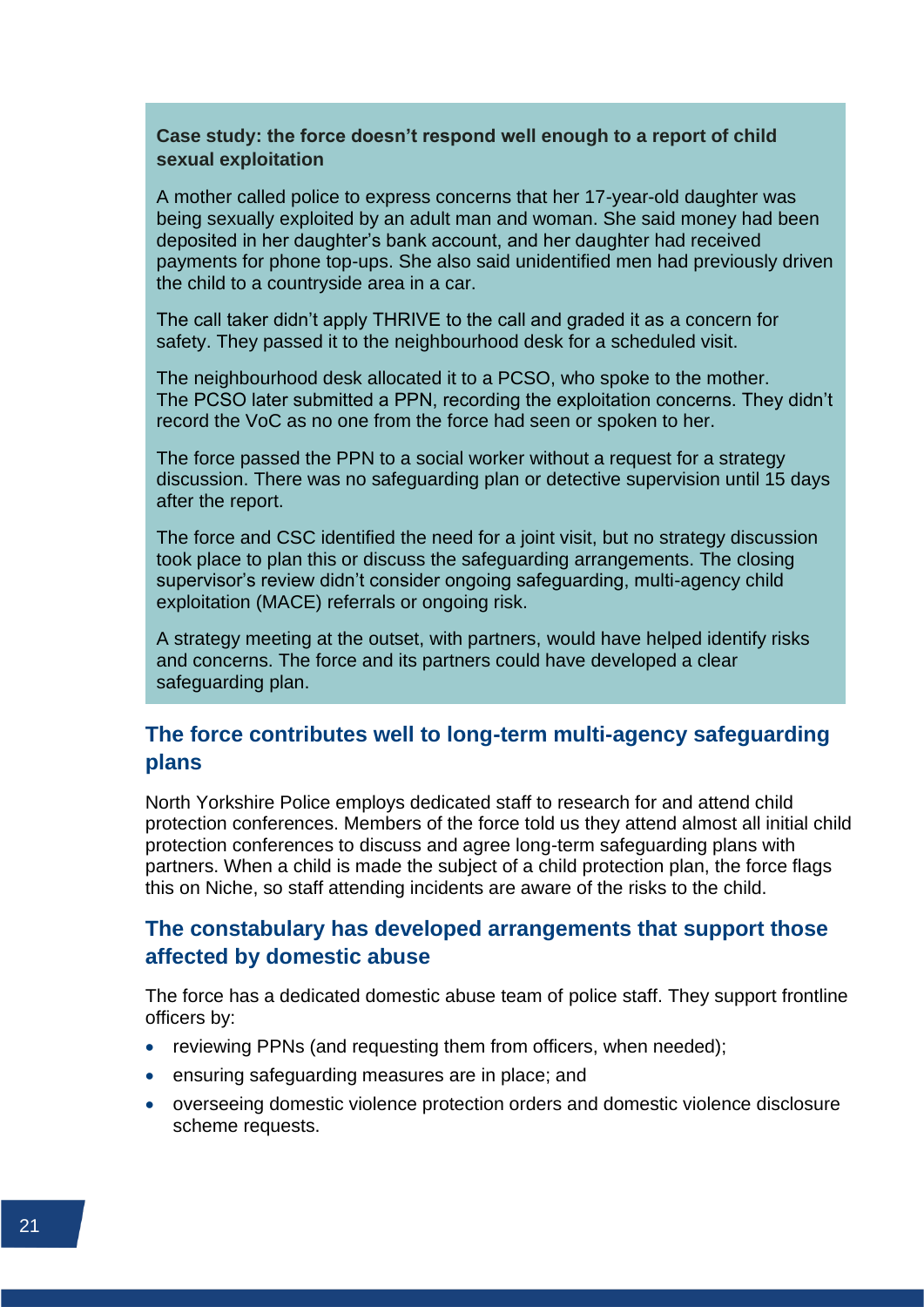We found evidence of this team's impact in our case audits. They routinely share important information with officers, and they act as a safety net for the force, for example, when officers don't submit PPNs. But this does highlight the inexperience of many officers working on domestic abuse cases. There are no mandatory child protection training days for officers, some of whom told us there is no formal training or CPD available.

#### **The MARACs are effective when police and partners refer cases**

The police and partner organisations, such as CSC and independent services, refer high-risk domestic abuse cases to a [multi-agency risk assessment conference](https://www.justiceinspectorates.gov.uk/hmicfrs/glossary/multi-agency-risk-assessment-conference/)  [\(MARAC\)](https://www.justiceinspectorates.gov.uk/hmicfrs/glossary/multi-agency-risk-assessment-conference/) to make longer-term safeguarding plans. These conferences take place every two weeks in North Yorkshire county, and weekly in York, where the volume of cases is larger. The meetings are now held remotely, with a good level of attendance from partners. The force uses its escalation policy to highlight matters needing attention. Domestic abuse officers refer cases to the MARAC, and they prepare and present the police information.

We reviewed MARAC minutes and found the meetings are regular and well-attended by police and partners. The minutes are clearly visible in Niche, and we found appropriate plans to help support subsequent safeguarding decisions.

# **The force's understanding of child sexual exploitation has some weaknesses**

The force has a missing and exploitation team responsible for child exploitation, missing persons, modern slavery and human trafficking. The team covers the whole force area, identifying those at most risk of CSE and supporting officers in their investigations. Where there is a CSE concern, the team researches and contributes to multi-agency risk assessments. But with one sergeant and one member of police staff, the team is under-resourced. This means it can't always assist investigators with conducting investigations into offences. The force allocates CSE investigations in the same way as other child abuse investigations, as the team primarily has a co-ordinating function. We saw that teams carrying out CSE investigations don't receive specialist child abuse investigation training.

When police identify a child to be at risk of CSE, the force refers the child to the MACE panel, which includes organisations from education, health services, CSC and the voluntary sector. There are multiple MACE meetings across the two local authority areas, with notable differences in both areas. A neighbourhood chief inspector usually chairs the MACE meetings in York, while in North Yorkshire county, CSC services chair the meetings. There can be as many as 12 meetings in total in a week. We found inconsistencies in the meetings, such as different risk assessment processes without any guidelines. Those present at the meetings often discuss risks to children, but there isn't enough clarity on risk management or safeguarding plans.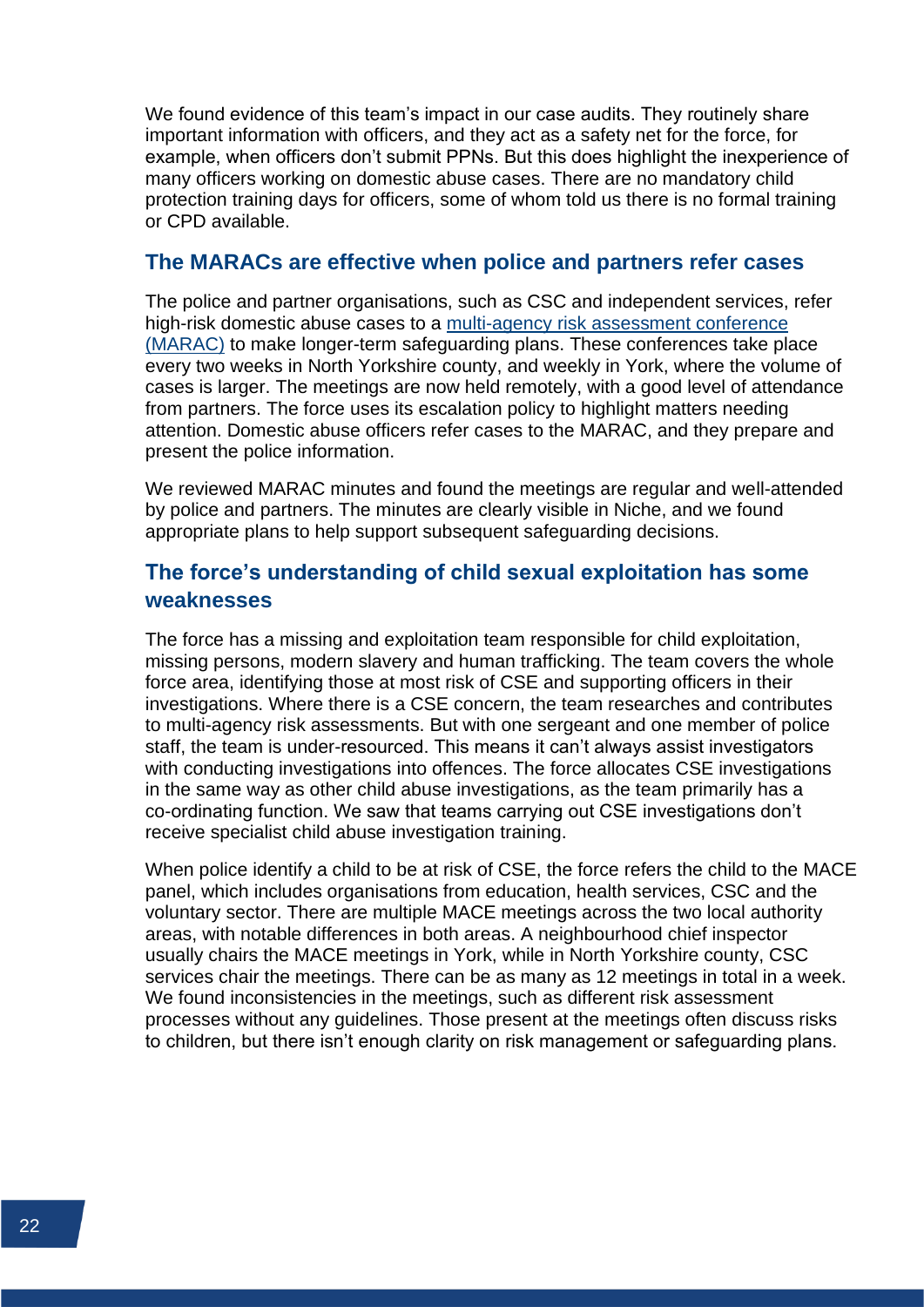# **The force has scrutinised its CSE capability, but it isn't acting on the results**

Before our inspection, the force conducted a random sample of its CSE and child criminal exploitation (CCE) cases to better understand how it identifies children at risk. Officers reviewed 70 cases with CSE or CCE flags, and 50 cases where children were marked as cause for concern. It found:

- almost half of the 70 cases it reviewed as CSE or CCE were incorrectly flagged, showing a poor understanding;
- some cases still needed investigation;
- there was often a lack of investigation or safeguarding plan; and
- the force didn't always use THRIVE.

These findings mirror some of the themes we found in our inspection. For example, we found that call takers didn't complete THRIVE assessments in all the CSE cases we audited. While it is encouraging that the force reviews practice and identifies concerns, we didn't see evidence of it implementing its own recommendations.

# **The force doesn't know enough about the standard of its practice when children go missing**

Senior leaders told us the missing team reviews every episode involving a missing person and makes sure a PPN is submitted. But we saw that PPNs are submitted inconsistently, at best. The team reports areas for improvement or good practice to divisional commanders or at the vulnerability board meeting.

But the force doesn't have a framework for regularly assessing how good its overall practice is in cases of missing children. Although strategic responsibility for missing people lies with the [protecting vulnerable people \(PVP\)](https://www.justiceinspectorates.gov.uk/hmicfrs/glossary/protecting-vulnerable-people-pvp/) team, we didn't find a system for consistently reviewing cases involving missing children. A framework would allow the force to better understand how well it responds when people go missing.

Officers and staff in North Yorkshire have had very little training about missing children since joining the police. Officers on the response team haven't had specific child protection training, so they rely on their supervisors and managers for support and direction. The force monitors training via [College Learn](https://www.college.police.uk/article/introducing-college-learn-for-everyone-across-policing) (formerly National Centre for Applied Learning Technologies[/NCALT\)](https://www.justiceinspectorates.gov.uk/hmicfrs/glossary/national-centre-applied-learning/) packages, but it doesn't evaluate or understand the impact of the training.

### **The force loses some opportunities to understand why children go missing**

[Return home interviews \(RHIs\)](https://www.justiceinspectorates.gov.uk/hmicfrs/glossary/return-home-interviews/) uncover information that can help protect children from going missing again. This can include risks they may have been exposed to while missing, as well as risk factors at home. The RHI is a conversation between a child and a trained professional when they return from being missing. Department for Education [statutory guidance](https://www.gov.uk/government/publications/children-who-run-away-or-go-missing-from-home-or-care) requires local authorities to offer this service. It must be conducted by an independent person and police must record it on their systems.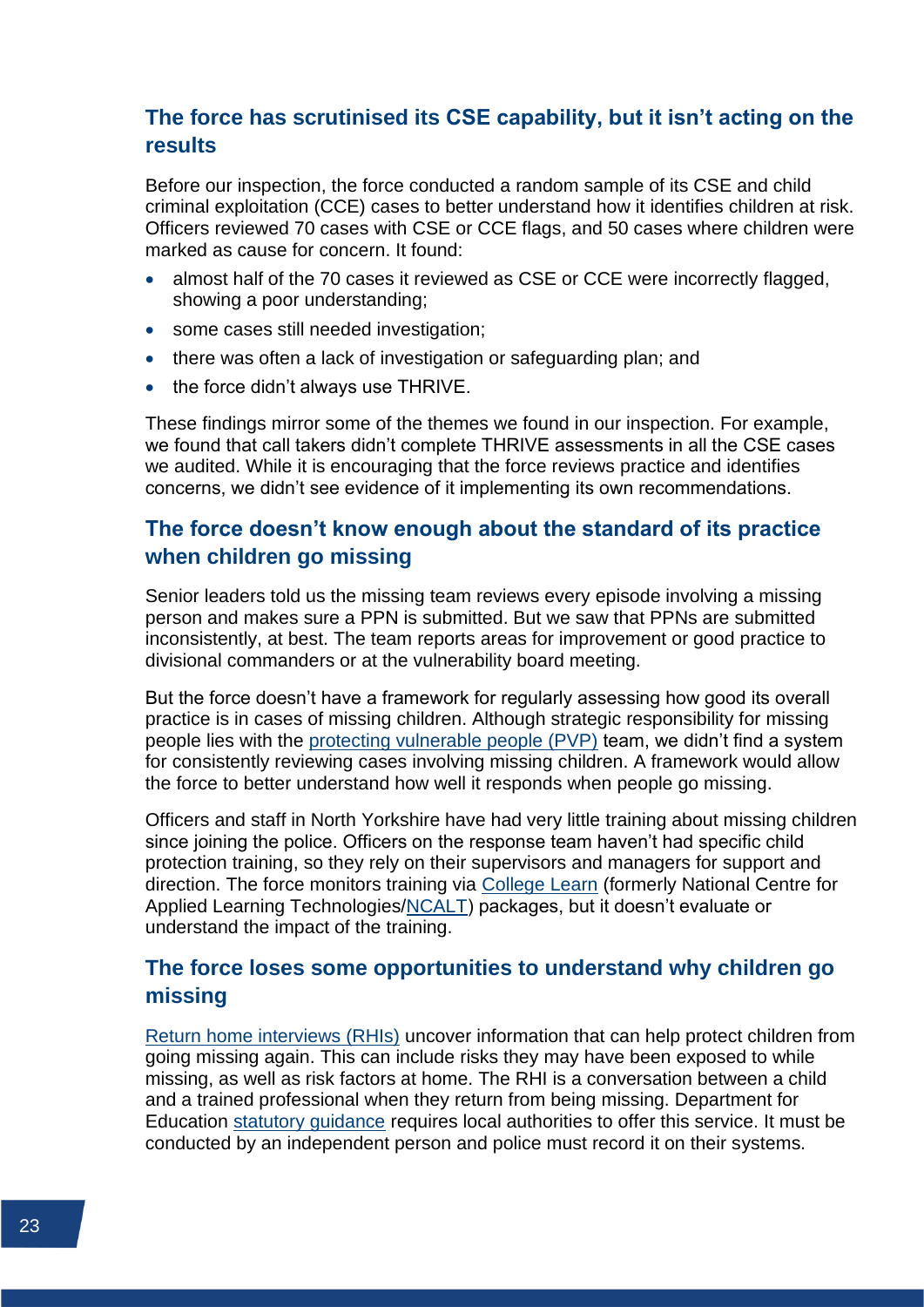In North Yorkshire, when a missing child returns or is found, the officer should have filled in a management of return (MOR) form and electronically shared it with CSC, coupled with the automatic notification of missing children. The force policy says this is to assist the local authority in offering every missing child an RHI. But staff don't always complete these forms. For example, we observed a meeting to discuss missing children, and in half of the cases discussed, staff hadn't completed an MOR to alert CSC. We also saw that staff didn't complete a significant number of PPN referrals to highlight other concerns.

This means important information, which might help with future risk assessments, may not be available. The force doesn't check often enough whether this information is submitted, so it needs to do remedial work later. As a result, children stay at risk of harm. It also means the local authority doesn't know about important information that may help to stop risk escalating, or might inform their response.

# **The force is trying to improve its response to children who go missing from care, but it doesn't always make information available to officers**

North Yorkshire has a scheme called [No Wrong Door,](https://www.northyorks.gov.uk/no-wrong-door) which supports people aged 13 to 25 in or on the edge of the county's care system. Historically, when children reach the age of 18, their level of support changes significantly. No Wrong Door aims to decriminalise young people and give them a better chance at a normal life. Social workers refer young people experiencing difficulties to the scheme, and police officers are embedded in two hubs, which combine residential care with fostering. One is in the east of the county and the other is in the west. The scheme, which receives high praise from its partner organisations, had 69 young people on it at the time of our inspection.

Using an approach called Risk, Analysis, Intervention, Solution and Evaluation (RAISE), the force and other agencies identify, consider and manage potential and current risks to young people on the No Wrong Door scheme. Members of the force told us officers create safety plans for the vulnerable children they discuss at RAISE meetings. But we saw that minutes, and actions about young people, are recorded on social care systems, not on police systems. The force told us this is intentional, as when information needs sharing, it is placed on a briefing. But this practice means that when police find vulnerable children, they don't always have important information about that child's circumstances, meaning they may not respond in the right way.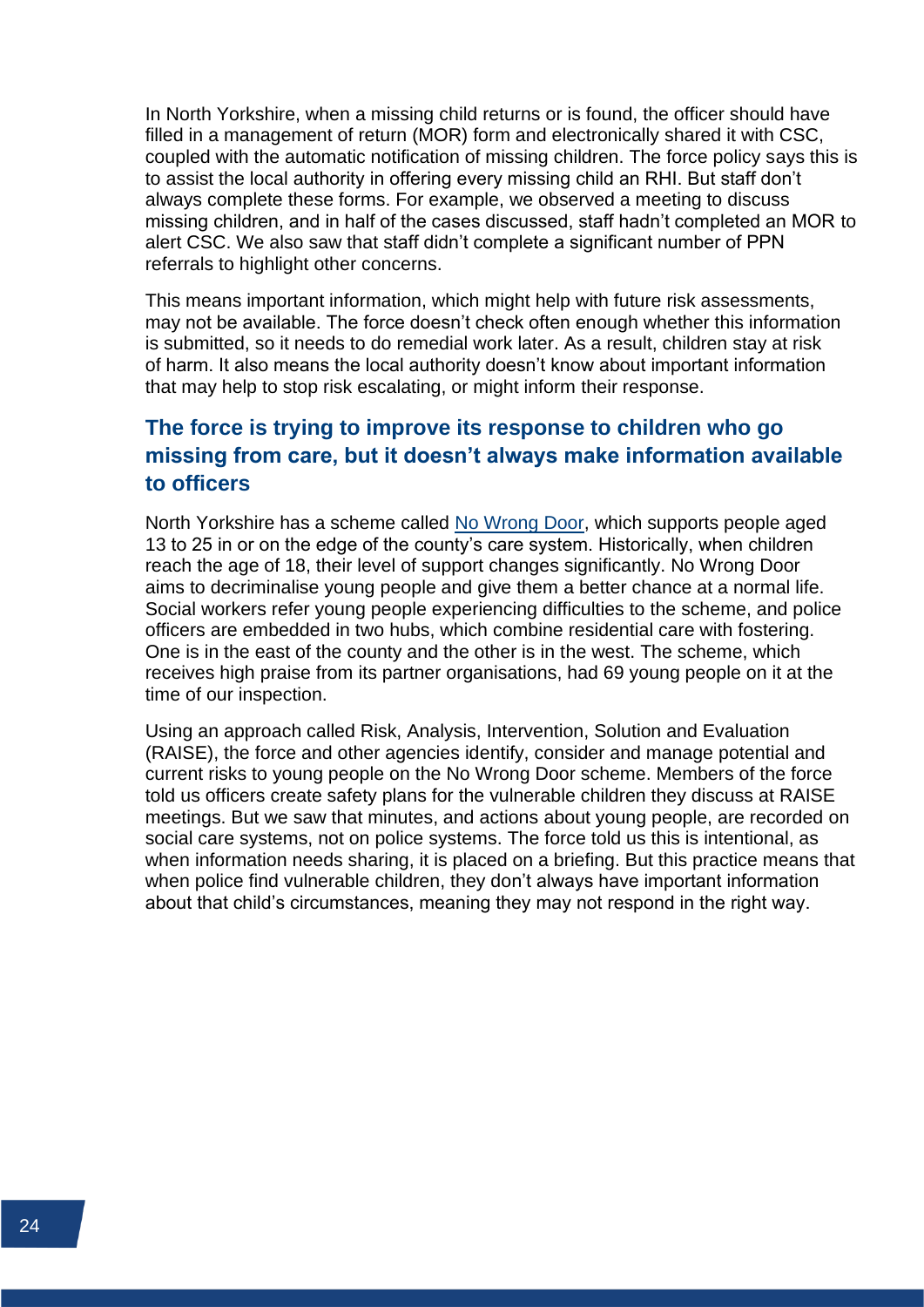#### **Recommendations**

We recommend that North Yorkshire Police immediately improves its missing children arrangements and practices. This is to make sure:

- its response is consistent with the risks it identifies; and
- its supervision of those inquiries is effective.

It should include a review of how it records incidents involving missing children. And it should make staff more aware of:

- their responsibility for protecting children reported missing from home, especially where this happens regularly;
- the importance of investigating where a child has been, and who with;
- their responsibility for conducting and recording safe and well checks when children return home; and
- the importance of sharing information with partner organisations.

We recommend that North Yorkshire Police immediately starts working more closely with its safeguarding partners, and that it reviews the structure and practices of its multi-agency risk management meetings, specifically about children at risk of exploitation.

We recommend that within three months North Yorkshire Police reviews its referral processes and supervision. This is to make sure it identifies risk to children effectively and shares the right information with the right people at the right time.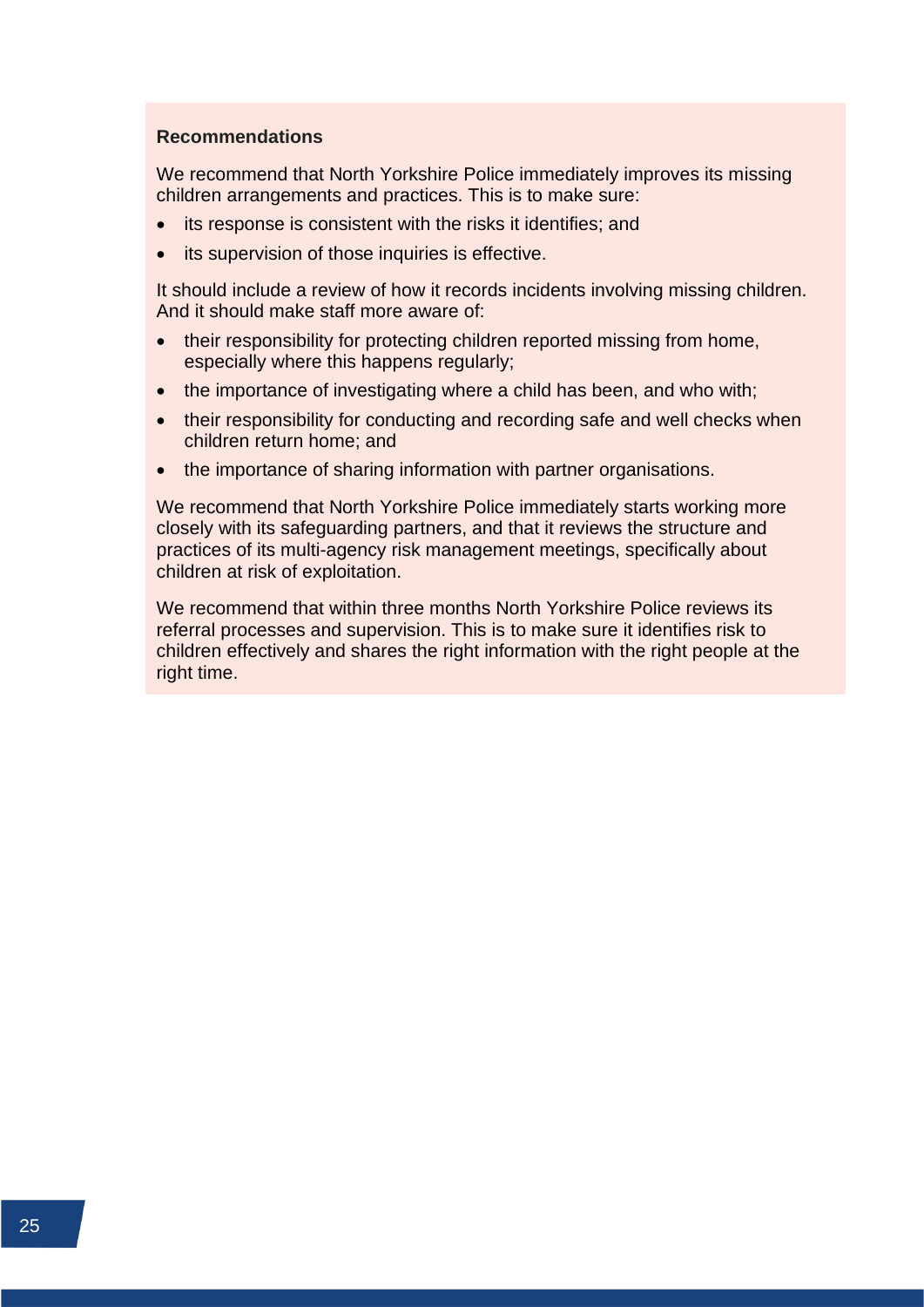# <span id="page-28-0"></span>7. Investigation

# **The force allocates some investigations to officers without the right skills and experience**

North Yorkshire Police doesn't have a specialist child abuse investigations team. It allocates some child abuse investigations to detectives in the CID, and others stay with frontline officers, with supervision by a detective sergeant. But frontline officers aren't trained to conduct child protection investigations, and joint working with other organisations (such as joint visits and joint interviews) doesn't take place often enough. We found limited evidence of contact with CSC services.

There was also very little evidence of cases being supervised, or of meaningful involvement from first and second line managers. These cases often involve CSE offences. We saw that, in these situations, investigations aren't child-centred, and officers don't always consider wider safeguarding.

The force's investigation procedure outlines how it allocates crimes to officers, and how they should investigate them. It also states that [PIP 2](https://www.justiceinspectorates.gov.uk/hmicfrs/glossary/professionalising-investigations-programme/) accredited detectives should investigate crimes involving children. However, some parts of the procedure are open to interpretation. As a result, we found inexperienced officers, without the proper accreditation or training, managing some child abuse investigations. This includes investigators, supervisors and those responsible for conducting strategy discussions.

**Case study: police don't respond quickly enough to a report of child sexual abuse**

Police received an email from a concerned father. He reported that his three-year-old daughter was at risk of sexual abuse from the child's mother's partner.

North Yorkshire Police didn't allocate or review the case for 15 hours. Once allocated, officers took too long to contact the father, who lived outside the force area. It was seven days before the force spoke to CSC to make sure the child was seen.

Officers didn't see the child until six weeks after the initial call. During that time, the force didn't know what risk the child was exposed to.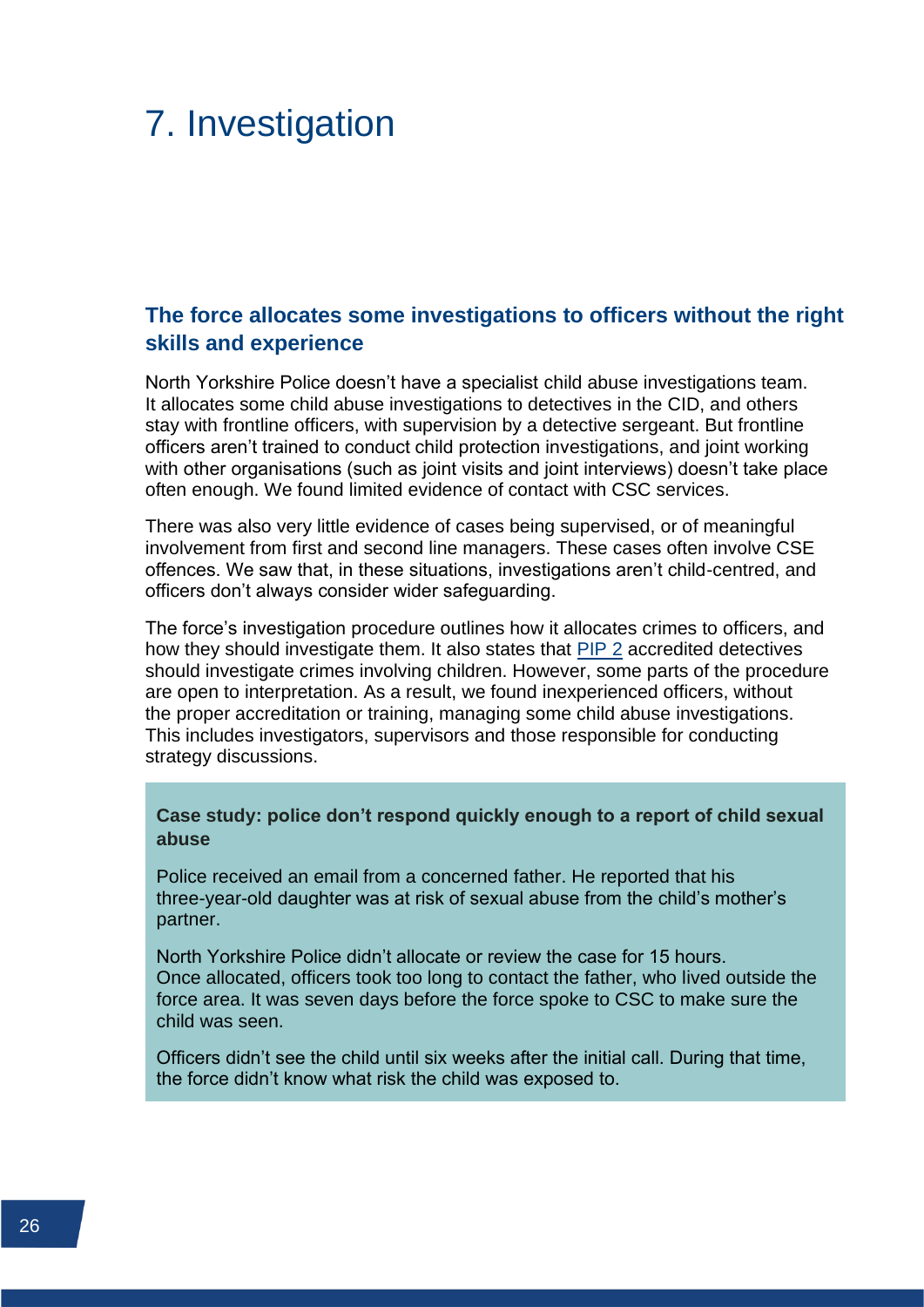# **Limited supervision is leading to drift and delay in many investigations**

In most of the cases we reviewed, there was little case direction from sergeants. Safeguarding plans were often missing, even when the case was complex. Often, supervisors' first involvement with cases is at the time of case closure. And they often don't discuss the case with the investigating officer. We saw very few cases where an inspector had reviewed investigations, especially cases allocated to response teams. This leads to drift and delay in many investigations.

# **When the force allocates cases to specialists, the standard of investigation is better**

When there is clear risk to children from the outset, the force responds swiftly and attending officers make good decisions. Investigations are child-focused and officers usually record joint actions they agree with partner organisations. But supervision is sometimes inconsistent.

#### **Case study: despite little supervision, officers carry out a good domestic abuse investigation**

The force launched a domestic abuse investigation when a woman told police she had been assaulted at home by her ex-partner, causing significant facial injuries. The victim's seven-year-old son was asleep at the time of the incident.

Police submitted a detailed PPN, capturing the child's voice, and shared it with CSC. Staff placed high-risk domestic abuse flags on police systems.

When the suspect was arrested, the force allocated the case to a PIP 2 investigator. Although there was no investigation plan and little supervision, the quality of the investigation was good.

The investigator considered a [domestic violence protection notice \(DVPN\)](https://www.justiceinspectorates.gov.uk/hmicfrs/glossary/domestic-violence-protection-notice/) and appropriate bail conditions for when the suspect was released from custody. The investigator also gave information to support a [non-molestation order.](https://www.justiceinspectorates.gov.uk/hmicfrs/glossary/non-molestation-order/) The suspect was eventually charged and bailed to court.

#### **Officers often miss investigative opportunities to safeguard children when dealing with CSE**

The force uses vulnerability markers and flags to identify children at risk of CSE. Officers also make referrals to MACE meetings. This helps to make sure they discuss these children with partner organisations. But investigations of CSE offences are often poor, as officers don't consider the flags and markers. This is because the force allocates cases to officers without the right skills, experience or training. And supervision is often lacking. This affects the safeguarding of victims and the quality of investigation.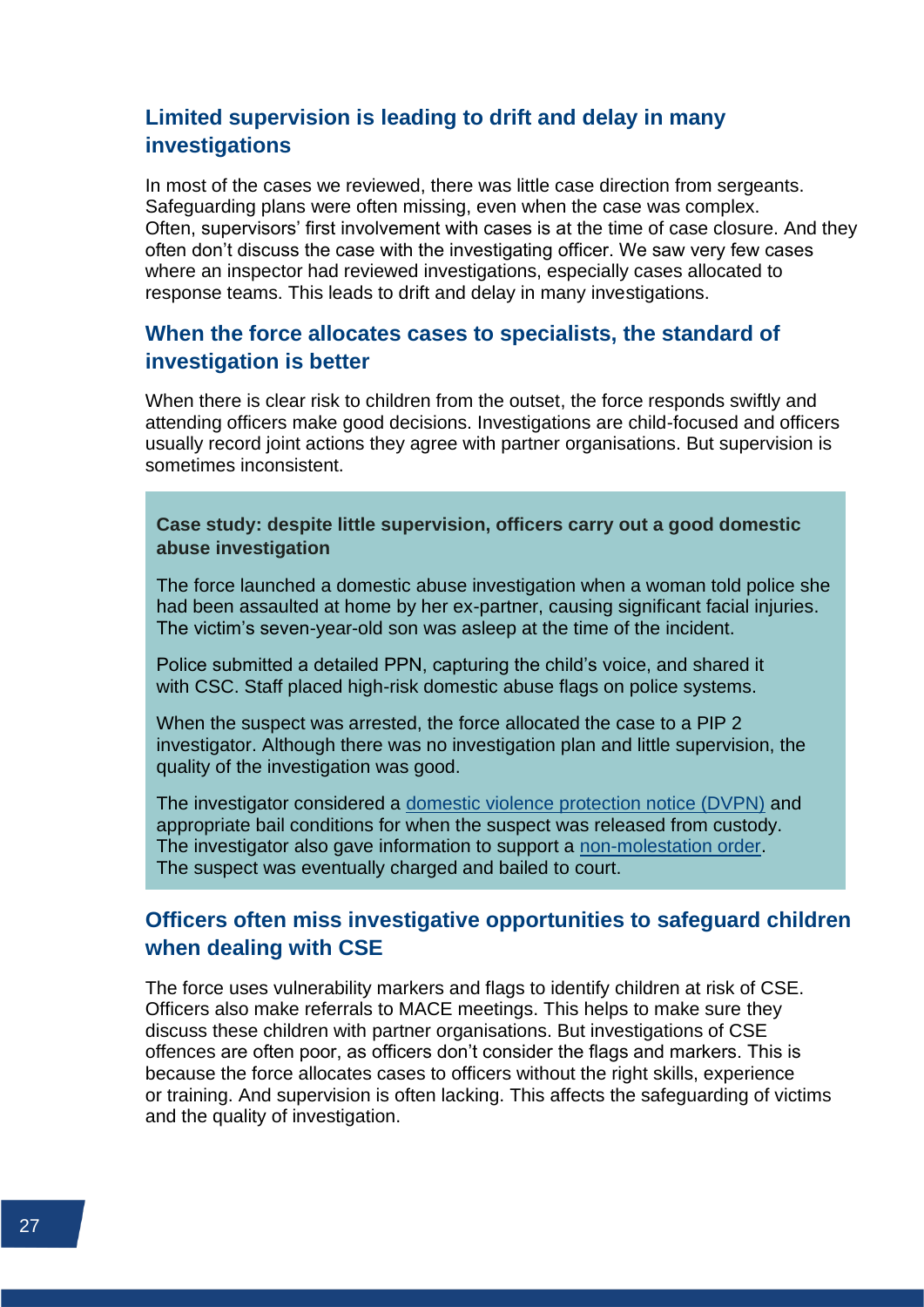The force also misses investigative opportunities when children are sexually abused online. This may allow perpetrators to commit more offences. The force regularly assigns these cases inappropriately to inexperienced officers, including those in response roles. These officers don't have the technical knowledge, experience, skills or accreditation to investigate these offences. And supervision of these crimes is often poor. We found the force rarely records meaningful reviews, meaning these officers don't receive enough direction or help. This is resulting in poor outcomes for children.

**Case study: the force responds quickly to an incident involving a CAWN, but investigators act slowly to safeguard the child**

Police were called when an intoxicated 14-year-old female was found half-naked with an adult male. There was a CAWN in place, meaning the man wasn't allowed to be in the company of that child.

The force dispatched officers quickly and they arrived within ten minutes. They identified the CAWN and arrested the suspect. But they didn't consider sexual offences or forensic opportunities. They also didn't give support to the child or her family.

They submitted a PPN ten days late. There was no update from the multi-agency screening team and no request for a strategy meeting.

The child was known to MACE, but this didn't prompt a MACE review, safety planning or sexual health referrals, even though the child had contact with the suspect after the incident.

The MACE review eventually took place six months after the incident. The force allocated the case to a PIP 1 investigator, with no recorded review or supervision by a PIP 2 investigator.

There was no joint approach with CSC services. Officers didn't record any consideration of building a relationship with the victim to support her.

The child eventually moved to another force area. There was no record of a MACE transfer to tell the other force about potential risks.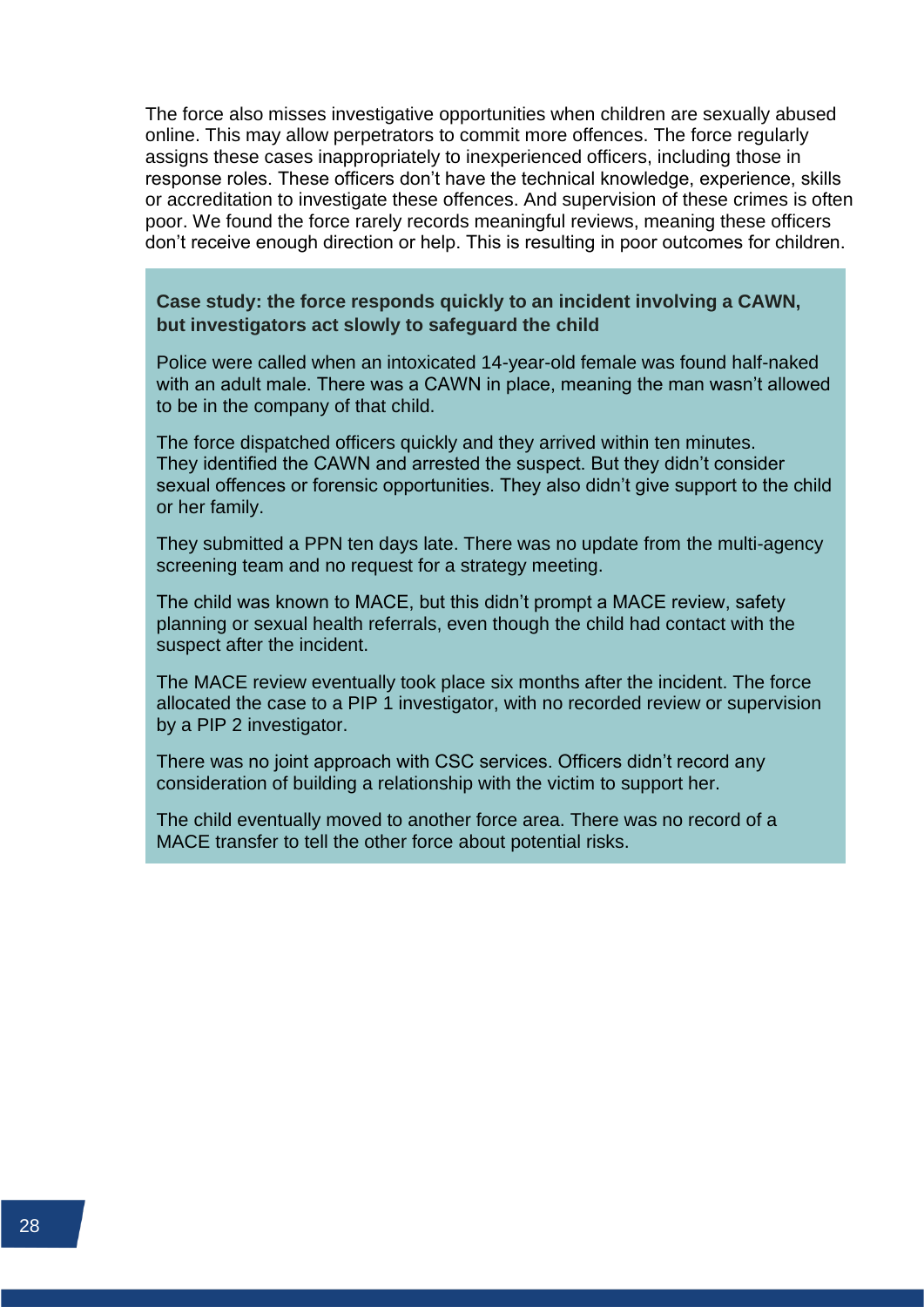#### **Case study: police don't speak to a child who may be at risk of CSE**

A male, believed to be abroad, contacted a 14-year-old girl. He asked her for a photo and she confirmed her age. He also sent her a nude photo of himself. Over the next five days, he sent money to the girl. Her parents noted a change in the girl's behaviour and called police, having seized her phone.

Police attended and spoke to parents. They didn't speak to the child as she was at school. They didn't consider evidence on the phone as they said it had been reset. They didn't seek expert advice from the digital forensics unit, and they didn't seize the phone.

Without seeing the child, officers submitted a PPN, stating that they didn't believe any CSE was occurring. There was minimal supervision of the case, and officers didn't record any actions. There was no mention of seizing the child's phone or downloading information from it, so they may have missed evidence.

The force passed details of the suspect to the relevant authorities overseas.

#### **The force needs to improve the way it tackles CSE**

The force has recognised it must improve the way it tackles CSE. The force recognised this in an internal review it conducted into how it responds to and manages CSE.

The force's CSE unit covers the whole force area, but it doesn't have enough capacity to support other teams' investigations, especially as CSE officers often don't have the right experience. The unit has no set of instructions outlining what the team should be doing. And its staff have had no CSE, child protection or vulnerability training to support them in their role. Officers told us they had no job description, so they didn't understand the role they were expected to perform. Although the unit covers the force's area, other teams (such as CID and response teams) don't share information with it, so there is no force-wide co-ordination of safeguarding activity. This means the force has an inconsistent understanding of those children most at risk and the perpetrators presenting the highest risk.

It is positive to see the force has taken steps to understand better how its officers are responding to CSE, but it needs to do more work to protect children more effectively.

### **There is little evidence of the force working effectively with other organisations**

In some parts of the country, children's safeguarding partnerships respond to vulnerable children and disrupt offenders using multi-agency operational teams. In North Yorkshire, there are strong safeguarding partnerships at a planning level, but operational joint working is inconsistent. We saw little evidence of joint investigations with CSC or safeguarding professionals from other organisations. There were few records of joint visits to children and families in the cases we reviewed. As strategy discussions with partners aren't routine, the force doesn't always consider who is best placed to speak to the child.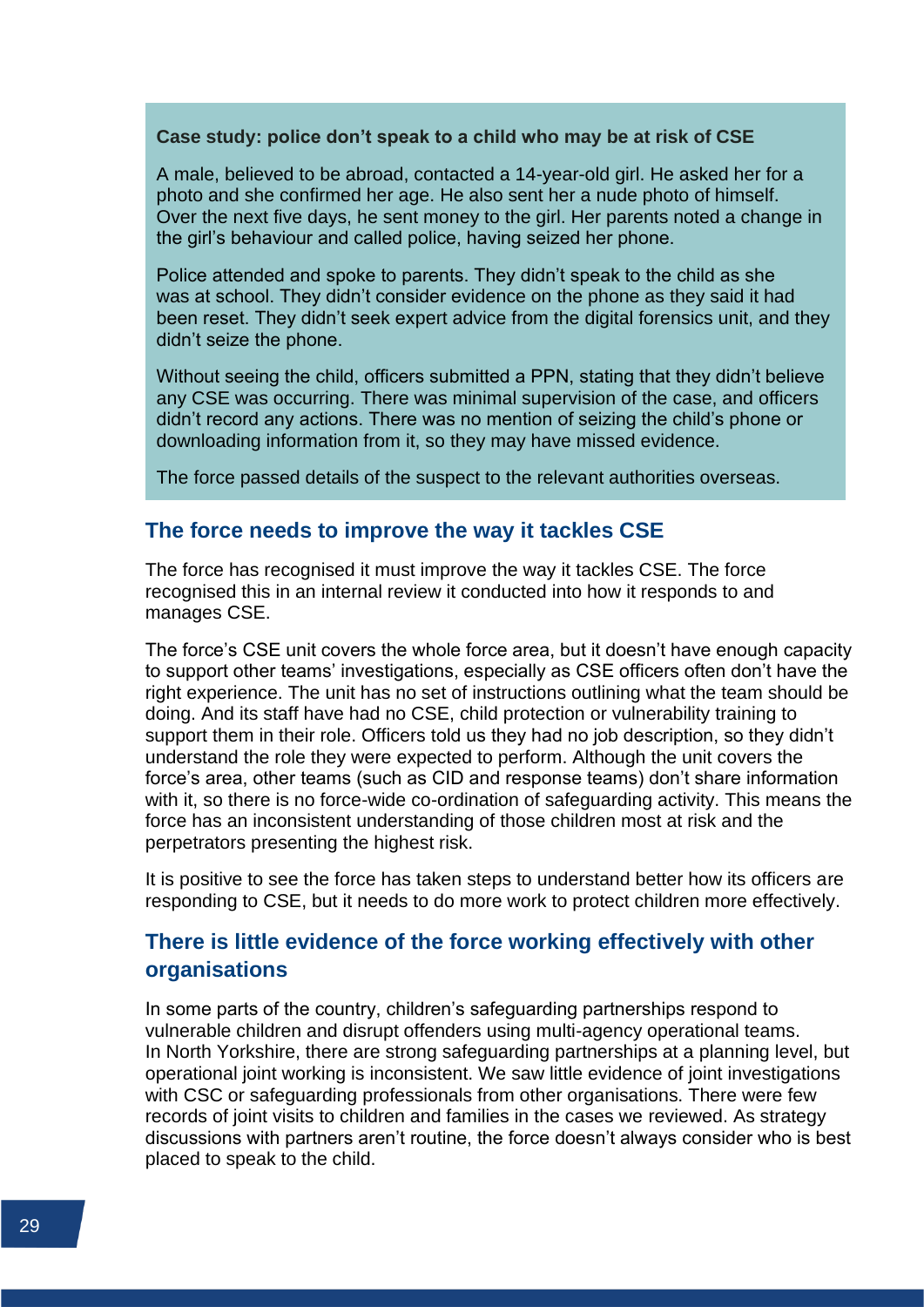### **The force usually acts promptly to trace those sharing child abuse images, but there are significant delays in downloading from devices**

The force OAT investigates the sharing and distribution of child abuse images online. It also deals with referrals from the National Society for the Prevention of Cruelty to Children (NSPCC) and from the National Crime Agency's [child exploitation and online](https://www.justiceinspectorates.gov.uk/hmicfrs/glossary/child-exploitation-online-protection/)  [protection \(CEOP\)](https://www.justiceinspectorates.gov.uk/hmicfrs/glossary/child-exploitation-online-protection/) command.

The force has worked hard to manage how many offences are committed in its area. It regularly reviews its systems to identify potential offenders. We found it usually deals with cases within its timescales.

The digital forensics unit (DFU) is responsible for downloads from phones officers have seized and submitted for forensic analysis. We saw that officers are generally seizing phones, but there are significant delays in downloading from devices in the DFU. These delays average six months but some take as long as a year.

Some investigations stall while officers wait for the results of the analysis. Due to the backlog, some suspects are bailed in this period, however, the force told us that they use conditions to mitigate the risk posed to children. The force knows it needs to prioritise this area of work. It has invested significantly (£2.5m) in the unit, which will increase staff and specialist equipment. This should help the force address the backlog and safeguard children sooner.

# **The force doesn't share information with its safeguarding partners early enough**

We found officers rarely share information with the MASH until activity, such as executing a search warrant, takes place. This is a missed opportunity. The force should be sharing information with partners to better understand the risks to children.

Supervisors told us they expect the team to share information with CSC as soon as they are aware of the risk to children. But officers told us that executing a warrant, or similar action, is what prompts them to refer to CSC. They say this is often because they don't know full details about the case until they have executed the warrant.

Even so, officers are missing opportunities to share information with other organisations, and to take account of known risks to children during intelligence-gathering. This would help them better understand the risks and put protective plans in place before carrying out activity.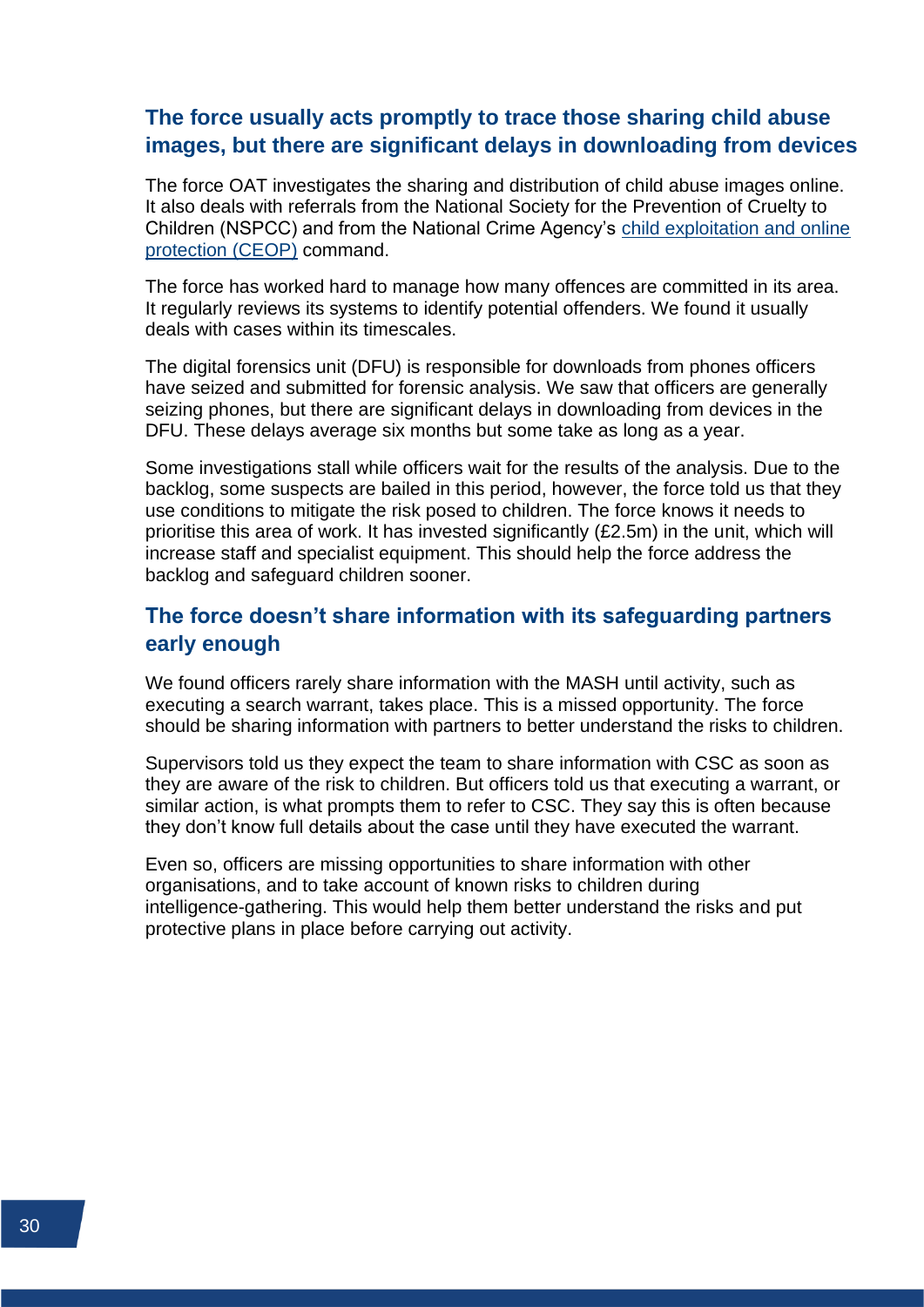#### **Recommendations**

We recommend that North Yorkshire Police immediately improves child protection investigations by making sure:

- it assigns investigations to officers with the skills, capacity and competence to carry them out them effectively;
- it effectively supervises investigations, with reviews clearly recording any further work that is needed;
- safeguarding referrals are prompt and comprehensive;
- it gives enough support to multi-agency investigations; and
- it regularly audits the quality of its practice, including how effective its safeguarding measures are, focusing on getting the best end results for children.

We recommend that within three months North Yorkshire Police improves its understanding of CSE, in particular:

- improving staff awareness, knowledge and skills in this area of work;
- making sure it responds promptly to all concerns;
- carrying out risk assessments that consider all the child's circumstances and risks to other children; and
- improving the way it supervises and manages cases.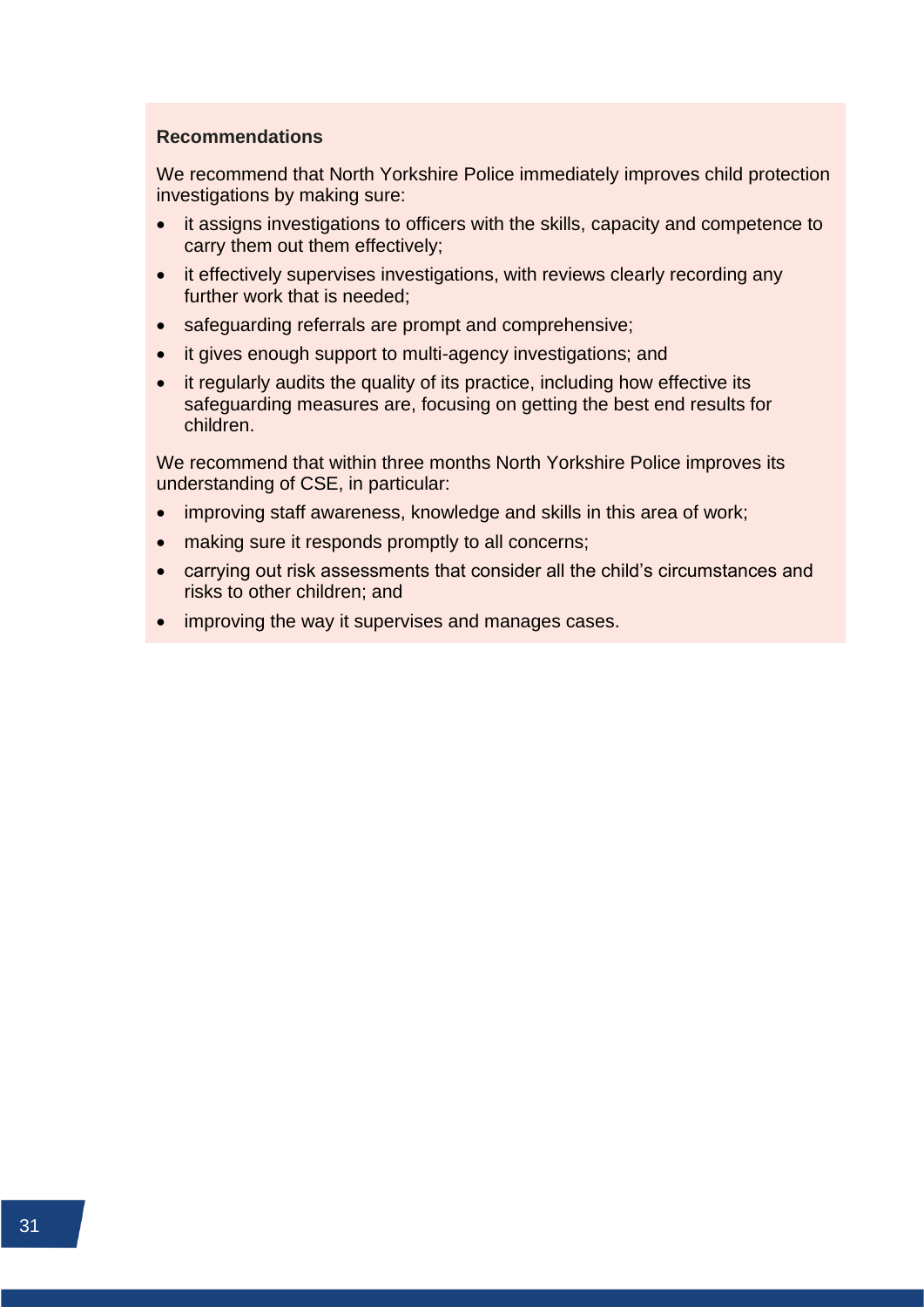# <span id="page-34-0"></span>8. Decision making

# **The force used police protection powers appropriately in all the cases we audited**

It is a very serious step to remove a child from a family by way of police protection. When there are concerns about children's safety, such as parents leaving young children at home alone or being intoxicated while looking after them, officers handle incidents well. When assessing the need to take immediate action, they use their powers appropriately to remove children from harm's way.

In the cases we examined, decisions to take a child to a place of safety were wellconsidered and made in the best interests of the child.

#### **Officers don't always properly record their use of police protection powers**

Although we saw cases where officers made enquiries to safeguard children promptly and effectively, there isn't always a full record of it on police systems. Officers don't always record details of strategy discussions with CSC, including the actions they agree to safeguard and promote the welfare of the child.

Forces can use police protection powers for a maximum of 72 hours, and officers should make a record when the powers end. But when the powers are rescinded before the maximum time has elapsed (such as when a child goes into the care of a family member) officers at the force rarely record these details. Nor do they record details of what the longer-term protective plan is likely to be.

**Case study: police use protection powers well, but they don't make good enough records**

A 12-year-old boy in a park reported to a third party that he and his siblings had been assaulted by both parents. Police attended promptly and exercised their powers appropriately and quickly.

But they didn't properly record or document the use of the powers. It wasn't clear when the powers ended, or whether the force consulted CSC about emergency protection orders, for example. There was a lack of clear direction from the designated officer, and handover documents weren't available.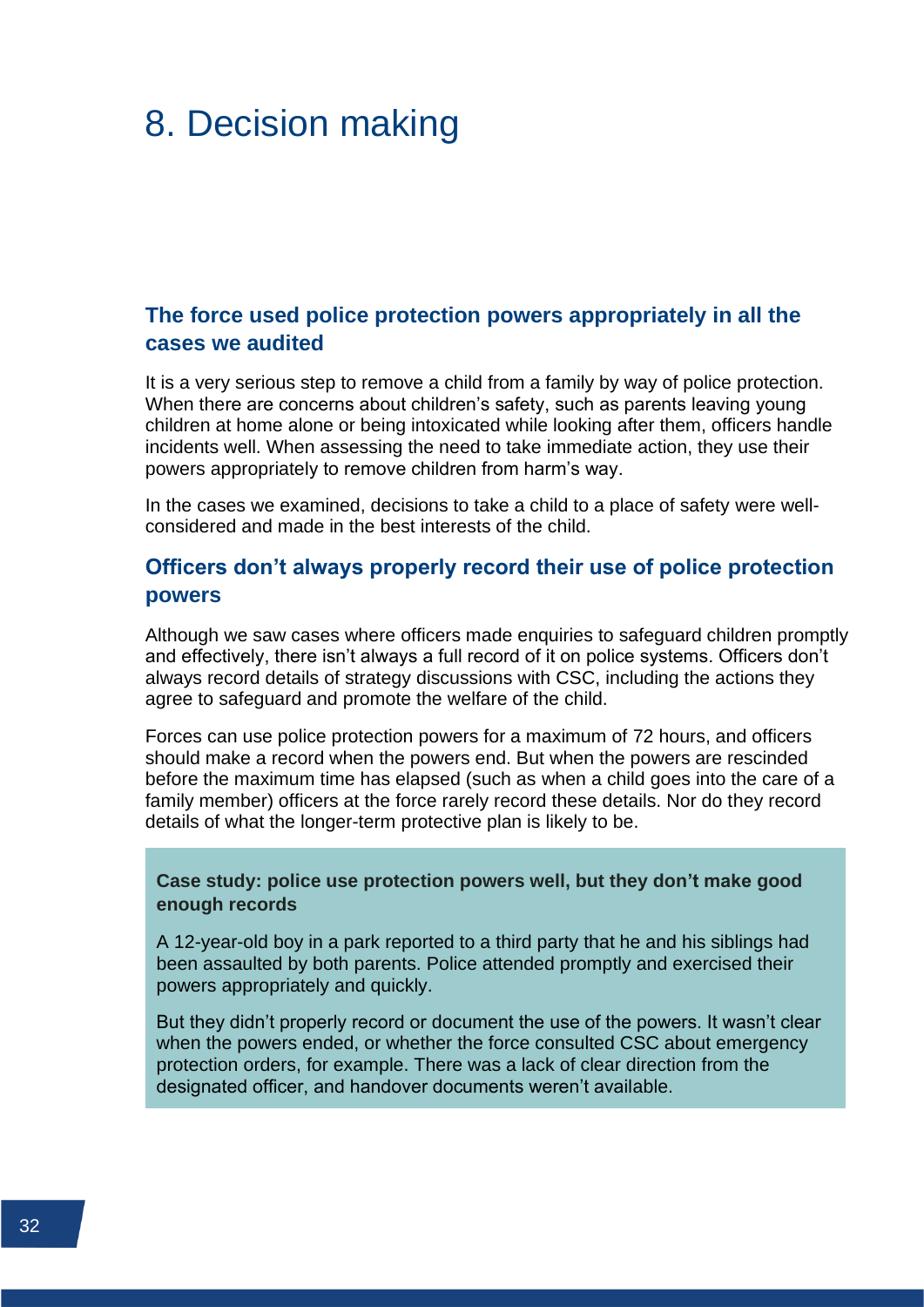# **Officers take steps to avoid taking children to police stations while in police protection**

The force's policy states: "A police station is not suitable accommodation. A child under police protection should not be brought to a police station except in exceptional circumstances." We found in our audits that officers are making early contact with CSC services when seeking suitable accommodation for children, to avoid bringing children to a police station. However, this doesn't occur in all instances. And when it does occur, it is unclear whether the force is escalating these matters with CSC services.

#### **Case study: officers put the child's welfare first, but they don't make good enough records**

A 15-year-old boy was found in the early hours of the morning. The child didn't speak English and officers had concerns about his mental health, which made their job more difficult.

They established that the child had been abandoned by his mother. Putting the child's welfare first, they quickly used powers of protection to safeguard him. Although there was some discussion with CSC, they didn't find a placement for him, so officers took him to the police station.

Officers didn't record or document:

- the review of the child at the police station;
- a review of continuing grounds for the protection powers;
- any handover documents;
- details of when the powers ended; or
- the outcome for the child.

#### **Recommendations**

We recommend that within three months North Yorkshire Police works with its partner agencies to make sure:

- it takes children to an appropriate place of safety when it uses police protection powers;
- it properly investigates offences; and
- it properly records, and makes accessible, all relevant information.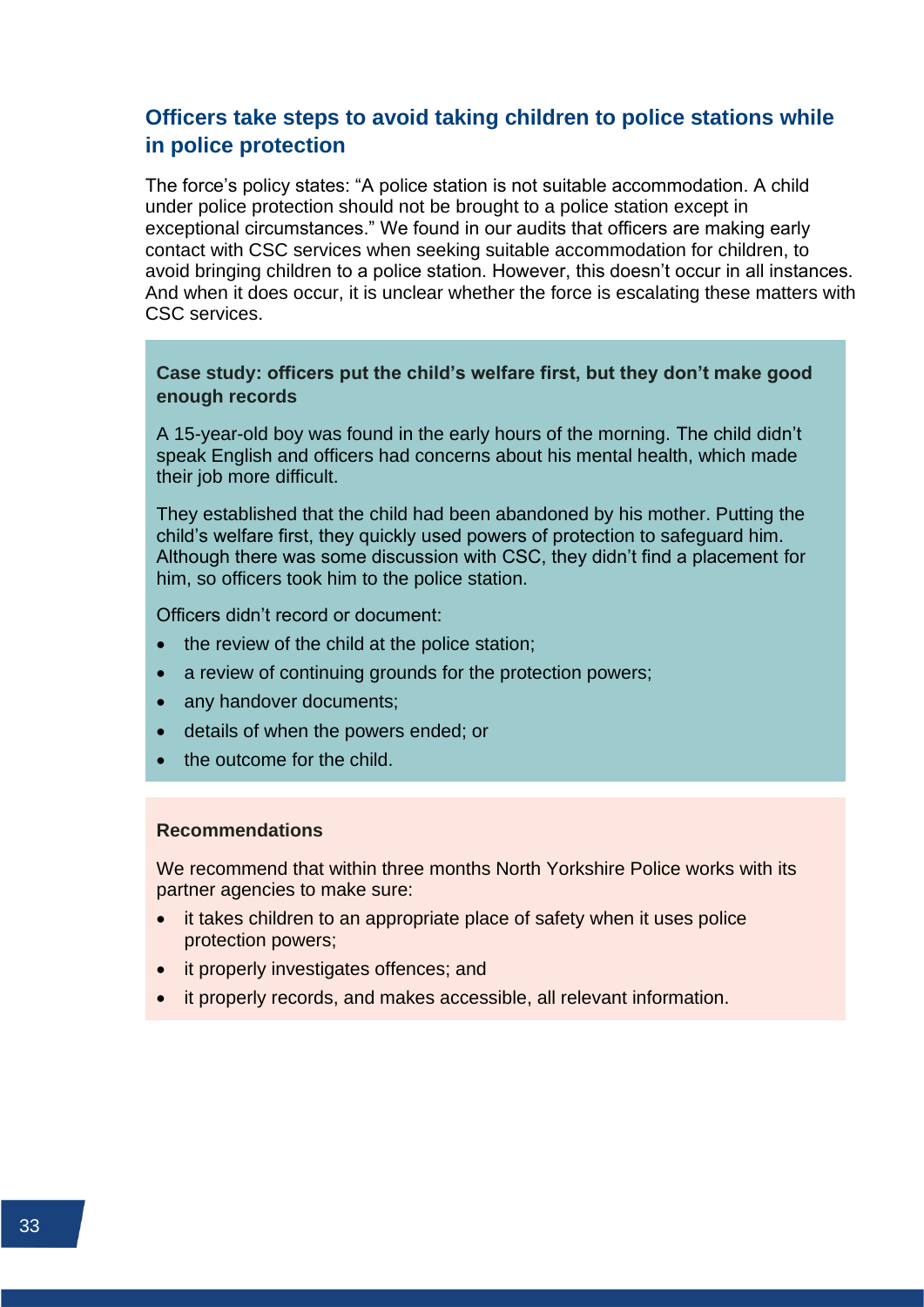# <span id="page-36-0"></span>9. Trusted adult

[North Yorkshire Youth Commission \(NYYC\)](https://www.northyorkshire-pfcc.gov.uk/for-you/young-people/youth/) was established in 2015 with funding from the PFCC to give young people a voice on police and crime issues that matter to them. NYYC supports, challenges and informs the work of the PFCC and North Yorkshire Police.

It is important children feel they can trust the police. We saw that, in some (though not all) child protection cases, officers consider the impact of their actions and explore the most effective ways to communicate with children.

#### **Case study: officers respond sensitively and effectively to a suicidal child**

Police received calls about a suicidal 14-year-old girl in the sea. The police dispatcher graded the call for officers to arrive immediately.

Police used CCTV and officers arrived within five minutes. Officers approached the girl, talked to her and encouraged her out of the water.

An ambulance was requested. When it arrived, an officer accompanied the girl in the ambulance, listening to her account of entering the sea. She also made a disclosure about an assault by another child.

At the hospital, the girl received help from mental health services. Officers made sure staff from the girl's care home were supporting her, and they spoke to her social worker.

Officers also made a detailed referral, recording the child's wishes, and they shared it with CSC services.

Such sensitivity builds confidence and creates stronger relationships between the police and the child, parents and/or carers. We found the force works well with external organisations, family members and other people to protect children when they need immediate safeguarding. In the cases where this happens, the force's carefully considered and sensitive approach brings about good safeguarding outcomes for vulnerable children.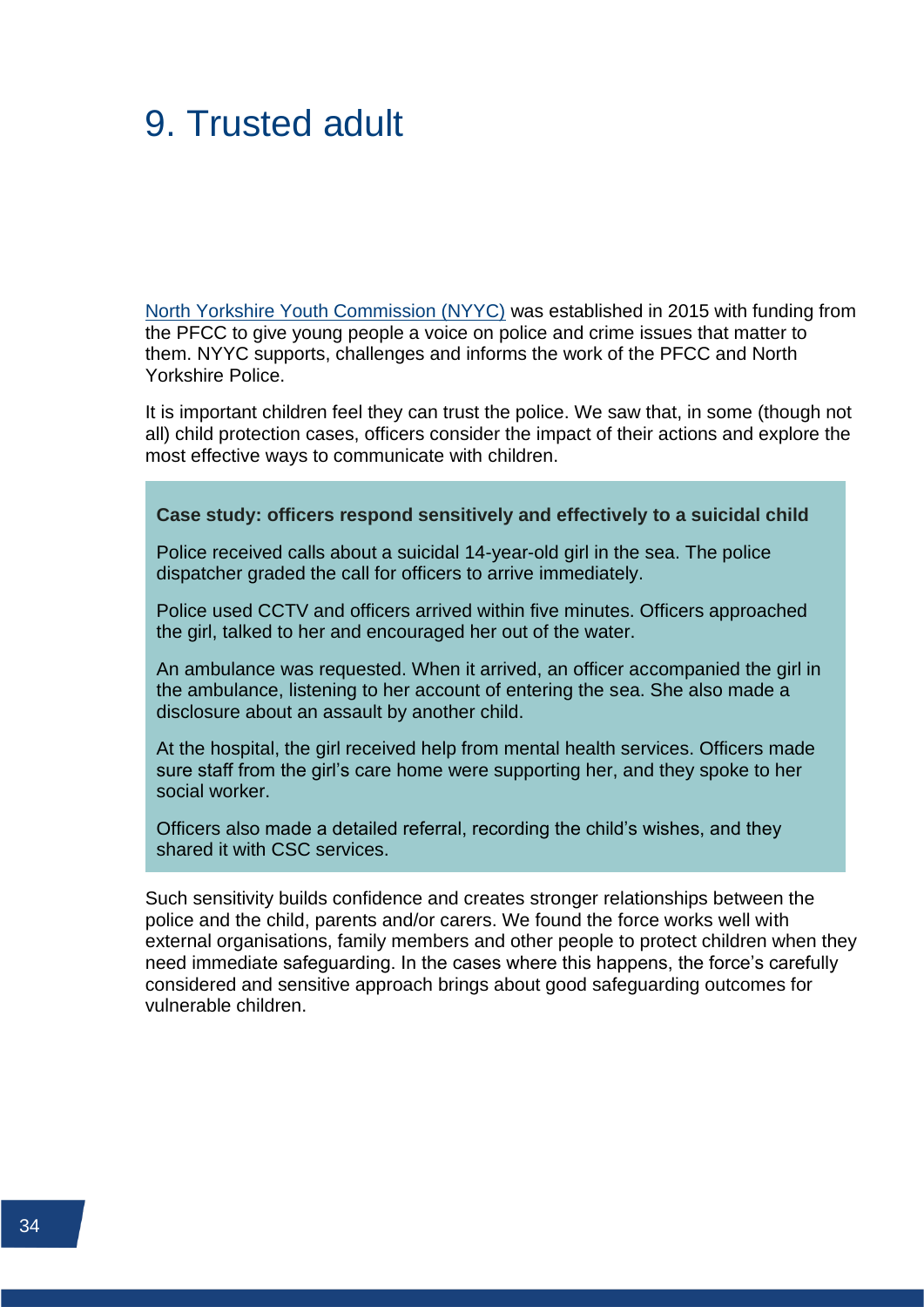### **The force engages well with children in the community**

The force has adopted some youth diversion schemes. These aim to keep children out of the criminal justice system and reduce the number of children who are criminalised. These schemes include:

- Operation Choice an educational pathway for under-18s involved in drugs possession, working with support services across the county; and
- Operation Divan, which involves officers holding knife-crime awareness sessions, engaging with young people in schools or other venues.

The force also supports the national [Volunteer Police Cadets \(VPC\)](https://vpc.police.uk/) programme. It aims to encourage good citizenship among its members and inspire young people to participate positively in their communities. In North Yorkshire, there are currently around 37 cadet leaders and 80 to 90 volunteer cadets aged 14 to 18. Cadets support community events such Armed Forces Day, the Tour de Yorkshire cycle race and Remembrance parades, as well as contributing to joint events with the army cadets.

The force also encourages cadets to offer ideas about how to help raise awareness in the community about crime. It encourages cadets to list their ideas and create a campaign brief, working closely with the force's communications team. This is a good example of the force promoting children's voices.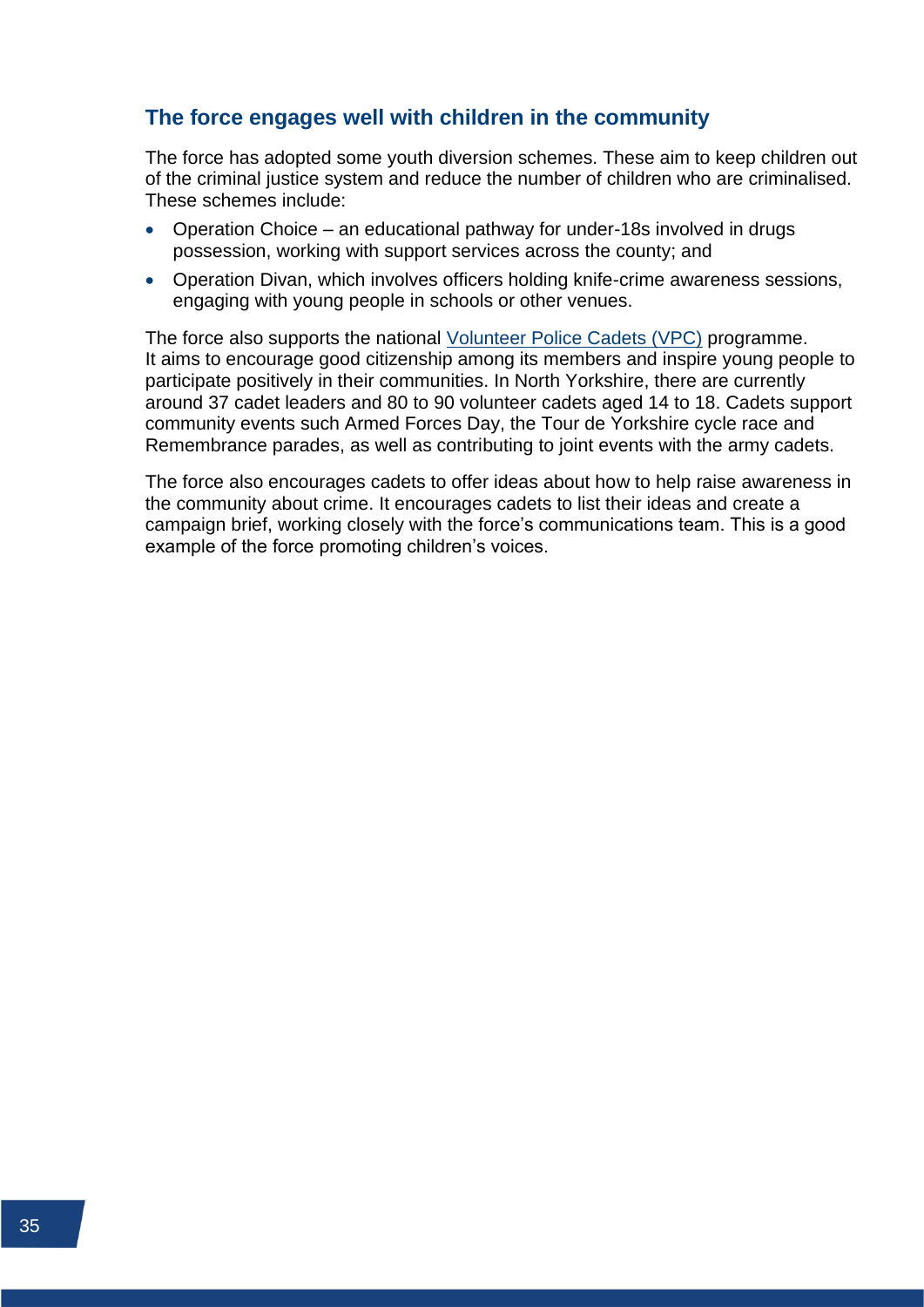# <span id="page-38-0"></span>10. Managing those who pose a risk to children

#### **Staffing levels in the team are good**

The force has a [management of sexual offenders and violent offenders \(MOSOVO\)](https://www.justiceinspectorates.gov.uk/hmicfrs/glossary/management-of-sexual-offenders-and-violent-offenders/) team, which is dedicated to [multi-agency public protection arrangements \(MAPPA\).](https://www.justiceinspectorates.gov.uk/hmicfrs/glossary/mappa/)

At the time of our inspection, there were 1,180 registered sex offenders (RSOs) in North Yorkshire, with 757 managed in the community. (Not all offenders convicted of sexual offences are subject to supervision.) This is an average ratio of about 50 to 55 RSOs to one offender manager. This is within national recommendations (approximately 50:1). Those supervising offender managers organise their tasks well, and their workloads are manageable.

The force employs a MAPPA administrator. The administrator has access to both police and probation systems, which makes it easier for those agencies to share information. The force also has a dedicated civil orders officer, who scans arrests daily and seeks opportunities to apply for orders, where officers identify this as the right response. These might include [sexual harm prevention orders \(SHPOs\)](https://www.justiceinspectorates.gov.uk/hmicfrs/glossary/sexual-harm-prevention-order/) and sexual risk orders (SROs). This proactive work shows good initiative and it protects children.

All offender managers are trained in the MOSOVO. Staff working in the unit should also be trained to use the [Violent and Sex Offender Register \(ViSOR\),](https://www.justiceinspectorates.gov.uk/hmicfrs/glossary/violent-and-sex-offender-register/) but we found some staff hadn't been trained to use the platform, and there was little time available for training. Staff told us they also need more training in the [active risk management](https://www.justiceinspectorates.gov.uk/hmicfrs/glossary/active-risk-management/)  [system \(ARMS\).](https://www.justiceinspectorates.gov.uk/hmicfrs/glossary/active-risk-management/)

#### **The force uses risk management processes consistently**

When the police are the lead agency for managing an RSO, they should complete an ARMS assessment within 15 days. Based on the risks they identify, offender managers should develop a risk management plan, setting out how they will manage the risk the RSO poses and what actions they will take. This might include regularly visiting the offender. Officers should complete police ARMS assessments at least every 12 months, or when something happens that may significantly change the current assessment and risk management plan for the offender.

We found North Yorkshire Police has a good understanding of ARMS processes and its responsibilities when it is the lead agency. But there are no routine performance tasks in place to measure how well staff complete ARMS assessments, and supervisors don't fully oversee reviews and completions. This means officers aren't always relying on risk management plans that are current.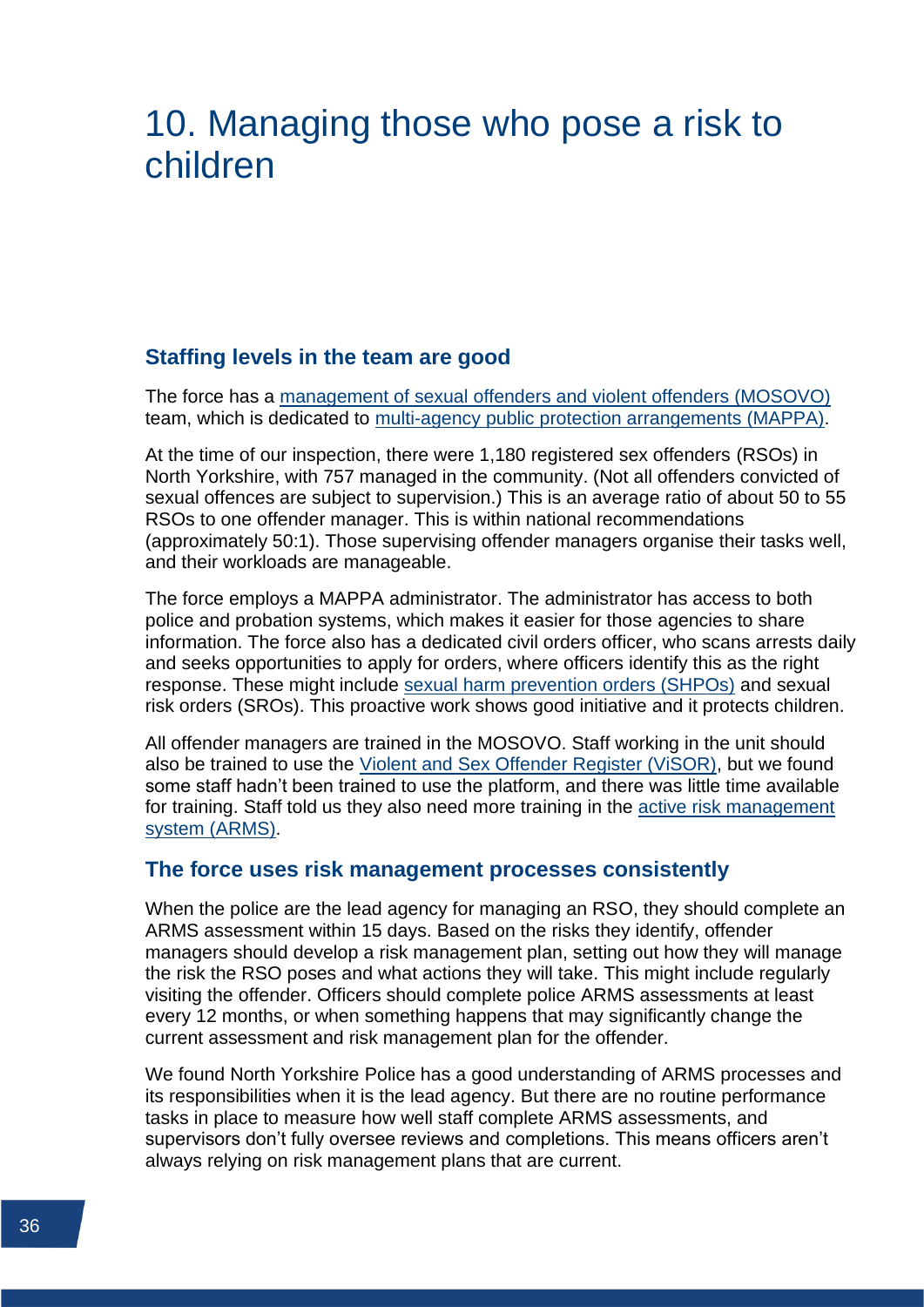# **Better briefing of neighbourhood police teams would enhance the force's intelligence-gathering**

We found that links between the MOSOVO and neighbourhood teams were under-developed throughout the force's area. Offender managers brief neighbourhood teams and allocate them tasks on an ad hoc basis to gather intelligence about individuals. But offender managers don't routinely share information about RSOs in briefing material. And staff in neighbourhood teams don't report intelligence collection as part of their day-to-day duties. Neighbourhood teams can use Niche to search for RSOs in a particular area, and the force has promoted this function. But we found teams are rarely doing this. We also found frontline officers add very little intelligence to Niche. If the MOSOVO team briefed the neighbourhood teams more effectively, it could lead to better information gathering across the force, allowing it to better protect children.

#### **The force doesn't record information about RSOs consistently**

ViSOR is a national database used for:

- recording and sharing information about RSOs; and
- recording activity to reduce the risk they pose.

In North Yorkshire, we found that officers view the recording of information on both ViSOR and Niche (the force's records management system) as duplication. This means they don't always record information on both systems. They should be doing this. When an offender moves to another area or travels between areas, other forces can see the records on ViSOR if the information has been recorded properly. Officers in North Yorkshire don't consistently record information on both systems, so when an offender travels from the area, other forces don't have all the information they need.

#### **The force doesn't always share information with children's social care**

We found several cases where the force identified a child as potentially at risk from an RSO, but officers didn't submit a PPN, or they submitted it after an unacceptable delay. In several cases, the offender manager judged the child to be not at risk without consulting CSC services.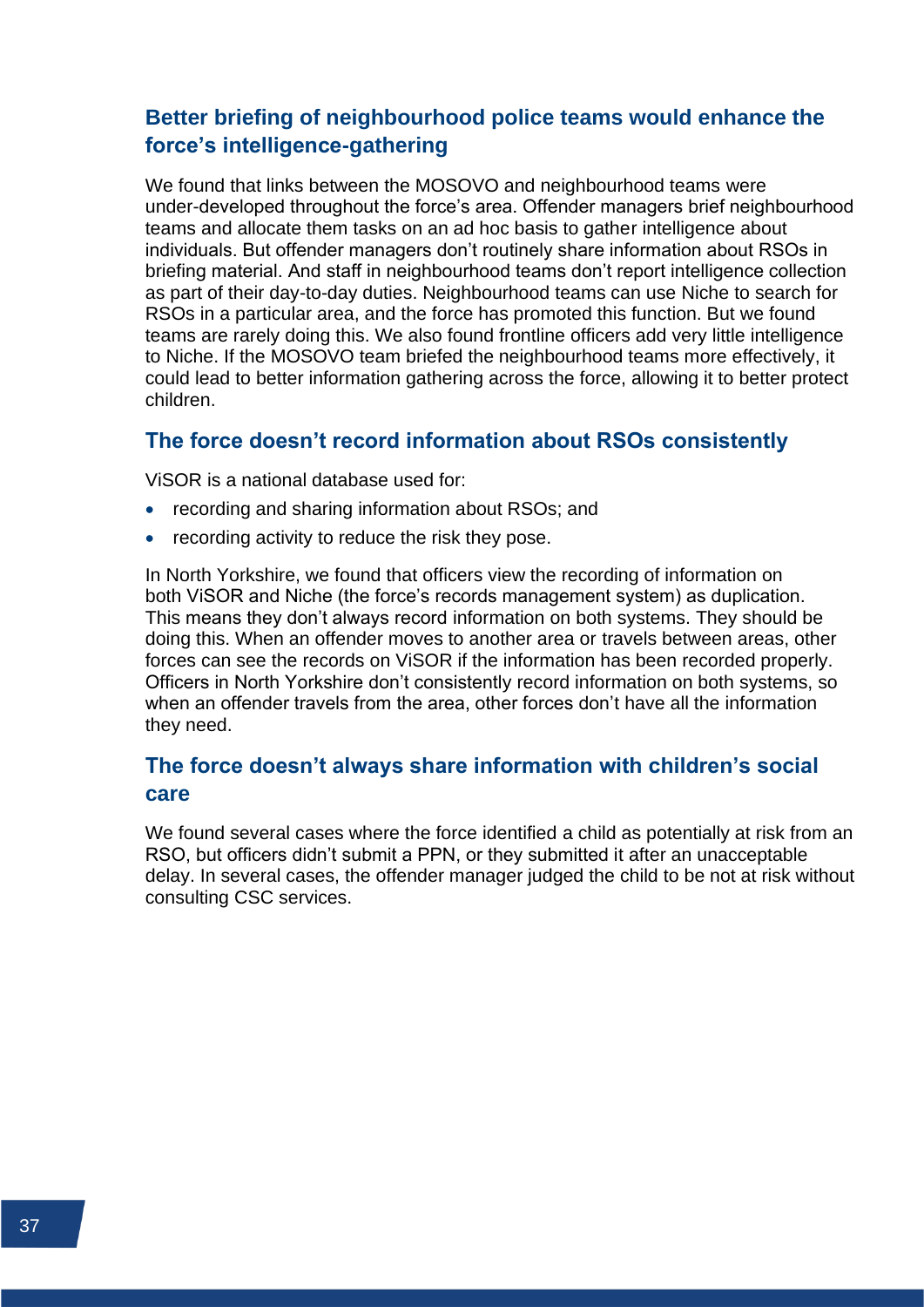**Case study: officers record concerns about an RSO, but they don't act quickly enough**

An RSO convicted of several online offences against children was released from custody after a prison term. During his initial notification, he told officers he intended to frequently visit the home of some friends, who have two young children.

The offender manager visited the address and spoke to the occupants. They confirmed they had been friends with the RSO for several years. They said he had already visited them since his release from custody. They said they had told him he couldn't visit again, and that he couldn't have contact with their children. But the offender manager didn't record details of the children or consider a referral to CSC.

When the offender manager conducted a joint visit to the RSO with a member of the probation service, they noted that the RSO appeared to know a lot about the children's routine. Again, the records show no consideration of a referral or further enquiries.

The RSO was later arrested for breaching his SHPO. He was subsequently charged and recalled to prison.

Officers recorded the case on Niche but not on ViSOR.

There was no effective supervision of the case, meaning action to safeguard children was delayed.

#### **Recommendations**

We recommend that North Yorkshire Police immediately improves the way it manages RSOs, paying particular attention to:

- how it records information on its systems;
- how it shares information with frontline officers; and
- how it shares information with CSC.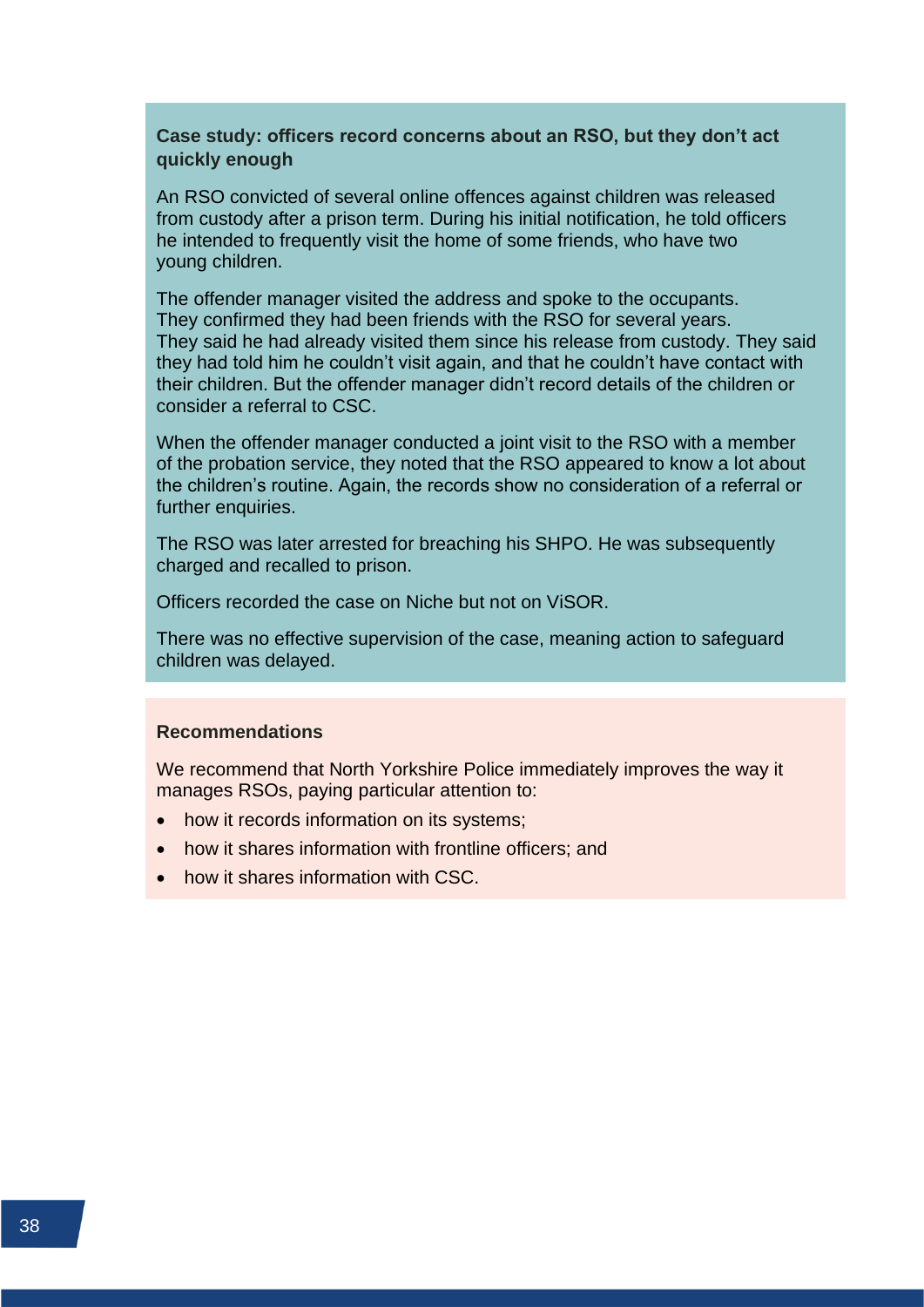# <span id="page-41-0"></span>11. Police detention

### **Custody staff don't fully understand their role in safeguarding vulnerable children**

The force works actively to reduce the number of children it arrests and brings into police detention. This is encouraging. But it still needs to be more consistent in the way it prioritises safeguarding and children's welfare throughout the detention process.

Members of the force told us training for custody staff isn't widely available, especially training on vulnerability and the VoC. As a result, they don't consider submitting a PPN to be part of their role.

If any safeguarding concerns become clear when a child is in custody, custody staff rely on investigating officers to make a referral to CSC on a PPN. For example, in some cases, custody staff did record the child's vulnerability, but they didn't make any referrals.

When one child was detained for more than 20 hours, the healthcare practitioner (HCP) recorded concerns about self-harm and mental health on the child's custody record. But no one then referred the child to CSC or shared information with youth justice services.

### **Appropriate adults aren't attending quickly enough to support children in custody**

Guidance under the [Police and Criminal Evidence Act 1984 \(PACE\)](https://www.legislation.gov.uk/ukpga/1984/60/contents) states that once an appropriate adult is identified, officers should make sure that person attends the custody centre as soon as possible. In some of the cases we examined, there were long delays before appropriate adults attended. They usually arrived when the officers interviewed the child, so they couldn't give early support. That support might include helping with overall welfare needs and informing children of their rights. As a result, children often don't see anyone other than the police for too long.

The force recognises this as an issue: an internal review had made recommendations to address this concern (as well as others). But we didn't see any evidence of the force implementing its own recommendations.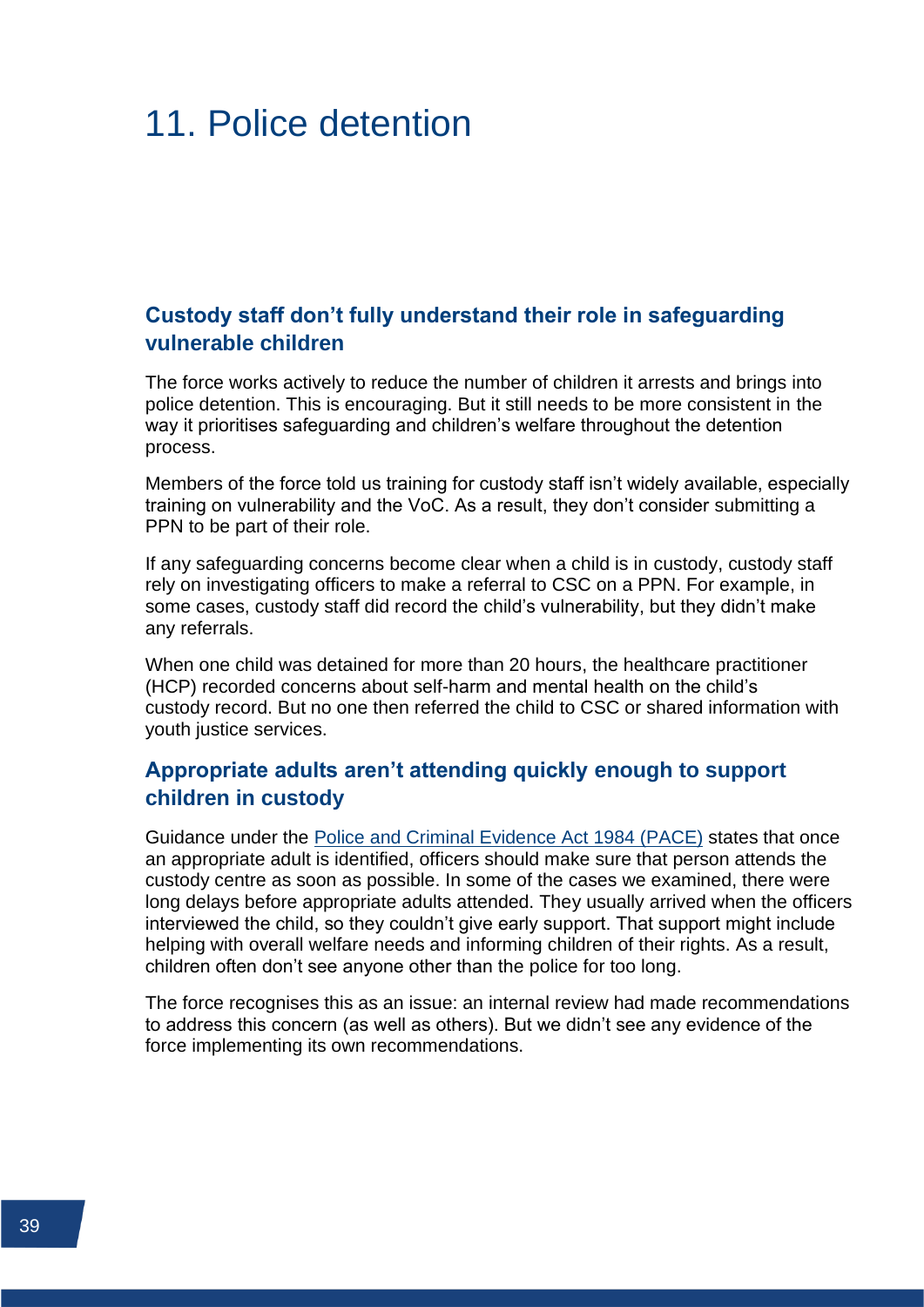**Case study: officers risk assess and investigate a case involving a child well, but there are delays in an appropriate adult attending**

Officers arrested a 15-year-old boy on suspicion of robbery and possessing a knife. They promptly completed and recorded an appropriate risk assessment.

More than 12 hours after his arrest, only police staff had seen the child. Despite the child's history of self-harm and problems with reading and writing, no one from the force contacted an HCP. The appropriate adult attended in person about 14 hours after detention.

Supervisors documented the main lines of enquiry and allocated the case to an experienced investigator. They then supervised the investigation in detail.

The young person was found non-secure accommodation and detained for court the following day, where he pleaded guilty to all charges.

#### **The force gives children in custody inconsistent welfare support**

Liaison and diversion (L&D) staff are available seven days a week between 8.00am and 8.00pm. They work across the three custody suites: York, Scarborough and Harrogate. They assess the vulnerability and needs of young people who come into custody. Where appropriate, they refer the person to the relevant health or community-based services. North Yorkshire Police couldn't tell us how many children and young people L&D staff had seen.

PACE and its codes of practice set out a statutory framework for custodial care of young people. They require police forces to give care and treatment to those held in custody. Members of the force told us the contract with the HCP provider specifies that an HCP will only see children when the custody sergeant has raised a medical issue. HCPs can engage directly with a child in private, especially those reticent to disclose to officers, issues or concerns specific to their welfare and wellbeing. As a trusted adult, who is not a police officer, a child may feel more comfortable with disclosing information to an HCP that impacts on their risk assessment and safeguarding needs outside custody.

An internal review carried out by the force suggested it would potentially be good practice for an HCP to visit all children in custody. This was put forward as an area for consideration. The review also found that HCPs see very few children unless there is an obvious physical injury.

#### **The force works to divert children away from custody**

The force has measures in place to make sure it doesn't unnecessarily bring children into custody. Operation Choice is a force-led initiative that helps to keep children and young people out of custody when they are found in possession of drugs. The force's intranet explains Operation Choice, giving staff guidance on support services, the need for an appropriate adult and other matters. Operation Divan is a knife-crime initiative, through which the force shares information with school liaison officers.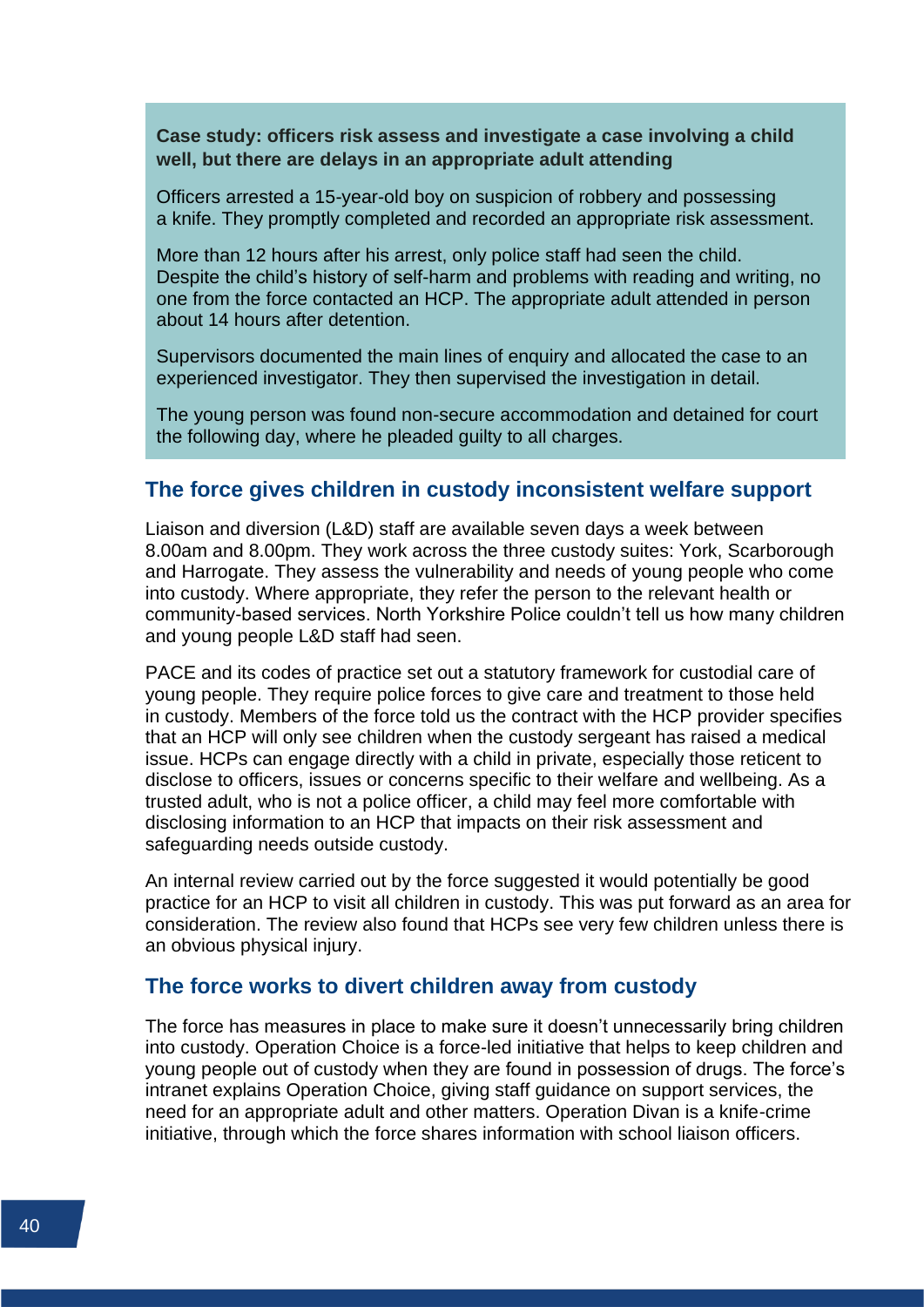#### **Recommendations**

We recommend that within three months North Yorkshire Police reviews how it manages the detention of children. The force should do this jointly with CSC services, youth offending services and other partner agencies. The review should consider, as a minimum, how best to:

- make sure appropriate adults promptly attend the police station;
- make sure officers consider the needs and voices of children, and refer them to CSC services, when needed; and
- monitor how well the force works with its partners, and the support it gives children.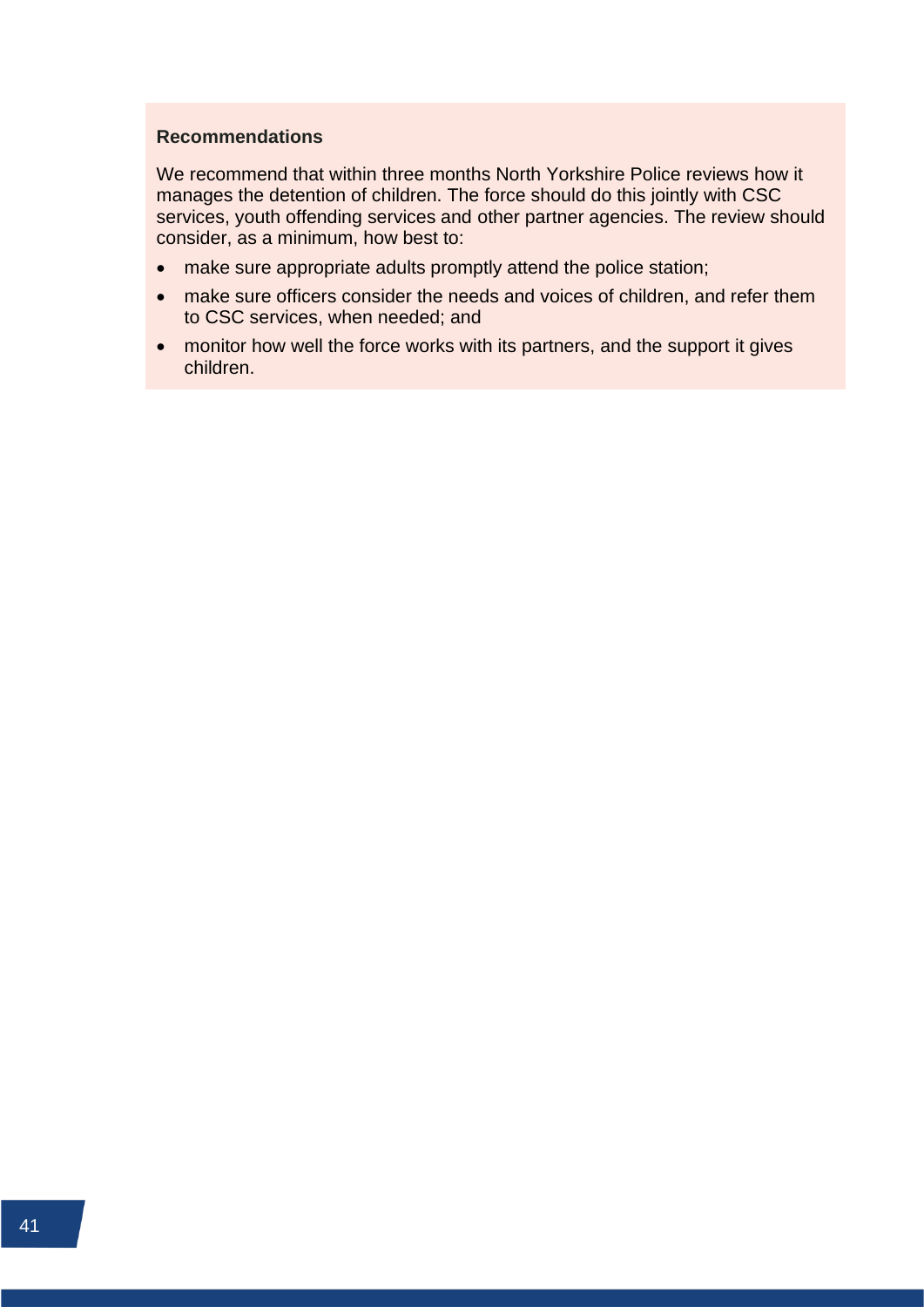# <span id="page-44-0"></span>**Conclusion**

# <span id="page-44-1"></span>**The overall effectiveness of the force and its response to children who need help and protection**

During the inspection, we held daily meetings with senior officers and gave feedback from our initial findings. The leadership team is committed to protecting children and giving them better outcomes. The force is committed to improving how it protects vulnerable people, and it recognises it must safeguard children better. It needs to do more to help its officers and staff understand:

- the need to safeguard children; and
- the need to look beyond the obvious risk factors to identify and address any wider or underlying problems.

The force works well with safeguarding partners from both local authority areas. It is an active member of the multi-agency safeguarding children partnerships and is represented at the right level on boards and subgroups, often leading the strategic direction.

We found some good examples of the force protecting children in need of help, with good multi-agency work and a child-centred way of operating. In these cases, the force effectively combined investigative and safeguarding approaches. But we found that most cases we examined were inadequate or requiring improvement. The force had similar findings.

North Yorkshire Police should continue to review its child protection arrangements and practices to make sure they focus on improving outcomes for vulnerable children. It should also put in place a clear structure for overseeing, and taking responsibility for, all aspects of the force's child protection activity.

We have therefore made recommendations that will help improve outcomes for children if the force acts on them.

#### <span id="page-44-2"></span>**Next steps**

Within six weeks of the publication of this report, we require an update of the action the force has taken to respond to the recommendations where we have asked for immediate action.

North Yorkshire Police should also provide an action plan, within six weeks of the publication of this report, setting out how it intends to respond to our other recommendations.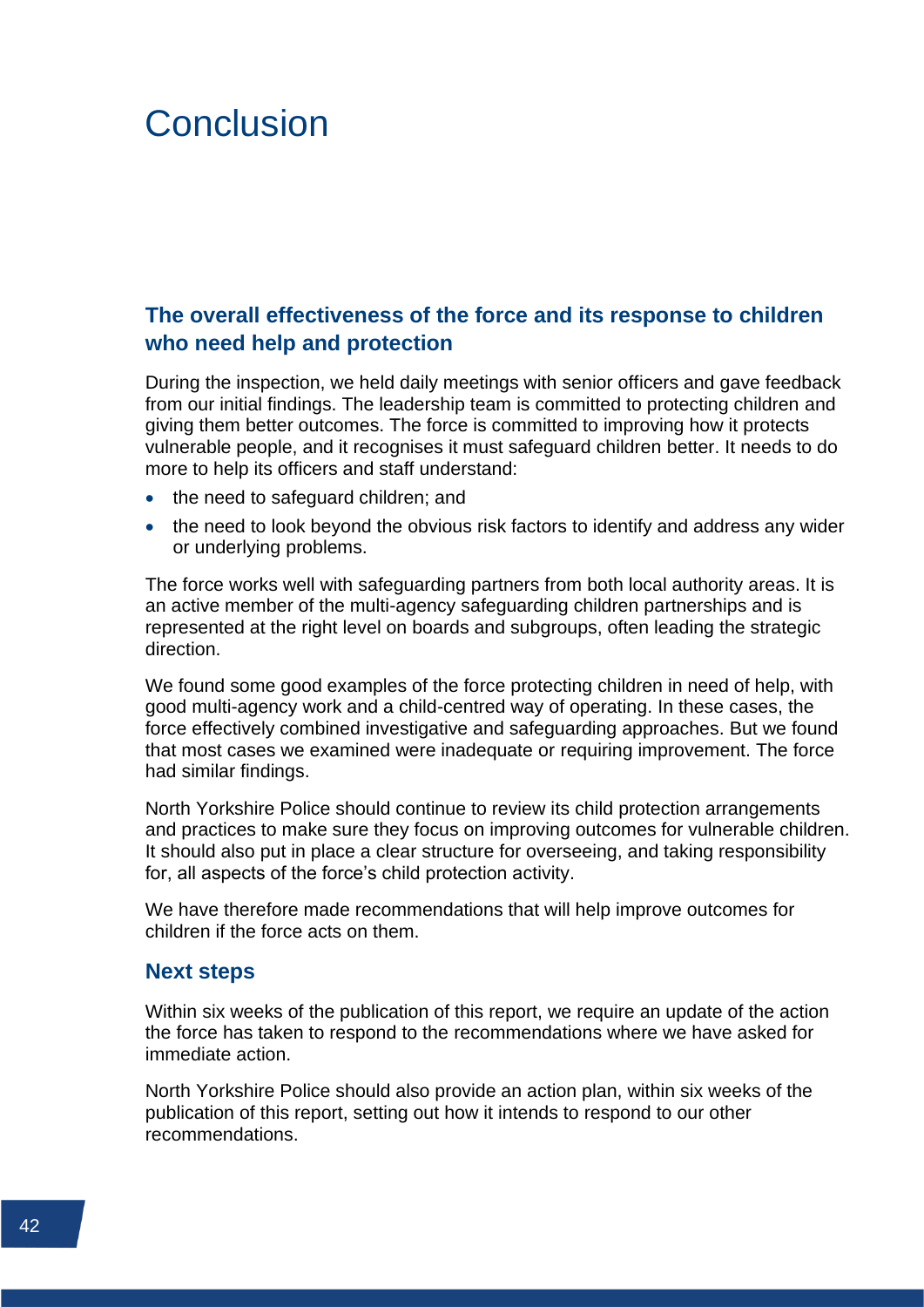Subject to the update and action plan received, we will revisit North Yorkshire Police no later than six months after the publication of this report to assess how it is managing the implementation of all the recommendations.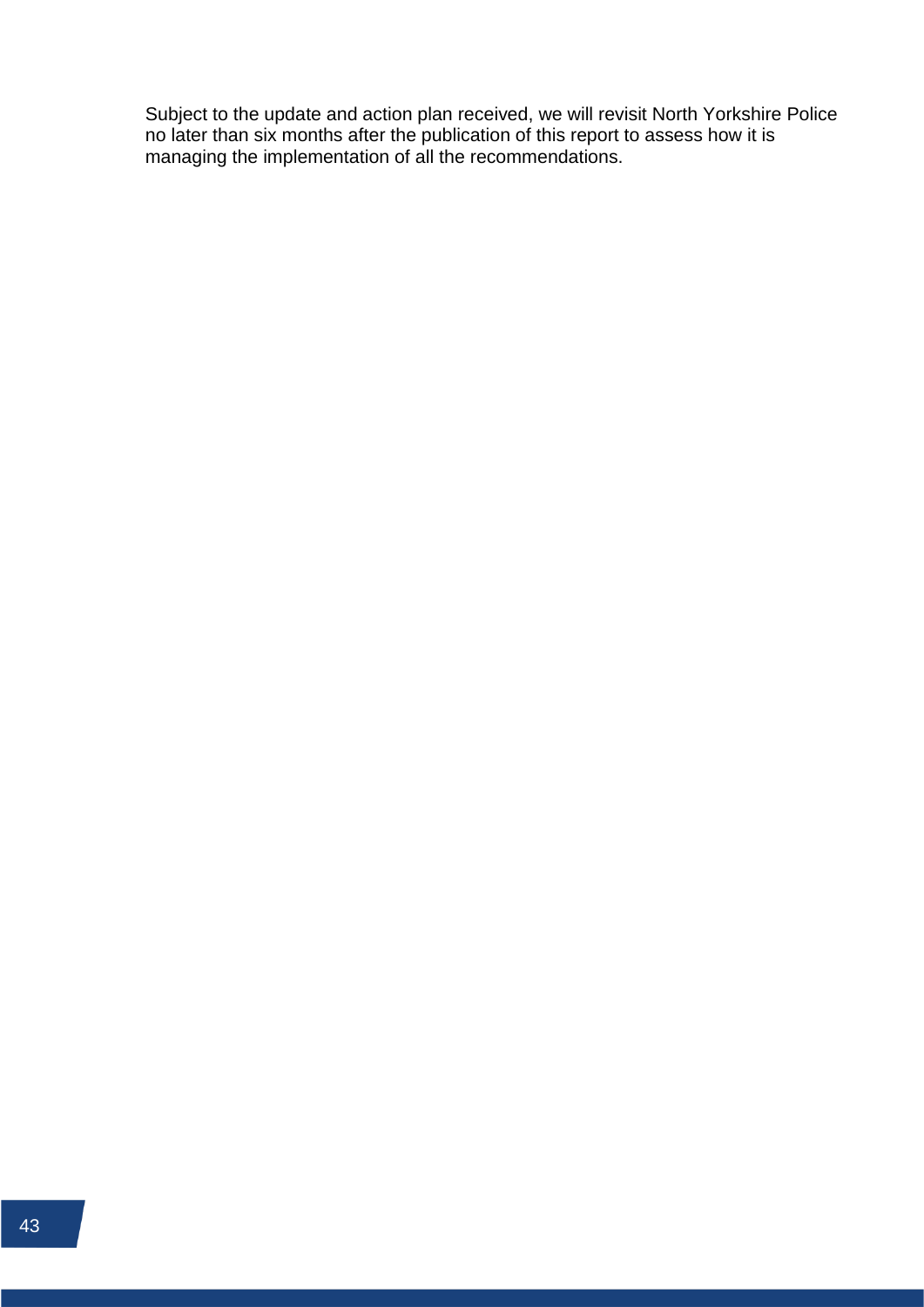# <span id="page-46-0"></span>Annex A – Child protection inspection methodology

# **Objectives**

The objectives of the inspection are:

- to assess how effectively police forces safeguard children at risk;
- to make recommendations to police forces for improving child protection practice;
- to highlight effective practice in child protection work; and
- to drive improvements in forces' child protection practices.

The expectations of organisations are set out in the statutory guidance *[Working](https://www.gov.uk/government/publications/working-together-to-safeguard-children--2)  [together to safeguard children: a guide to interagency working to safeguard and](https://www.gov.uk/government/publications/working-together-to-safeguard-children--2)  [promote the welfare of children](https://www.gov.uk/government/publications/working-together-to-safeguard-children--2)*. The specific police roles set out in the guidance are:

- the identification of children who might be at risk from abuse and neglect;
- investigation of alleged offences against children;
- inter-agency working and information sharing to protect children; and
- the exercise of emergency powers to protect children.

These areas of practice are the focus of the inspection.

#### **Inspection approach**

Inspections focus on the experience of, and outcomes for, children following their journey through the child protection and criminal investigation processes. They assess how well the police service has helped and protected children and investigated alleged criminal acts, taking account of, but not measuring compliance with, policies and guidance.

The inspections consider how the arrangements for protecting children, and the leadership and management of the police service, contribute to and support effective practice on the ground. The team considers how well management responsibilities for child protection, as set out in the statutory guidance, have been met.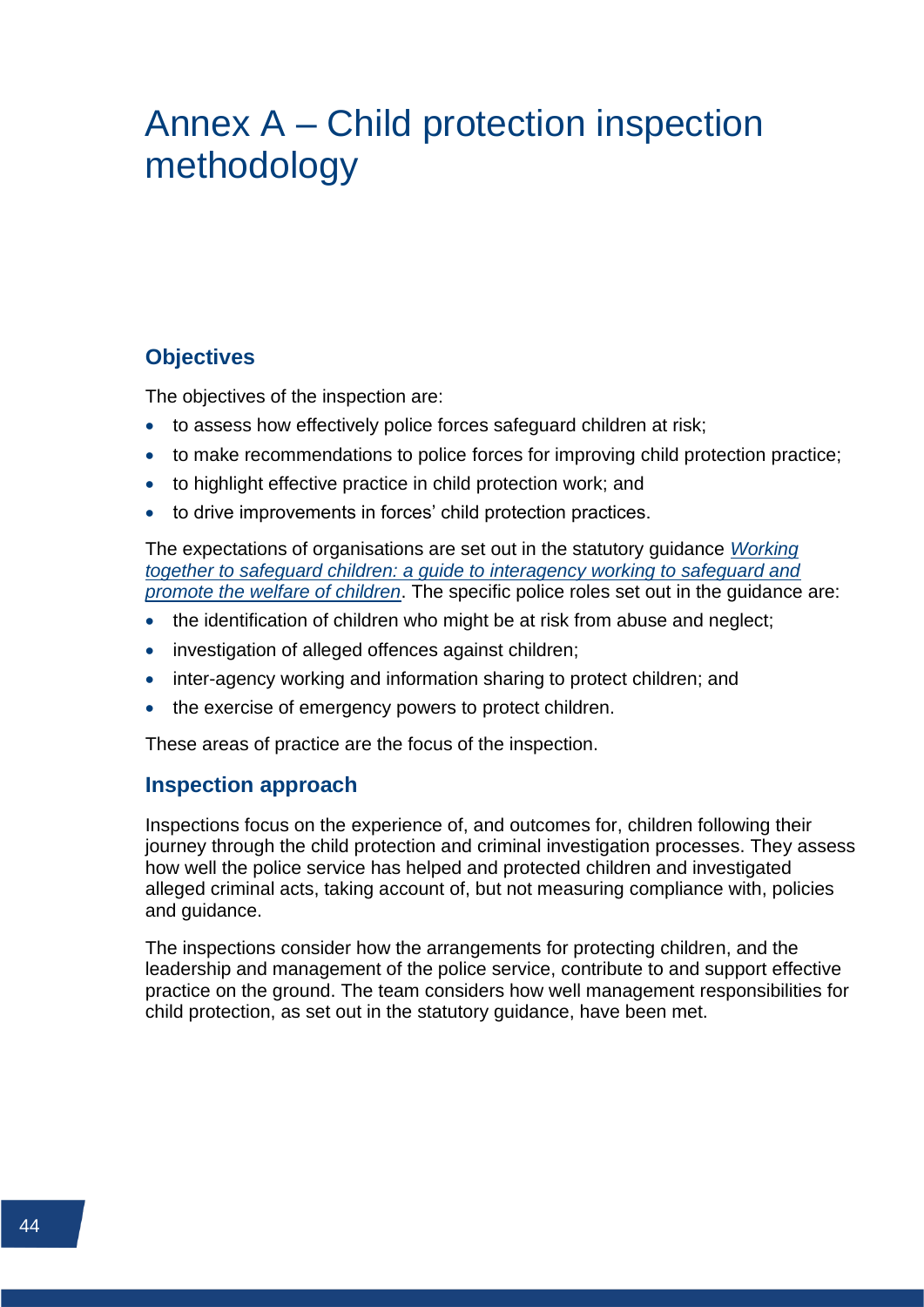#### **Methods**

- Self-assessment of practice, and of management and leadership.
- Case inspections.
- Discussions with officers and staff from within the police and from other organisations.
- Examination of reports on significant case reviews or other serious cases.
- Examination of service statistics, reports, policies and other relevant written materials.

The purpose of the self-assessment is to:

- raise awareness in the service about the strengths and weaknesses of current practice (this forms the basis for discussions with HMICFRS); and
- initiate future service improvements and establish a baseline against which to measure progress.

#### **Self-assessment and case inspection**

In consultation with police services, the following areas of practice have been identified for scrutiny:

- domestic abuse;
- incidents in which police officers and staff identify children who are in need of help and protection (for example, children being neglected);
- information sharing and discussions about children who are potentially at risk of harm;
- the exercising of powers of police protection under section 46 of the Children Act 1989 (taking children into a 'place of safety');
- the completion of section 47 Children Act 1989 enquiries, including both those of a criminal nature and those of a non-criminal nature (section 47 enquiries are those relating to a child 'in need' rather than 'at risk');
- sex offender management;
- the management of missing children;
- child sexual exploitation; and
- the detention of children in police custody.